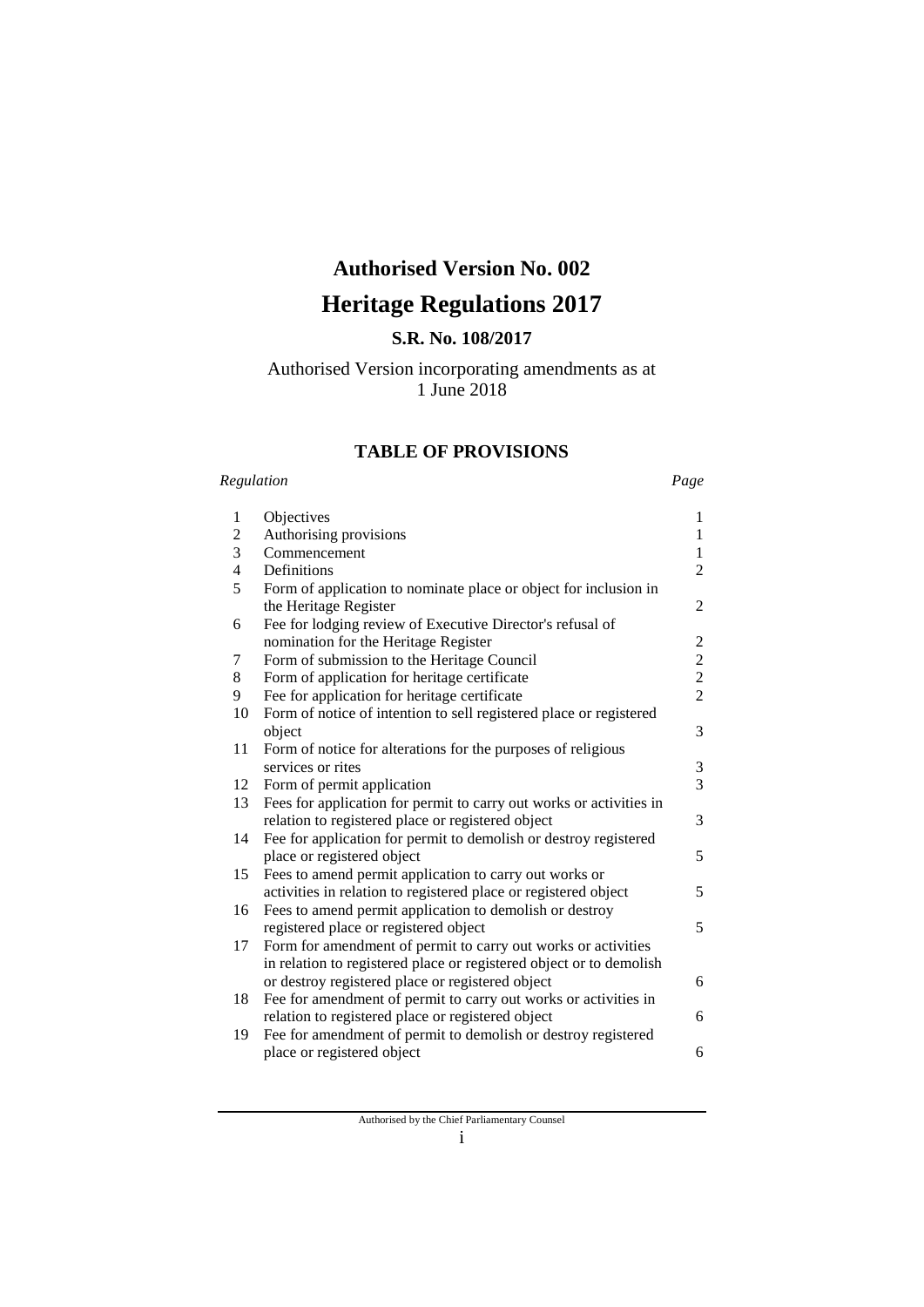| I<br>I |  |
|--------|--|
|        |  |

| 20                                               | Fee for review of Executive Director's determination in relation                                                                    | 7        |
|--------------------------------------------------|-------------------------------------------------------------------------------------------------------------------------------------|----------|
| 21                                               | to permits<br>Fee for review of Executive Director's determination in relation                                                      |          |
|                                                  | to refusal of a permit to demolish or destroy registered place or<br>registered object                                              | 7        |
| 22                                               | Form of application for consent                                                                                                     | 7        |
| 23                                               | Fees for application for consent to undertake works or activities                                                                   |          |
| 24                                               | in relation to archaeological sites or archaeological artefacts<br>Fee for review of Executive Director's determination in relation | $\tau$   |
|                                                  | to consent                                                                                                                          | 10       |
| 25                                               | Exemption from fees                                                                                                                 | 10       |
| 26                                               | Waiver of fees for certain activities in relation to registered<br>place, registered object, archaeological site or archaeological  |          |
|                                                  | artefact                                                                                                                            | 11       |
| 27                                               | Form of site card for reporting of investigations and surveys of                                                                    |          |
|                                                  | land<br>Form of interim protection order                                                                                            | 12<br>12 |
| 28<br>29                                         | Form of notice of existence of an interim protection order                                                                          | 12       |
| 30                                               | Form of identity card for inspectors                                                                                                | 12       |
| 31                                               | Relevant survey reports                                                                                                             | 12       |
| 32                                               | Infringement offences and penalties                                                                                                 | 12       |
| 33                                               | Infringement penalties                                                                                                              | 13       |
|                                                  | Schedule 1—Form of nomination of a place or object for inclusion                                                                    |          |
|                                                  | in the Heritage Register                                                                                                            | 14       |
|                                                  | <b>Schedule 2—Form for submission to the Heritage Council</b>                                                                       | 20       |
|                                                  | Schedule 3-Form of application for heritage certificate                                                                             | 22       |
|                                                  | Schedule 4-Form of notice of intention to sell registered place or                                                                  |          |
|                                                  | registered object                                                                                                                   | 25       |
|                                                  | Schedule 5—Form of notice for alterations for the purposes of                                                                       |          |
|                                                  | religious services or rites                                                                                                         | 27       |
|                                                  | Schedule 6-Form of permit application                                                                                               | 29       |
|                                                  | Schedule 7-Form of permit amendment application                                                                                     | 36       |
|                                                  | Schedule 8-Form of application for consent                                                                                          | 41       |
|                                                  | Schedule 9—Form of site card                                                                                                        | 46       |
|                                                  | Schedule 10-Form of interim protection order                                                                                        | 50       |
|                                                  | Schedule 11—Form of notice of existence of an interim protection                                                                    |          |
| order                                            |                                                                                                                                     | 54       |
| Schedule 12-Form of identity card for inspectors |                                                                                                                                     | 57       |

**═════════════**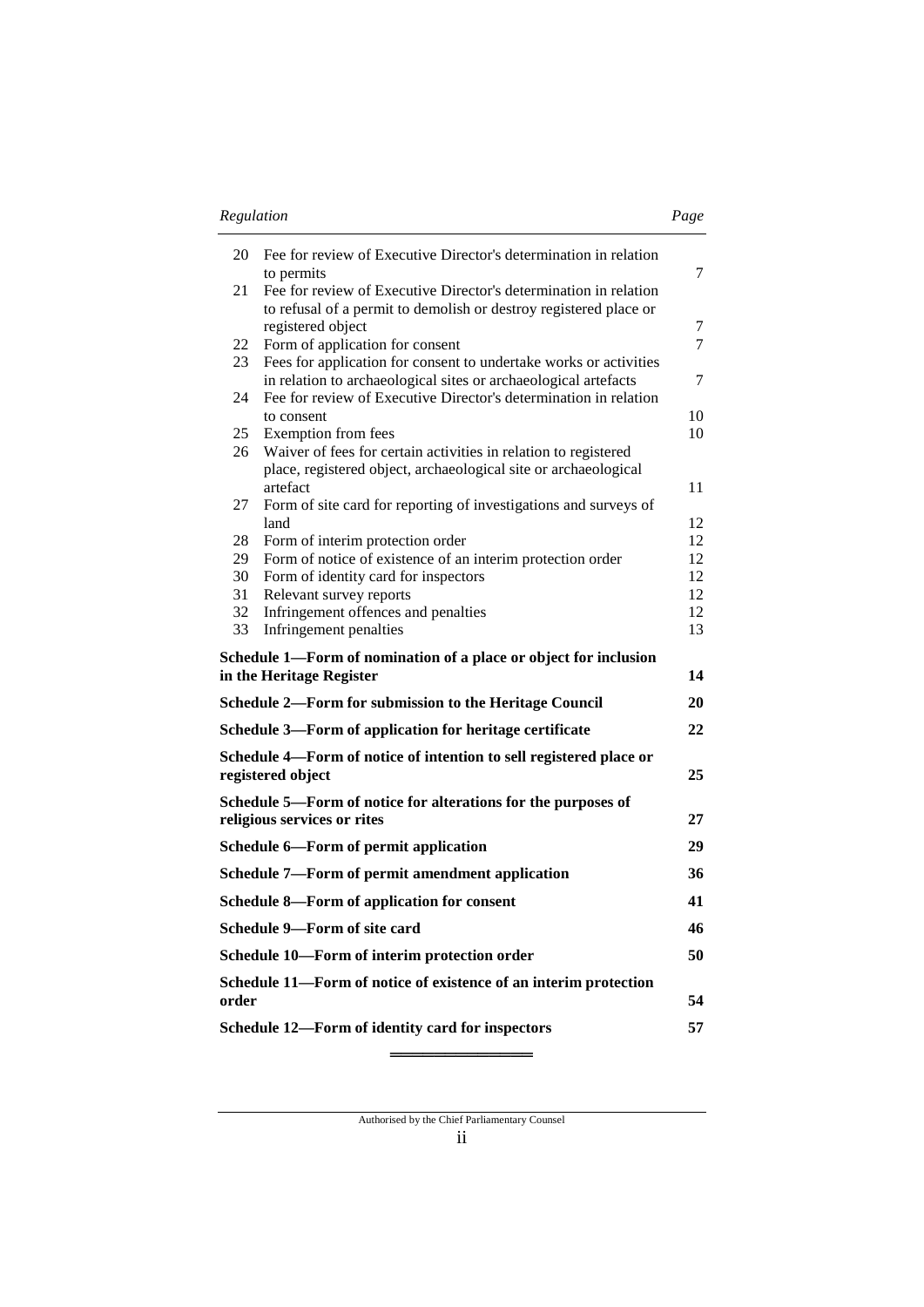| Regulation                  |                             | Page |
|-----------------------------|-----------------------------|------|
| <b>Endnotes</b>             |                             | 58   |
|                             | General information         | 58   |
| $\mathcal{D}_{\mathcal{L}}$ | Table of Amendments         | 60   |
| 3                           | Amendments Not in Operation | 61   |
| 4                           | Explanatory details         | 62.  |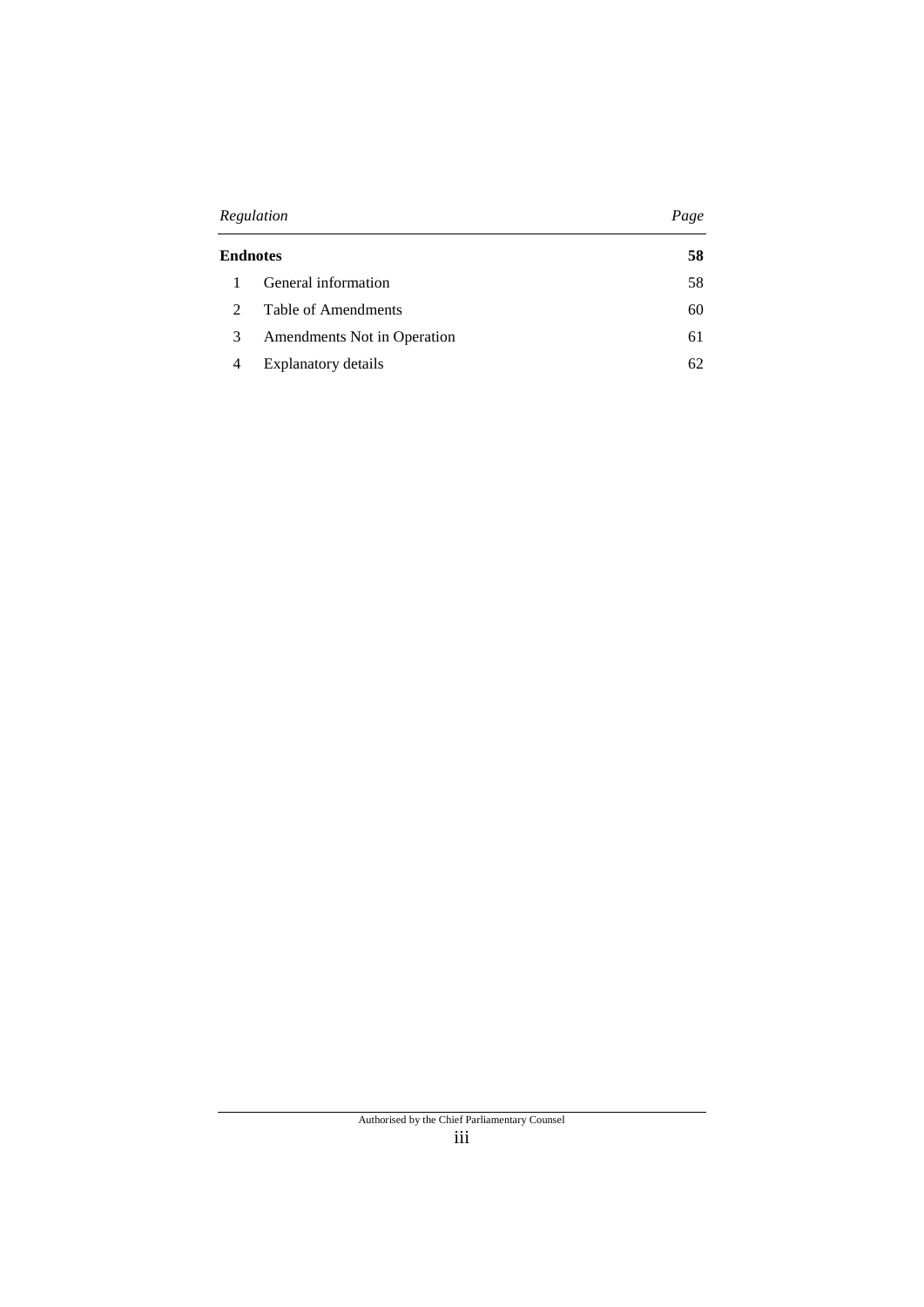*Regulation Page*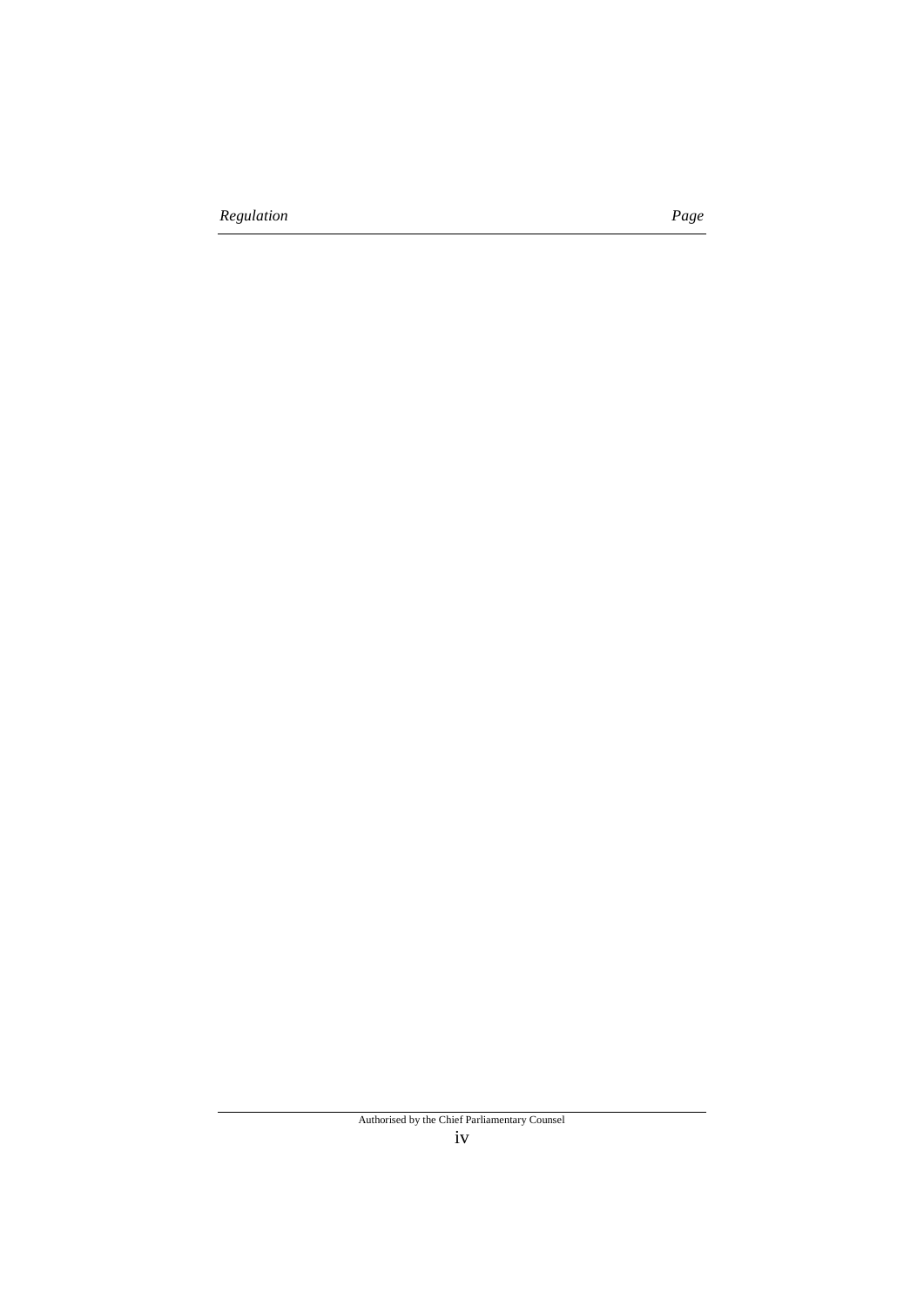# **Authorised Version No. 002 Heritage Regulations 2017**

**S.R. No. 108/2017**

Authorised Version incorporating amendments as at 1 June 2018

## **1 Objectives**

The objectives of these Regulations are—

- (a) to prescribe forms and documents for the purposes of the **Heritage Act 2017**; and
- (b) to prescribe fees payable in relation to certain permits, reviews, consents and certificates under the Act; and
- (c) to exempt particular classes of people from certain fees relating to permits or consents; and
- (d) to authorise the Heritage Council to waive certain fees prescribed in these Regulations; and
- (e) to prescribe infringement offences and infringement penalties; and
- (f) to prescribe other matters for the purposes of the Act.

### **2 Authorising provisions**

These Regulations are made under sections 255 and 256 of the **Heritage Act 2017**.

## **3 Commencement**

These Regulations come into operation on 1 November 2017.

Authorised by the Chief Parliamentary Counsel 1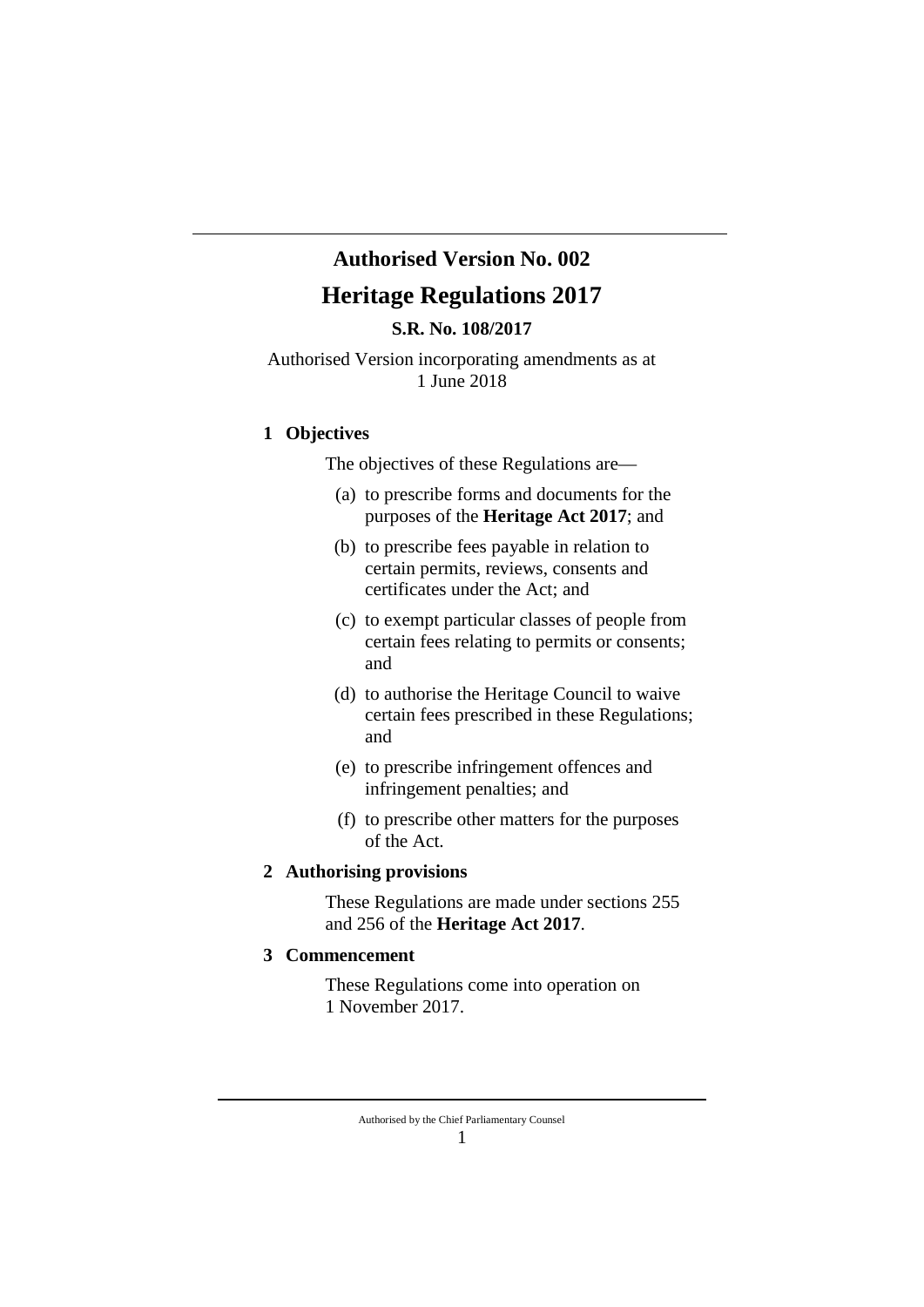Heritage Regulations 2017 S.R. No. 108/2017

## **4 Definitions**

In these Regulations—

*community group* means a not-for-profit society, association or club (other than a charity)—

- (a) established for the purpose of educating the community about, or to protect, a place or object; and
- (b) whose officers receive no remuneration or gratuity for their services to the society, association or club;

*the Act* means the **Heritage Act 2017**.

## **5 Form of application to nominate place or object for inclusion in the Heritage Register**

For the purposes of section 27(2) of the Act, the prescribed form is the form set out in Schedule 1.

# **6 Fee for lodging review of Executive Director's refusal of nomination for the Heritage Register**

Subject to regulation 26, for the purpose of section  $30(2)(b)$  of the Act, the prescribed fee is 25 fee units.

## **7 Form of submission to the Heritage Council**

For the purposes of section 44(2) of the Act, the prescribed form is the form set out in Schedule 2.

## **8 Form of application for heritage certificate**

For the purposes of section 58(2)(a) of the Act, the prescribed form is the form set out in Schedule 3.

## **9 Fee for application for heritage certificate**

Subject to regulations 25 and 26, for the purposes of section  $58(2)(c)$  of the Act, the prescribed fee is 3·75 fee units.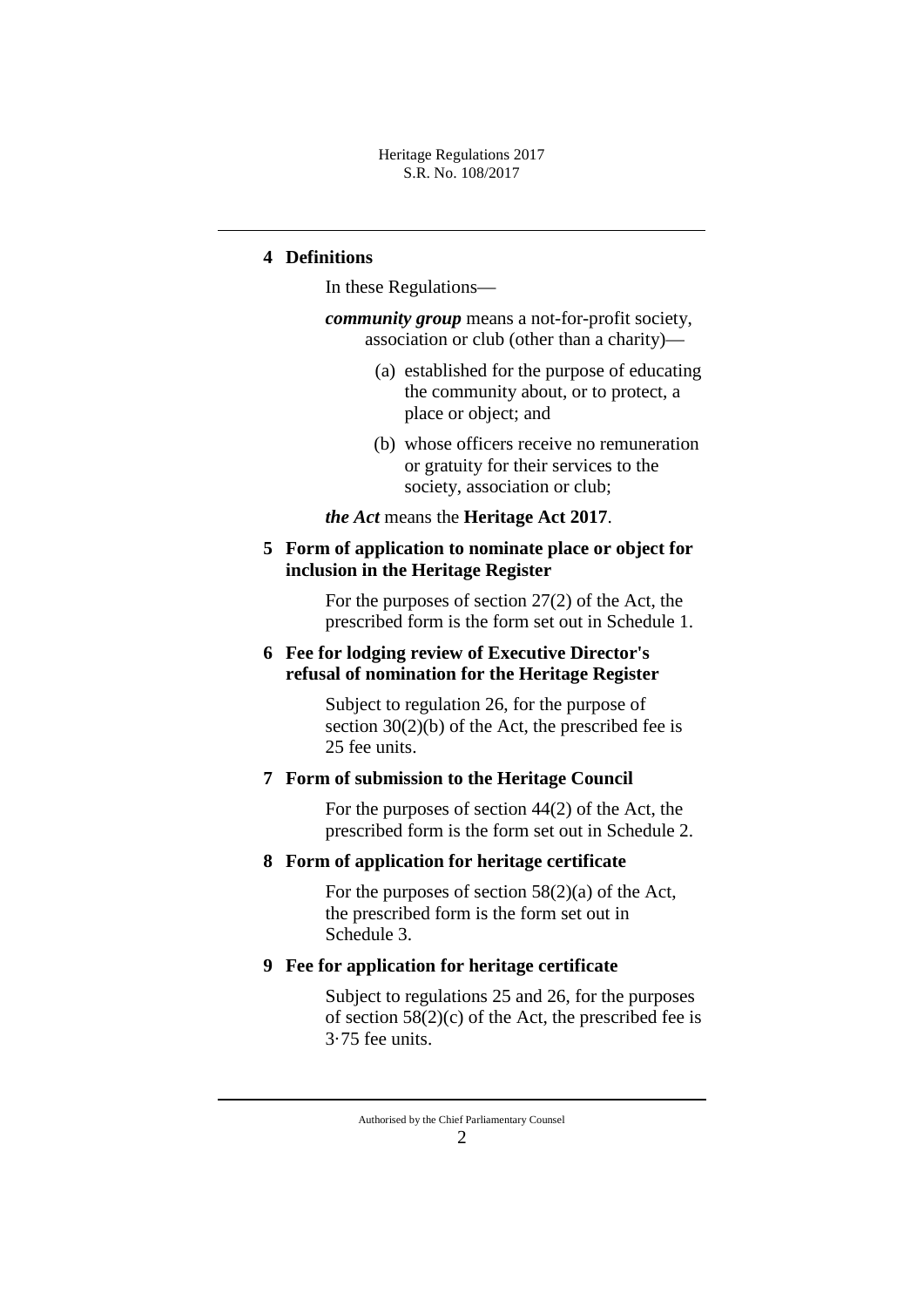# **10 Form of notice of intention to sell registered place or registered object**

For the purposes of section 59 of the Act, the prescribed form is the form set out in Schedule 4.

## **11 Form of notice for alterations for the purposes of religious services or rites**

For the purposes of section 90(4)(a) of the Act, the prescribed form is the form set out in Schedule 5.

## **12 Form of permit application**

For the purposes of section 93(2)(a) of the Act, the prescribed form is the form set out in Schedule 6.

# **13 Fees for application for permit to carry out works or activities in relation to registered place or registered object**

- (1) Subject to subregulation (2) and regulations 14, 25 and 26, for the purposes of section 93(2)(b) of the Act, the prescribed fees are as follows—
	- (a) for a permit application for the subdivision, consolidation or realignment of a boundary of a registered place or the subdivision of a building on that registered place— 100 fee units;
	- (b) for a permit application for works or activities to a registered place or registered object—
		- (i) if the estimated cost of the works or activities is less than \$10 000— 20 fee units; or
		- (ii) if the estimated cost of the works or activities is \$10 000 or more but less than \$20 000—75 fee units; or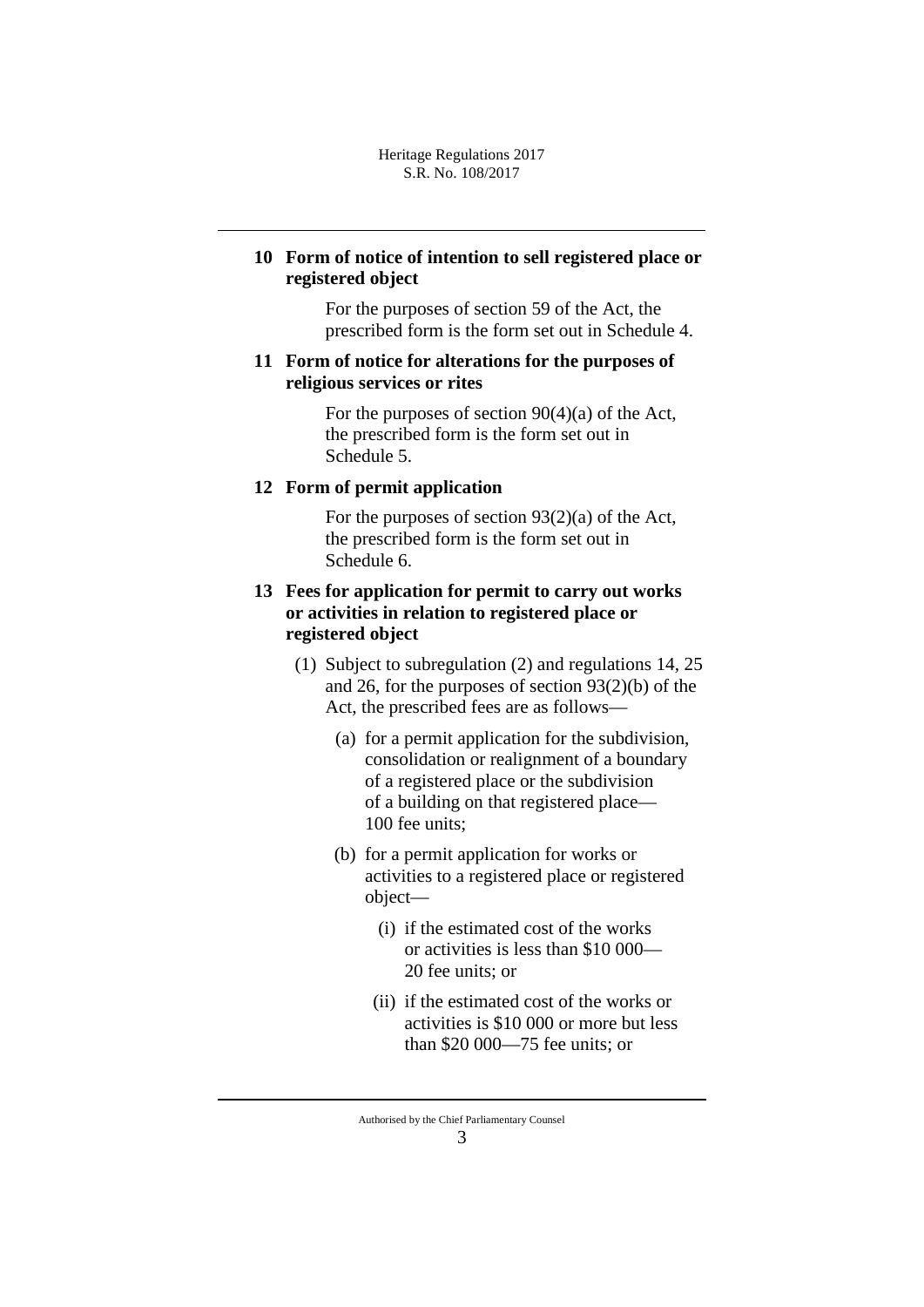- (iii) if the estimated cost of the works or activities is \$20 000 or more but less than \$100 000—200 fee units; or
- (iv) if the estimated cost of the works or activities is \$100 000 or more but less than \$250 000—300 fee units; or
- (v) if the estimated cost of the works or activities is \$250 000 or more but less than \$500 000—367·4 fee units; or
- (vi) if the estimated cost of the works or activities is \$500 000 or more but less than \$1 000 000—442·4 fee units; or
- (vii) if the estimated cost of the works or activities is \$1 000 000 or more but less than \$5 000 000—760·3 fee units; or
- (viii) if the estimated cost of the works or activities is \$5 000 000 or more but less than \$10 000 000—885·8 fee units; or
	- (ix) if the estimated cost of the works or activities is \$10 000 000 or more but less than \$30 000 000—1017 fee units; or
	- (x) if the estimated cost of the works or activities is \$30 000 000 or more— 1149·1 fee units.
- (2) The prescribed fee for an application for a permit to carry out more than one class of works or activities set out in subregulation (1) is the sum of—
	- (a) the highest of the fees which would have applied if a separate application had been made; and
	- (b) 50 per cent of each of any other fee that would have applied if a separate application had been made.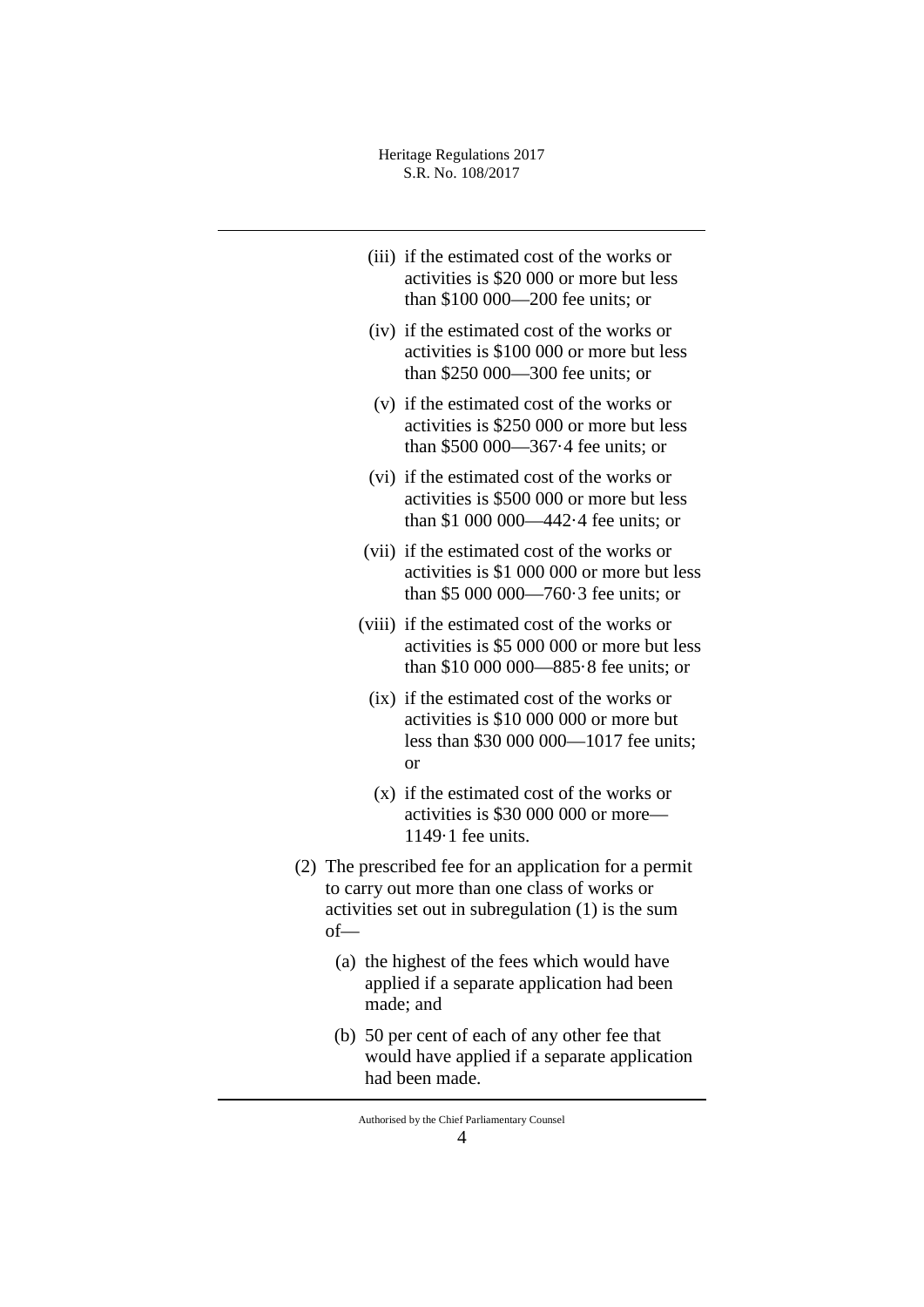# **14 Fee for application for permit to demolish or destroy registered place or registered object**

Subject to regulations 25 and 26 and sections 49(3) and 92 of the Act, for the purposes of section 93(2)(b) of the Act, the prescribed fees are as follows—

- (a) for an application to demolish or destroy the whole of a registered place—885 $\cdot$ 8 fee units;
- (b) for an application to demolish or destroy the whole of a registered object—885·8 fee units.

# **15 Fees to amend permit application to carry out works or activities in relation to registered place or registered object**

Subject to regulations 25 and 26, for the purpose of section 96(3)(b) of the Act, in respect of a permit application to carry out works or activities in relation to a registered place or registered object—

- (a) for a permit application that has not been on public display in accordance with section 94 of the Act, the prescribed fee is 45 per cent of the corresponding permit application fee set out in regulation 13; or
- (b) for a permit application that has been on public display in accordance with section 94 of the Act, the prescribed fee is 75 per cent of the corresponding permit application fee set out in regulation 13.

## **16 Fees to amend permit application to demolish or destroy registered place or registered object**

Subject to regulations 25 and 26, for the purpose of section 96(3)(b) of the Act, in respect of a permit application to demolish or destroy the whole of a registered place or registered object—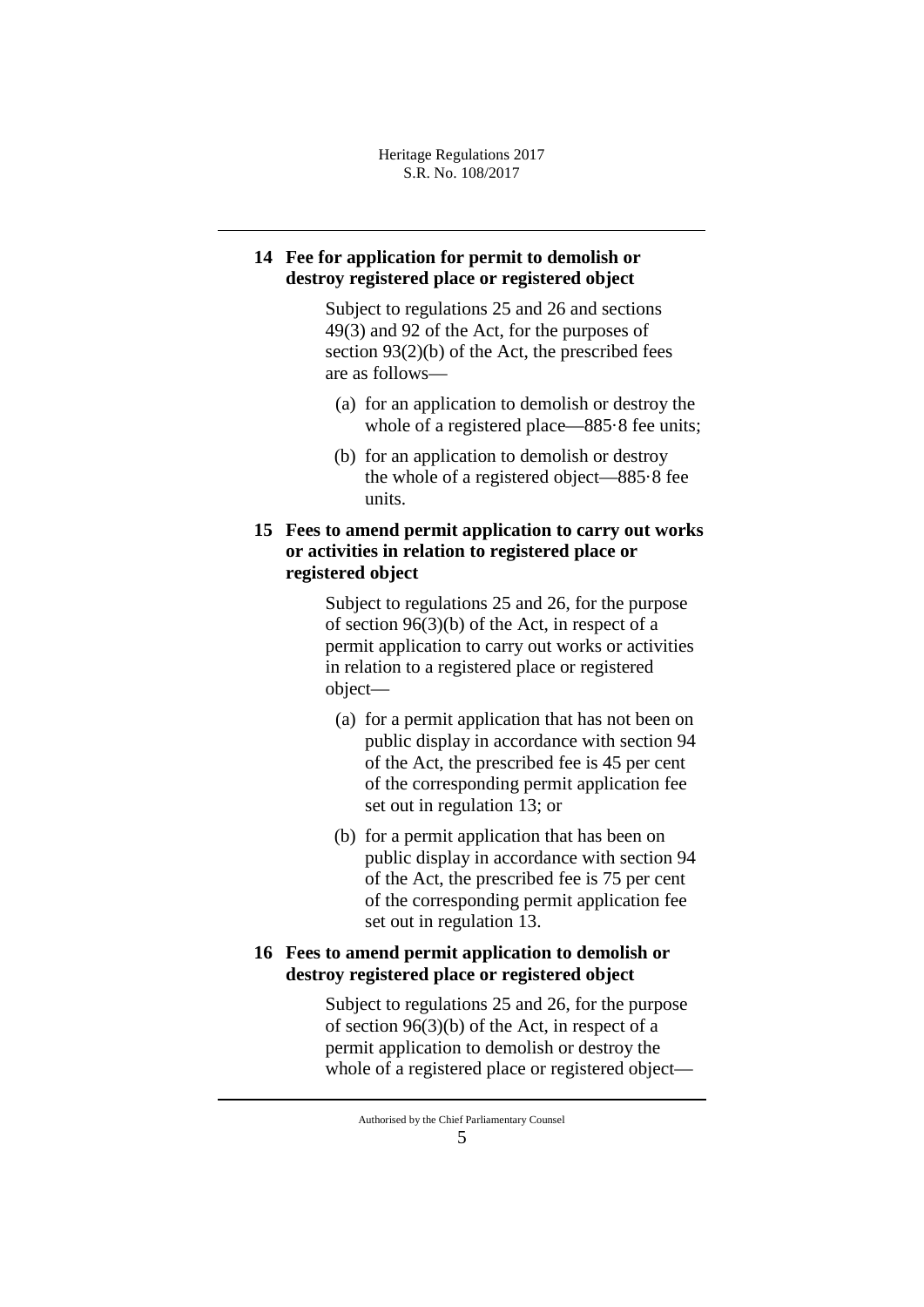- (a) for a permit application that has not been on public display in accordance with section 94 of the Act, the prescribed fee is 20 per cent of the corresponding permit application fee set out in regulation 14; or
- (b) for a permit application that has been on public display in accordance with section 94 of the Act, the prescribed fee is 30 per cent of the corresponding permit application fee set out in regulation 14.
- **17 Form for amendment of permit to carry out works or activities in relation to registered place or registered object or to demolish or destroy registered place or registered object**

For the purposes of section  $105(2)(a)$  of the Act, the prescribed form is the form set out in Schedule 7.

**18 Fee for amendment of permit to carry out works or activities in relation to registered place or registered object**

> Subject to regulations 25 and 26, for the purpose of section 105(2)(b) of the Act, in respect of an amendment to a permit to carry out works or activities in relation to a registered place or registered object, the prescribed fee is 75 per cent of the corresponding permit application fee set out in regulation 13.

# **19 Fee for amendment of permit to demolish or destroy registered place or registered object**

Subject to regulations 25 and 26, for the purpose of section 105(2)(b) of the Act, in respect of an amendment to a permit to demolish or destroy the whole of a registered place or registered object, the prescribed fee is 30 per cent of the corresponding permit application fee set out in regulation 14.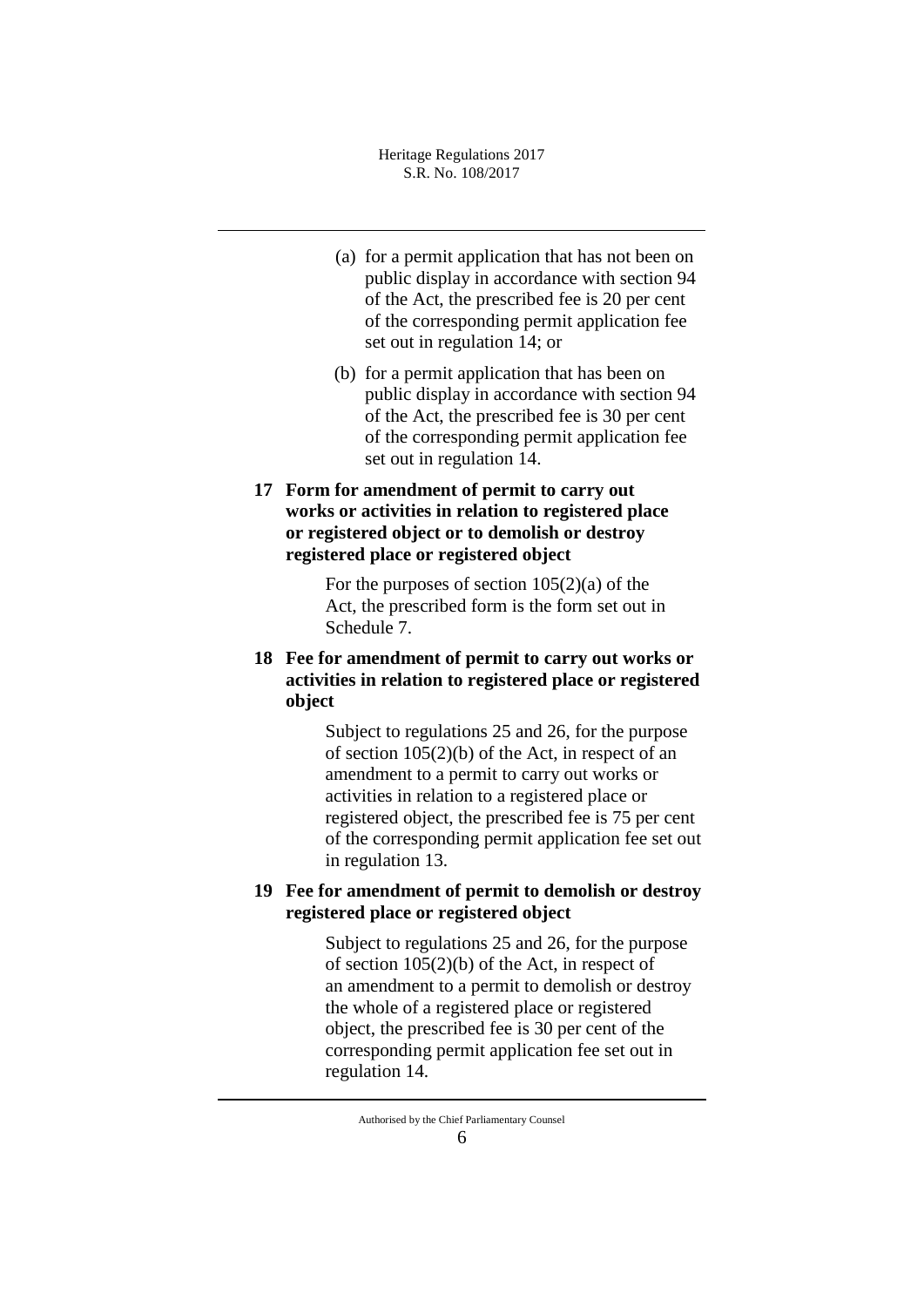# **20 Fee for review of Executive Director's determination in relation to permits**

Subject to regulations 25 and 26, for the purpose of section 106(3) of the Act, the prescribed fee is 200 per cent of the corresponding permit application fee set out in regulation 13.

# **21 Fee for review of Executive Director's determination in relation to refusal of a permit to demolish or destroy registered place or registered object**

Subject to regulations 25 and 26, for the purpose of section 106(3) of the Act, in respect of a review of a determination by the Executive Director in relation to a refusal of a permit to demolish or destroy the whole of a registered place or registered object, the prescribed fee is 40 per cent of the corresponding permit application fee set out in regulation 14.

## **22 Form of application for consent**

For the purposes of section 124(2)(a) of the Act, the prescribed form is the form set out in Schedule 8.

# **23 Fees for application for consent to undertake works or activities in relation to archaeological sites or archaeological artefacts**

Subject to regulations 25 and 26, for the purposes of section 124(2)(b) of the Act, the prescribed fees are as follows—

- (a) for an application for consent to uncover and expose—
	- (i) an archaeological site or part of an archaeological site recorded in the Heritage Inventory; or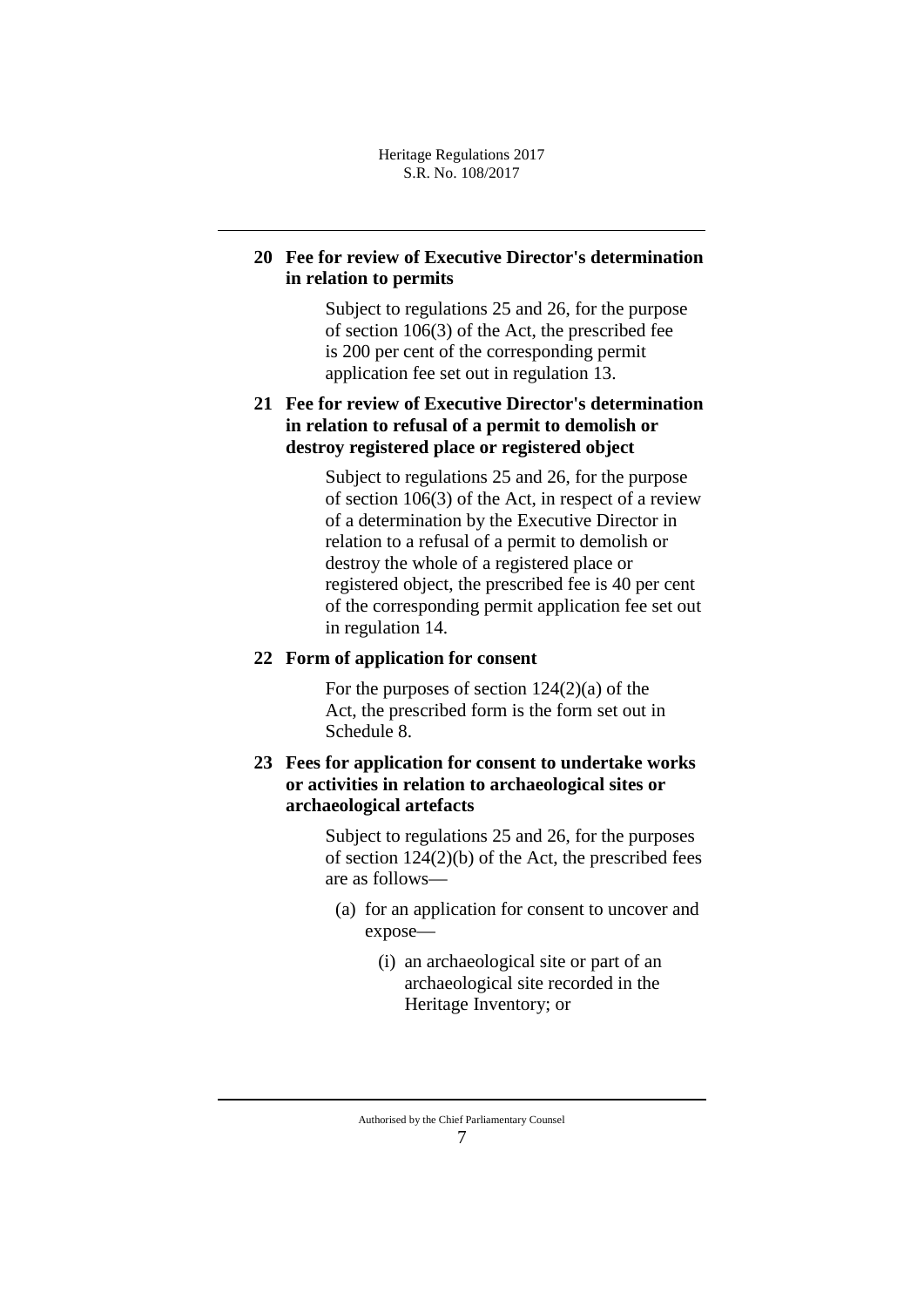| (ii) an archaeological site or part of an |
|-------------------------------------------|
| archaeological site which is not          |
| recorded in the Heritage Inventory—       |

in order to assess the condition and potential of the archaeology for the purposes of—

- (iii) constructing one domestic residential dwelling on a lot or allotment; or
- (iv) constructing an extension to one domestic residential dwelling on a lot or allotment—20 fee units;
- (b) for an application for consent to excavate—
	- (i) an archaeological site or part of an archaeological site recorded in the Heritage Inventory; or
	- (ii) an archaeological site or part of an archaeological site which is not recorded in the Heritage Inventory—

for the purposes of—

- (iii) constructing one domestic residential dwelling on a lot or allotment; or
- (iv) constructing an extension to one domestic residential dwelling on a lot or allotment—30 fee units;
- (c) for an application for consent to uncover and expose—
	- (i) an archaeological site or part of an archaeological site recorded in the Heritage Inventory; or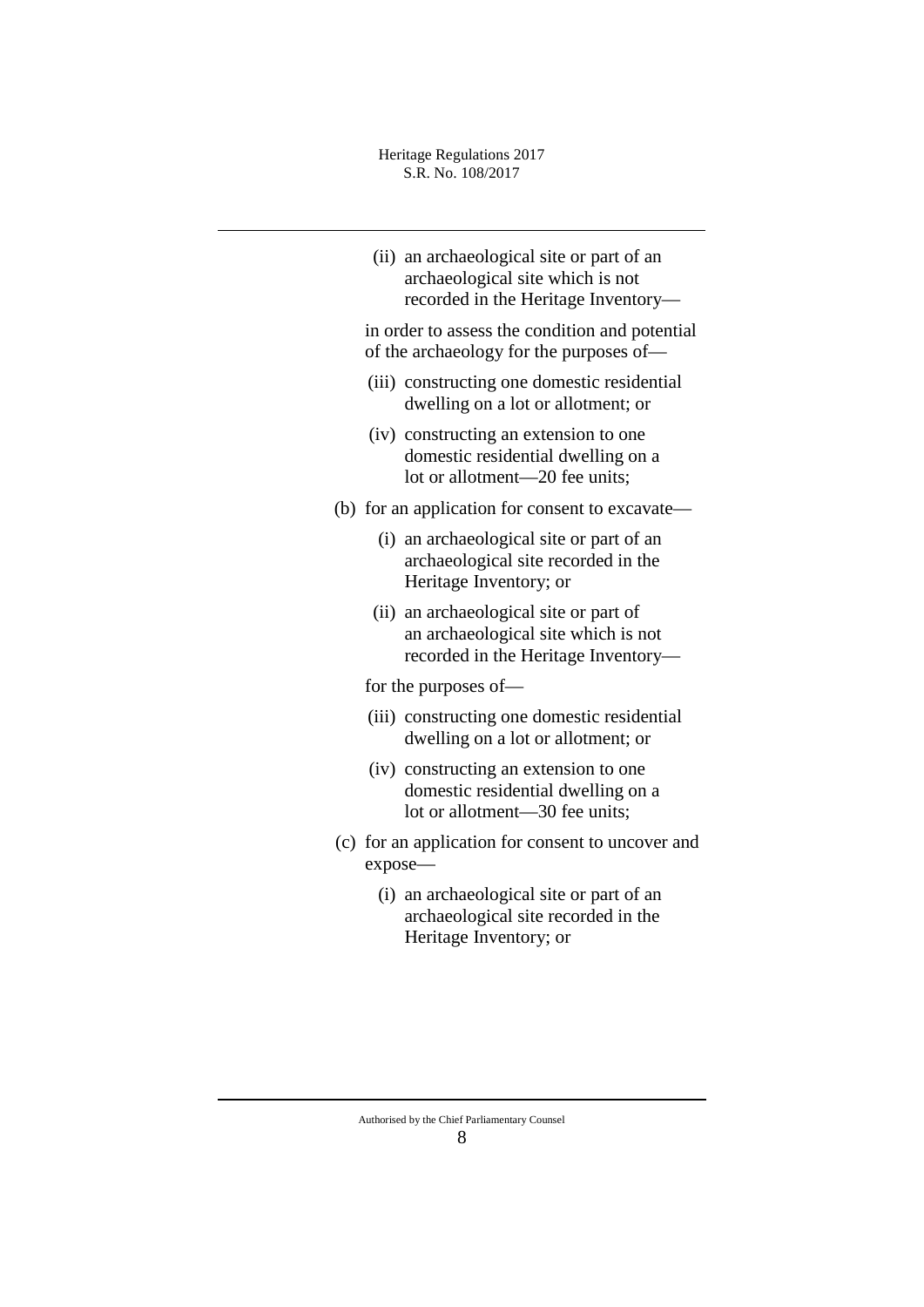(ii) an archaeological site or part of an archaeological site which is not recorded in the Heritage Inventory—

in order to assess the condition and potential of the archaeology for all other purposes— 50 fee units;

- (d) for an application for consent to excavate—
	- (i) an archaeological site or part of an archaeological site recorded in the Heritage Inventory; or
	- (ii) an archaeological site or part of an archaeological site which is not recorded in the Heritage Inventory—

for all other purposes—72·4 fee units;

- (e) for an application for consent to damage and disturb an archaeological site or part of an archaeological site for—
	- (i) the construction of one domestic residential dwelling on a lot or allotment; or
	- (ii) the construction of an extension to one domestic residential dwelling on a lot or allotment—50 fee units;
- (f) for an application for consent to damage and disturb an archaeological site for all other purposes, where damage is less than 50 per cent—200 fee units;
- (g) for an application for consent to damage and disturb an archaeological site for all other purposes, where damage is 50 per cent or more—400 fee units;
- (h) for an application for consent to possess, or dispose of archaeological artefacts, to undertake geotechnical or soil testing,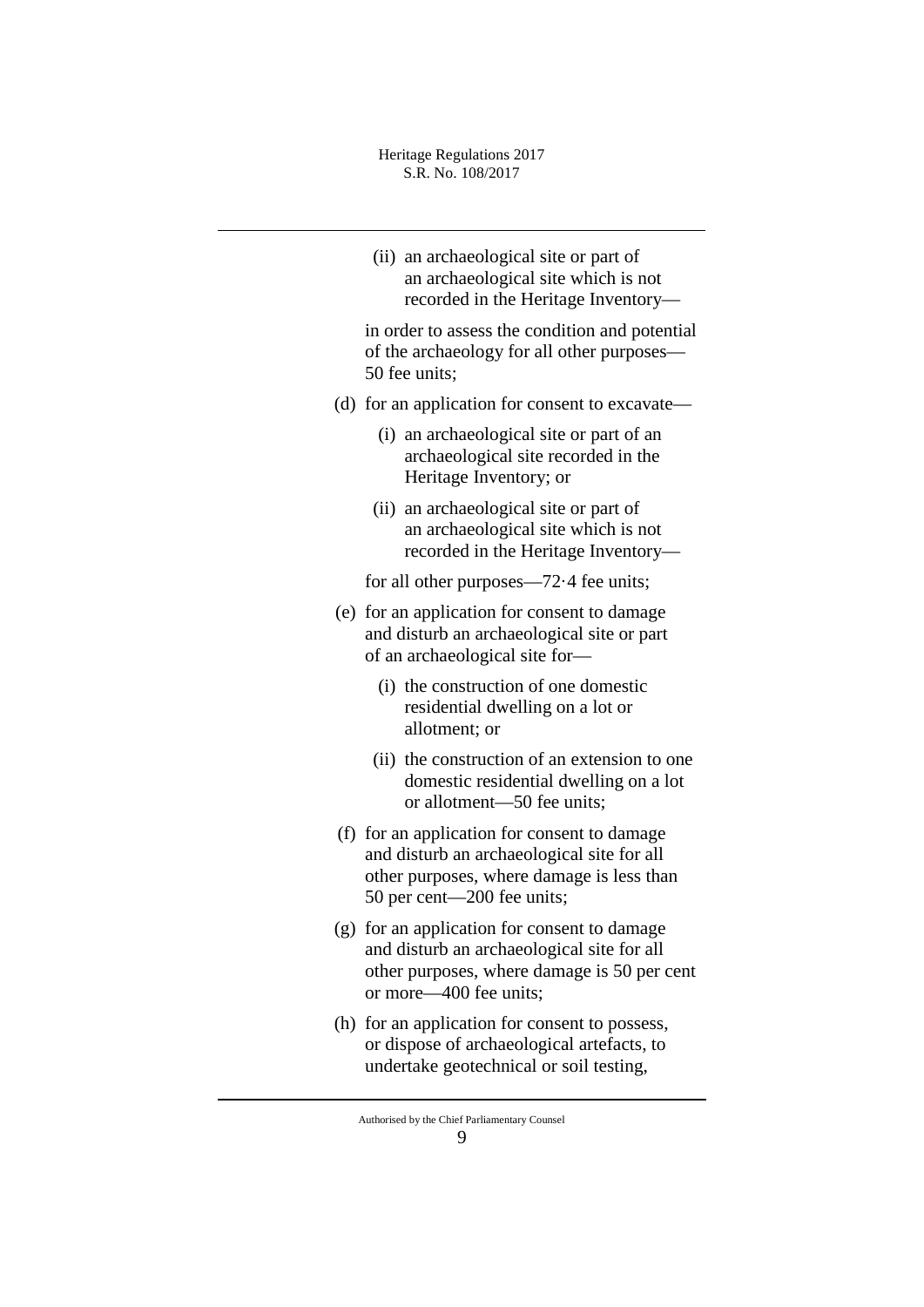trenching or boring in order to install, maintain or upgrade service utilities, a test archaeological excavation as part of a cultural heritage management plan or for all other purposes for which a consent is required in relation to an archaeological artefact, archaeological site or a site recorded in the Heritage Inventory—72·4 fee units.

# **24 Fee for review of Executive Director's determination in relation to consent**

Subject to regulations 25 and 26, for the purpose of section 126(2)(c) of the Act, the prescribed fee is 45 per cent of the corresponding consent application fee in regulation 23.

# **25 Exemption from fees**

A person who is an eligible beneficiary within the meaning of the **State Concessions Act 2004** is exempt from paying a fee in respect of the following—

- (a) an application under section  $58(1)$ ,  $93(1)$ , 96(1), 105(1) or 106(1) of the Act that relates to—
	- (i) a registered place of which the applicant is the owner and which is the applicant's principal place of residence; or
	- (ii) a registered object of which the applicant is the owner;
- (b) an application under sections 124(1) and 126(1) of the Act that relates to an archaeological site or archaeological artefact situated in or under land that the applicant owns and which is the applicant's principal place of residence.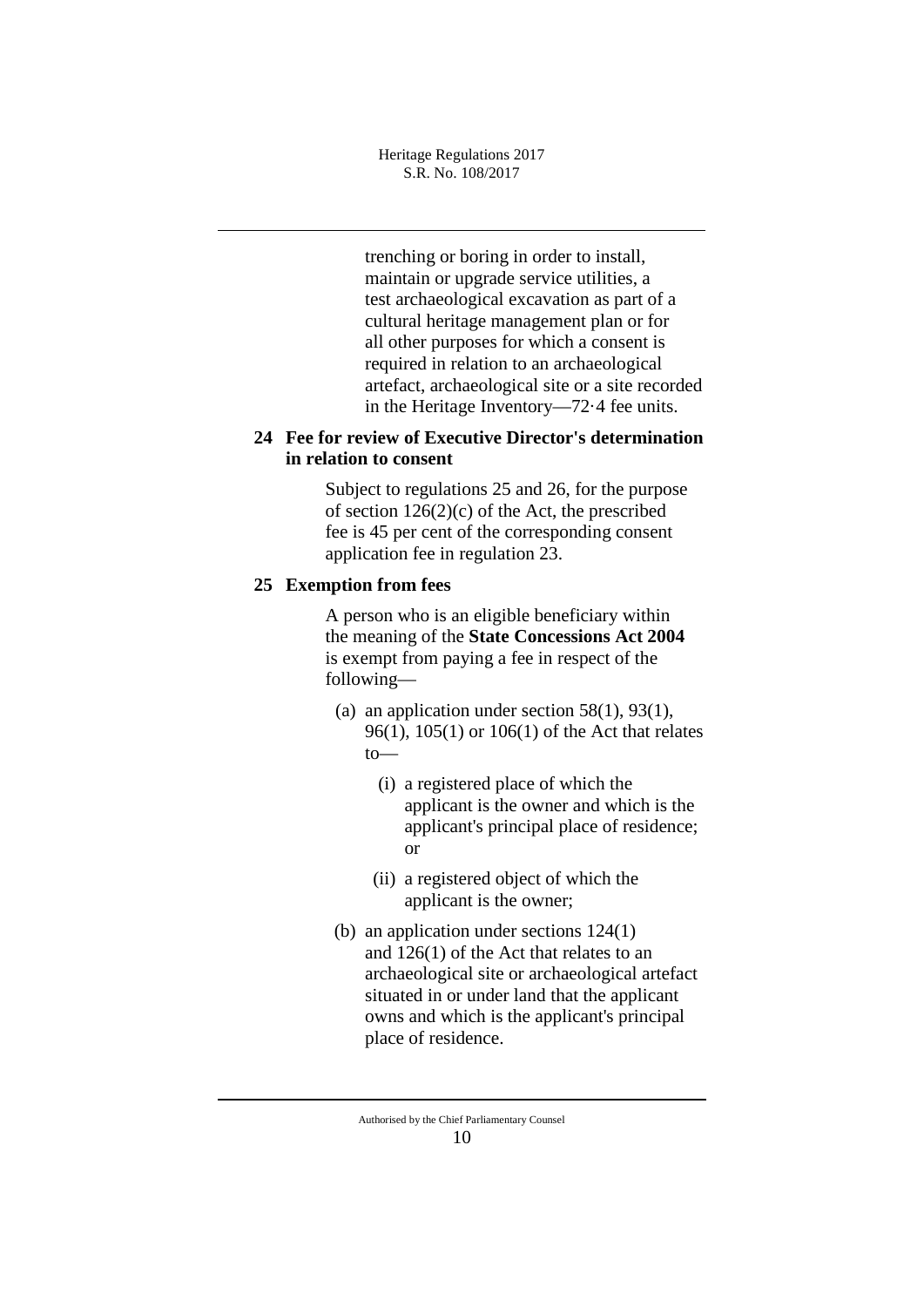# **26 Waiver of fees for certain activities in relation to registered place, registered object, archaeological site or archaeological artefact**

The Heritage Council may waive the fees prescribed by regulations 6, 9, 13, 14, 15, 16, 18, 19, 20, 21, 23 and 24 if the Heritage Council is satisfied that the works, activities or review to which the application relates—

- (a) is for the purposes of the conservation or research of a registered place, a registered object, an archaeological site or an archaeological artefact; or
- (b) is to educate the public as to the cultural heritage significance of a registered place, a registered object, an archaeological site or an archaeological artefact; or
- (c) is for the safety of the public; or
- (d) is the same, or primarily the same, as those for which a permit or consent has previously been issued to the applicant in relation to a registered place, a registered object, an archaeological site or an archaeological artefact; or
- (e) is in respect of a permit application, permit application amendment application or permit amendment application from a community group; or
- (f) is for a review of a determination by the Executive Director from a community group that has an interest in the application; or
- (g) is in respect of a consent application for an archaeological site that is determined by the Executive Director to have low archaeological value.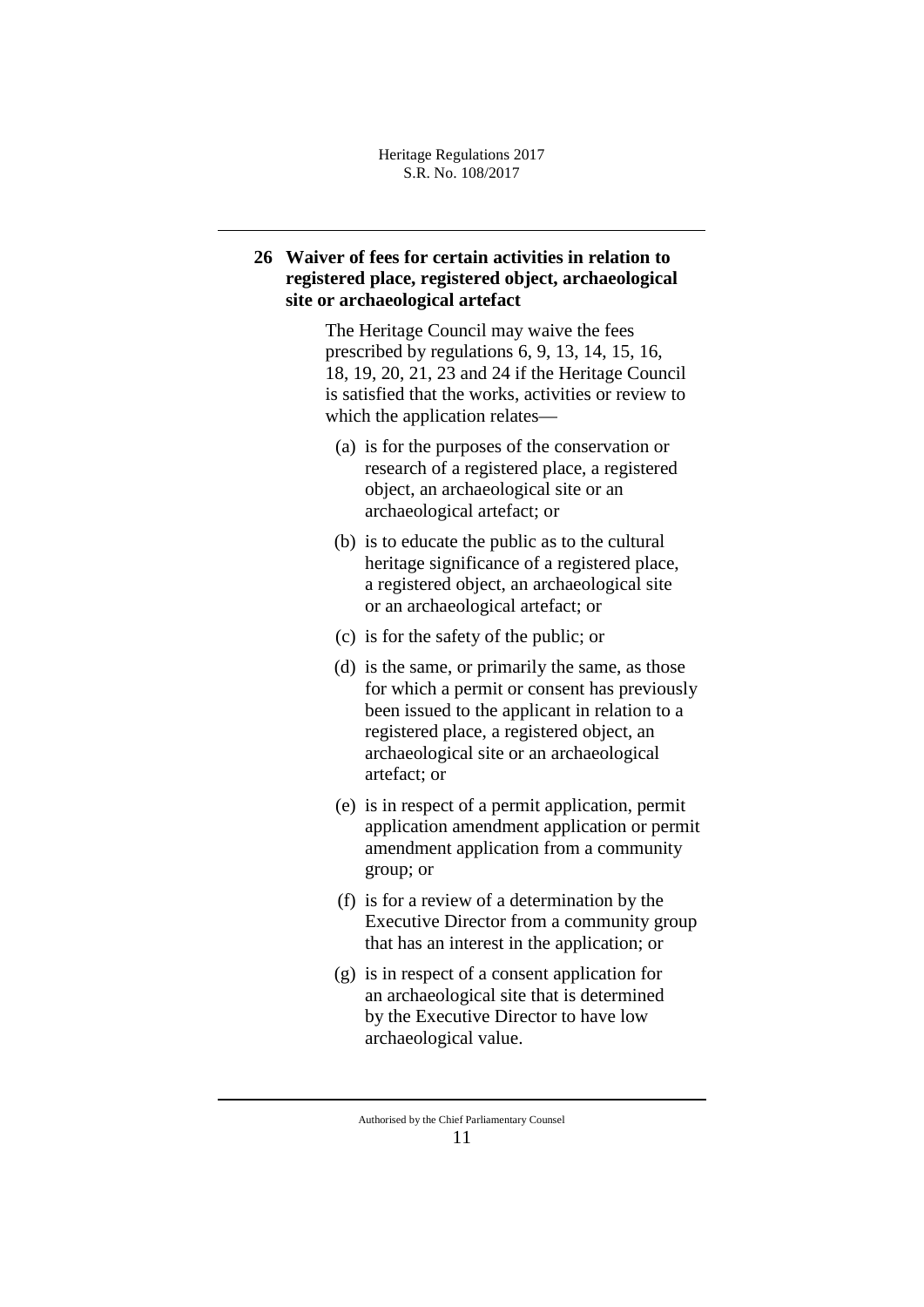# **27 Form of site card for reporting of investigations and surveys of land**

For the purposes of sections 3(1) and 127 of the Act, the prescribed form of site card is the form set out in Schedule 9.

## **28 Form of interim protection order**

For the purposes of section 143(2) of the Act, the prescribed form is the form set out in Schedule 10.

# **29 Form of notice of existence of an interim protection order**

For the purposes of section 147(3) of the Act, the prescribed form is the form set out in Schedule 11.

## **30 Form of identity card for inspectors**

For the purposes of section 195(2) of the Act, the prescribed form is the form set out in Schedule 12.

# **31 Relevant survey reports**

(1) If a person undertakes a survey of land for the relevant survey purpose of finding an archaeological site and that survey does not reveal an archaeological site, the person must notify the Executive Director and provide a copy of the survey report within 12 months of completing the survey.

Penalty: 20 penalty units.

\* \* \* \* \*

**Reg. 31(2) revoked by S.R. No. 54/2018 reg. 4.**

# **32 Infringement offences and penalties**

For the purposes of Division 4 of Part 10 of the Act, the following offences against the Act and the regulations are prescribed to be infringement offences—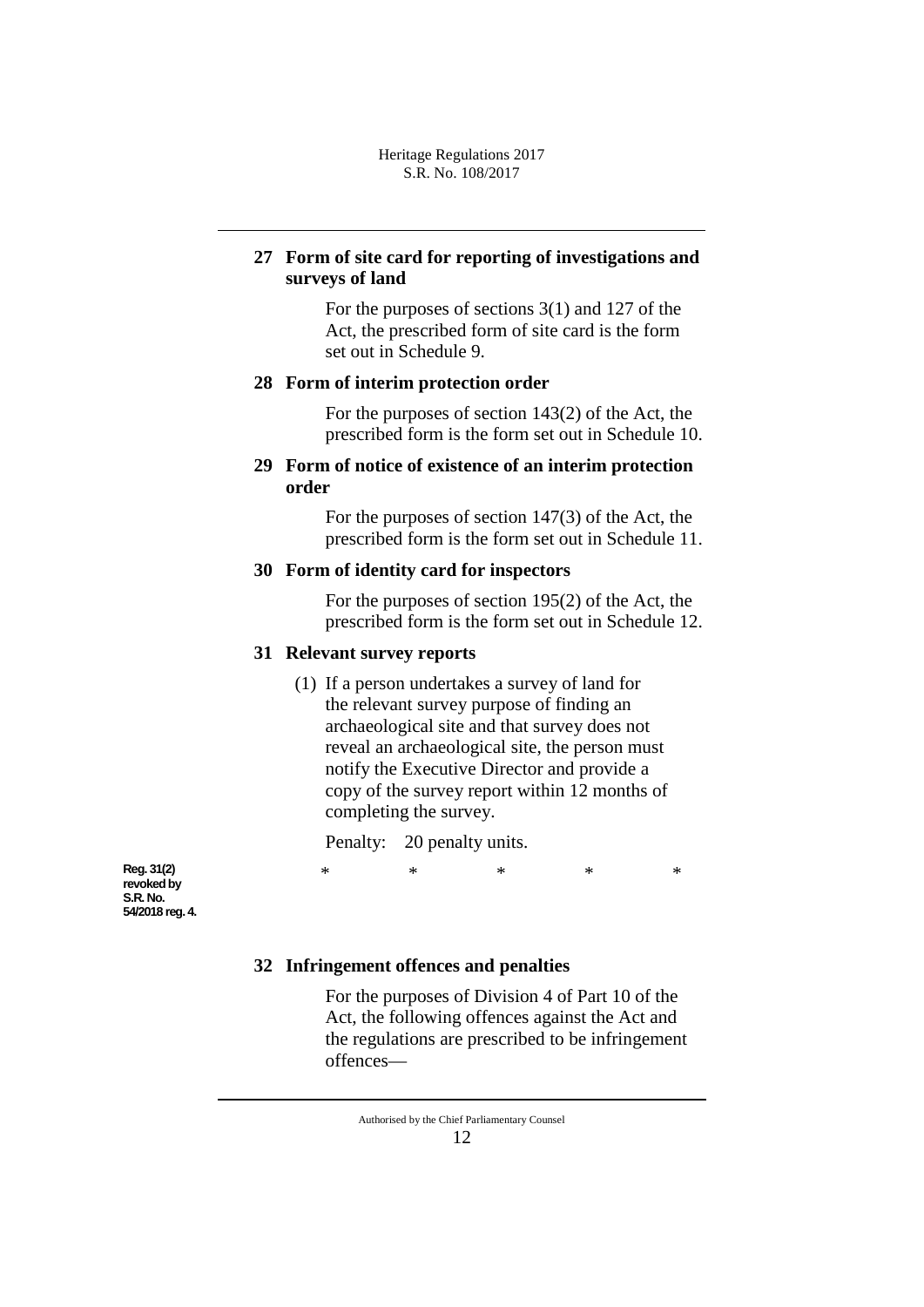- (a) an offence against section 89(1) of the Act;
- (b) an offence against section 89(3) of the Act;
- (c) an offence against section 104 of the Act;
- (d) an offence against regulation 31.

## **33 Infringement penalties**

For the purposes of Division 4 of Part 10 of the Act, the prescribed infringement penalties for an infringement offence referred to in regulation 32 are as follows—

- (a) for an offence against section 89(1) of the Act—
	- (i) in the case of a natural person— 10 penalty units; or
	- (ii) in the case of a body corporate— 20 penalty units;
- (b) for an offence against section 89(3) of the Act—
	- (i) in the case of a natural person— 10 penalty units; or
	- (ii) in the case of a body corporate— 20 penalty units;
- (c) for an offence against section 104 of the Act—
	- (i) in the case of a natural person— 10 penalty units; or
	- (ii) in the case of a body corporate— 20 penalty units;
- (d) for an offence against regulation 31— 3 penalty units.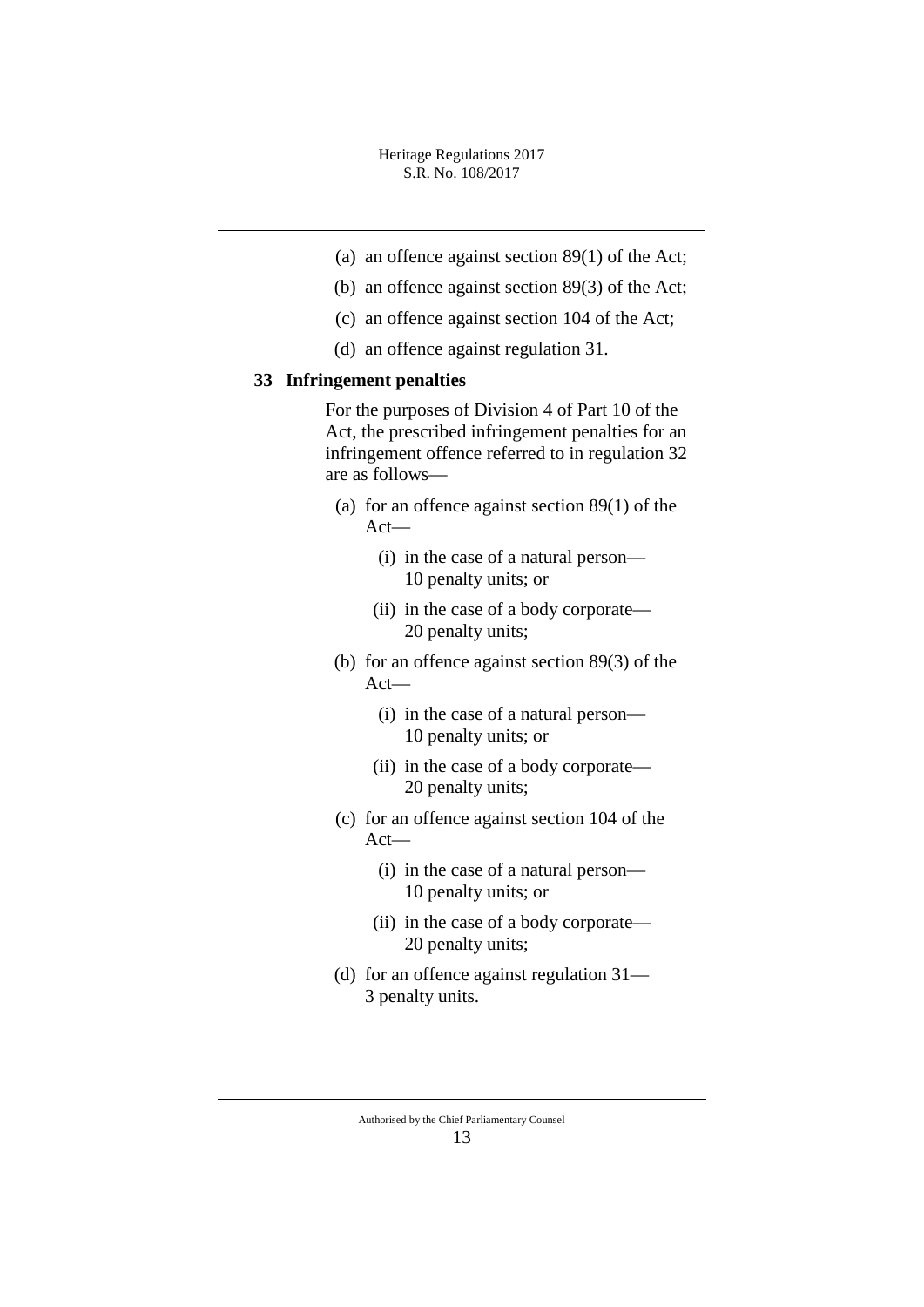### Schedule 1—Form of nomination of a place or object for inclusion in the Heritage Register Heritage Regulations 2017 S.R. No. 108/2017

# **Schedule 1—Form of nomination of a place or object for inclusion in the Heritage Register**

Regulation 5

All fields are required. Anonymous nominations will not be accepted.

1. Nominator details

Title:

First name:

Surname:

Address:

Email address:

Telephone:

Is this nomination on behalf of a company or organisation? \*Yes/\*No

What is its name?

What is your position title?

2. Owner details (where known)

Title:

First name:

Surname:

Business or organisation name:

Position title:

Address:

Email address:

Telephone:

- 3. Nomination type
	- □ Place
	- $\Box$  Place with objects integral to it (please provide list)
	- Object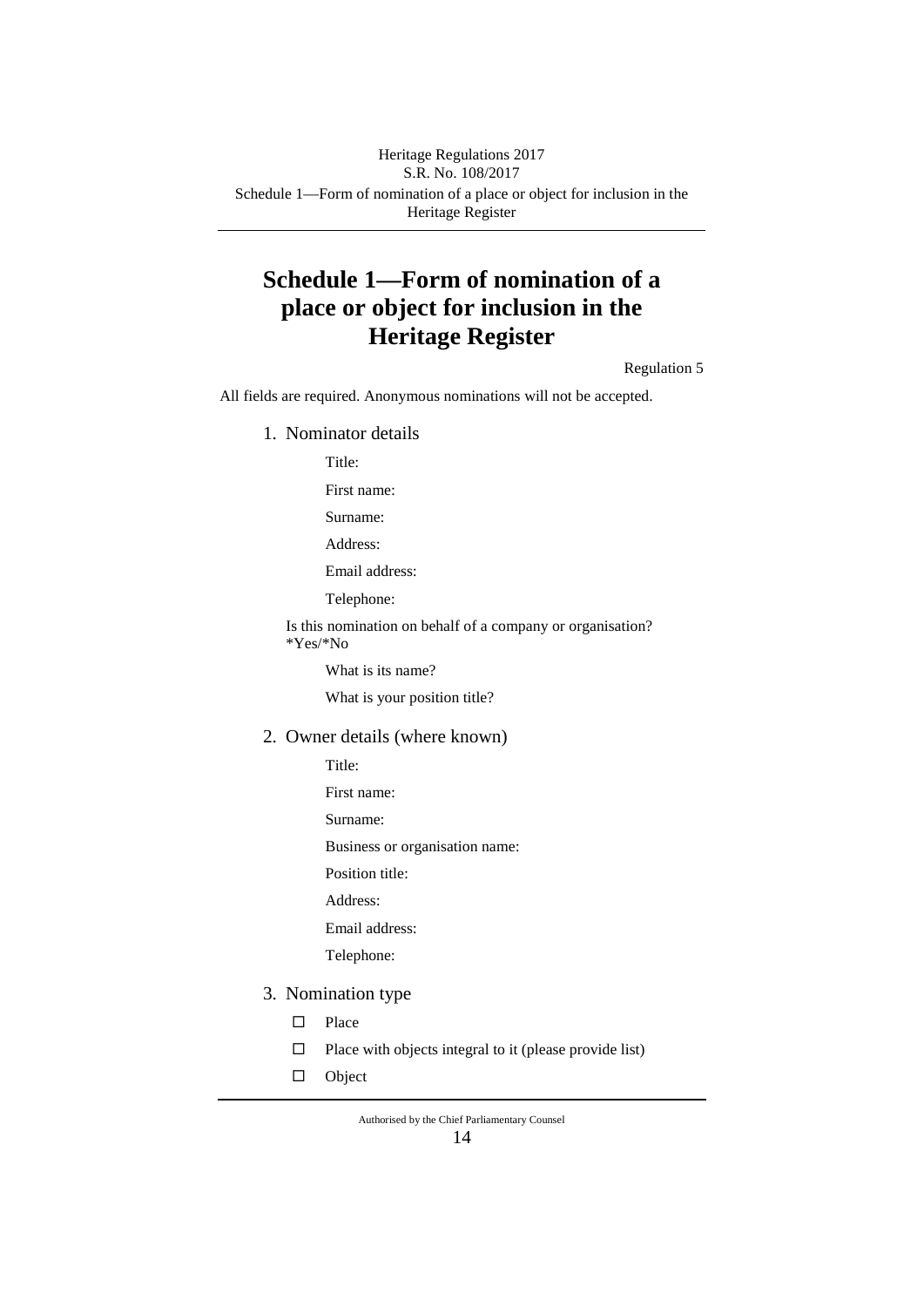## Schedule 1—Form of nomination of a place or object for inclusion in the Heritage Register Heritage Regulations 2017 S.R. No. 108/2017

□ Archaeological place

#### 4. Place or object details

Place or object name:

Address or GPS location:

Local Council or Shire:

#### 5. Land details (for places or objects)

5.1 Extent of nomination

Note: It is usual for place extents to accord with title boundaries or fence lines.

> For a place: How much land do you wish to be included in the registration?

> For an object: How much of the object do you wish to nominate?

Please attach a simple and accurate extent diagram clearly showing the extent (boundaries) of your nomination. This may take the form of a copy of an existing map or plan with a clear hand drawn line around the extent showing the land, buildings and other key features you are nominating.

Is the place located on Crown land? \*Yes/\*No

What are the title details of this land?

- Note: You must provide a Certificate of Title for places not on Crown land. This should be dated within one month of making this application. You can search for a title online at: [*up-to-date internet address*]
- 5.2 Local Heritage Overlay information

Does this place have a local Heritage Overlay (HO) within a planning scheme? \*Yes/\*No

What is the HO number?

5.3 Photographs

Please attach recent photographs of the place or object; you may include historical photographs as well.

Authorised by the Chief Parliamentary Counsel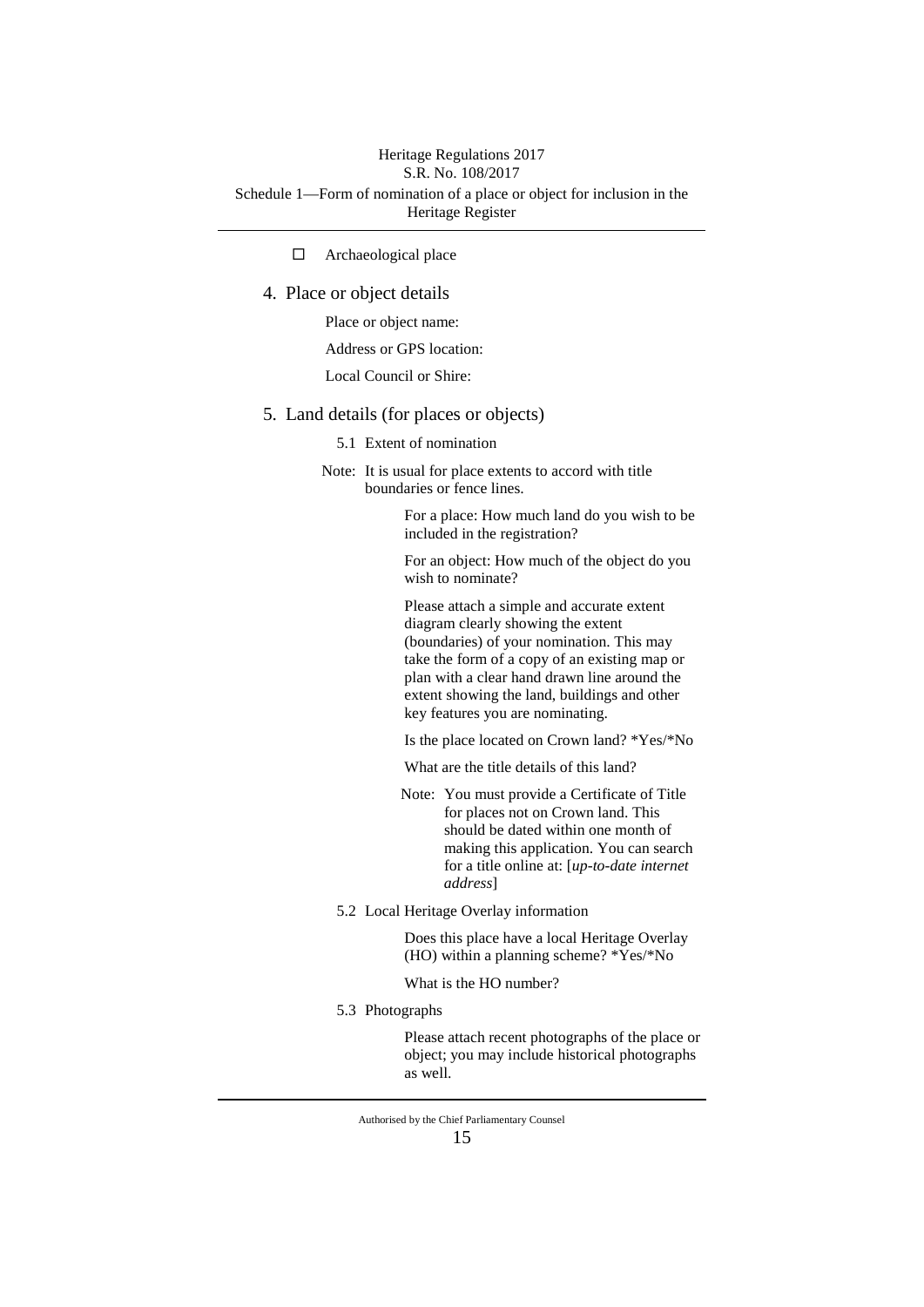# Heritage Regulations 2017

# S.R. No. 108/2017

#### Schedule 1—Form of nomination of a place or object for inclusion in the Heritage Register

5.4 Conservation Management Plan

Please include copies of any guiding documents for the conservation and management of the heritage place or object (Conservation Management Plan(s)) if they exist for this place or object.

5.5 Inventory (for collections of objects)

If you are nominating a collection of objects, you will need to provide an inventory. Please contact Heritage Victoria to discuss the most appropriate format for your inventory.

## 6. Heritage Council criteria

Which Heritage Council criteria does this place meet? For a place or object to be included in the Victorian Heritage Register it must be of State-level cultural heritage significance based on at least one of the Heritage Council criteria. Please address only the relevant criteria. It is usual for a place or object to meet 2 or 3 criteria. Further explanation about these criteria can be found in the Victorian Heritage Register Criteria and Threshold Guidelines.

#### 7. Statement of cultural heritage significance

Please describe the place or object in the sections below using 1 to 2 paragraphs, naming the most significant elements.

- 7.1 What is its significance?
- 7.2 How is it significant?
- 7.3 Why is it significant?
- 7.4 History of the place or object.
- 7.5 Comparisons to similar places recorded in the Victorian Heritage Register.

### 8. Aboriginal cultural heritage values (where known)

Who are the traditional Aboriginal owners of this place or object?

Does this place or object have Aboriginal cultural heritage values in addition to non-Aboriginal cultural heritage values (shared values)? Please provide details below.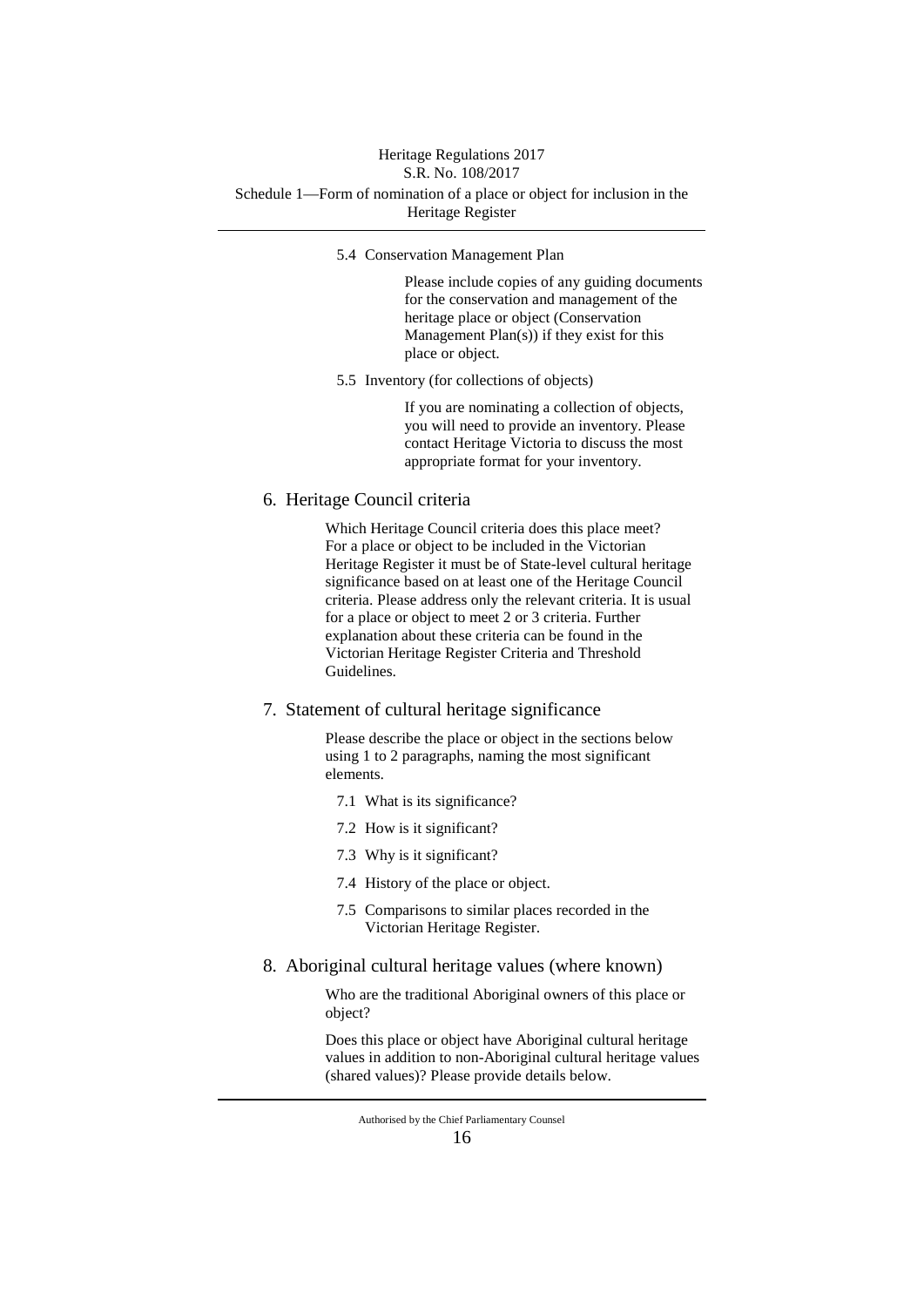#### Heritage Regulations 2017 S.R. No. 108/2017

#### Schedule 1—Form of nomination of a place or object for inclusion in the Heritage Register

Note: If the place or object is of cultural heritage significance only on the grounds of its association with Aboriginal tradition, Aboriginal traditional use, or Aboriginal archaeology, it may be more appropriate for registration in the Victorian Aboriginal Heritage Register. Please contact the Office of Aboriginal Affairs Victoria.

## 9. Condition

The condition of the object is generally:

- □ Excellent
- Good
- □ Fair
- □ Poor

Is there any damage to the fabric (the materials from which the place or object is made)? \*Yes/\*No

If yes, please specify which materials and the extent of damage:

#### 10. Intactness and integrity

How much of the original form or appearance remains?

What alterations are present and why was the place altered?

Is it still possible to interpret the heritage values of the place or object if it has changed or been altered?

#### 11. Threat

Is the place under imminent threat of demolition or development? \*Yes/\*No

Has a demolition permit been issued under the **Building Act 1993**? \*Yes/\*No

Has a planning permit been issued by the responsible authority for the redevelopment of the land? \*Yes/\*No

Is there evidence of plant and equipment being mobilised to demolish the place? \*Yes/\*No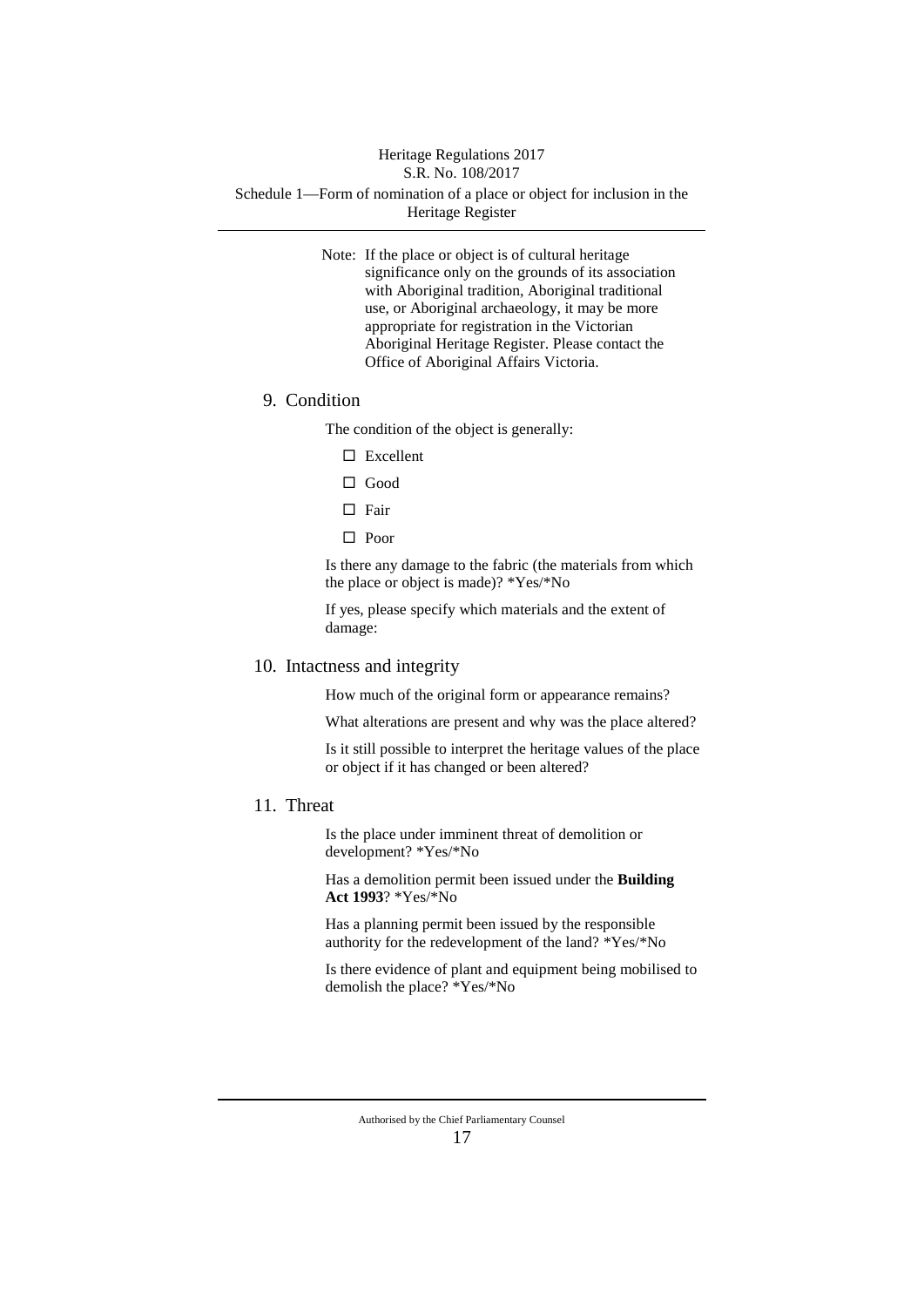#### Heritage Regulations 2017 S.R. No. 108/2017

#### Schedule 1—Form of nomination of a place or object for inclusion in the Heritage Register

Is there evidence of an imminent proposal to destroy, remove or disassemble the object (or group of objects) or elements of the place? \*Yes/\*No

Are there any known proposals to relocate buildings or the object(s) to another location? \*Yes/\*No

Is the deteriorating condition of the place or object posing a threat to its intactness or integrity? \*Yes/\*No

If yes, what form does the threat take?

Please provide any additional details about the threat:

#### 12. Books and other references

Please name books and other sources that may provide historical information about this place.

### 13. Nomination checklist

I have completed all sections of this application form as follows:

- Local Heritage Overlay information
- $\Box$  Heritage Council criteria
- $\square$  Statement of cultural heritage significance (including history and comparisons)
- $\Box$  Aboriginal cultural heritage values
- $\Box$  Condition
- $\Box$  Integrity/intactness
- □ Threat
- I have attached:
	- $\Box$  A copy of the Certificate of Title dated no more than one month ago (not necessary for places on Crown land)
	- $\Box$  Recent photographs of the place or object
	- $\Box$  An extent diagram clearly showing the extent (boundaries) of my nomination
	- $\Box$  A copy of the Conservation Management Plan(s) for this place (if applicable)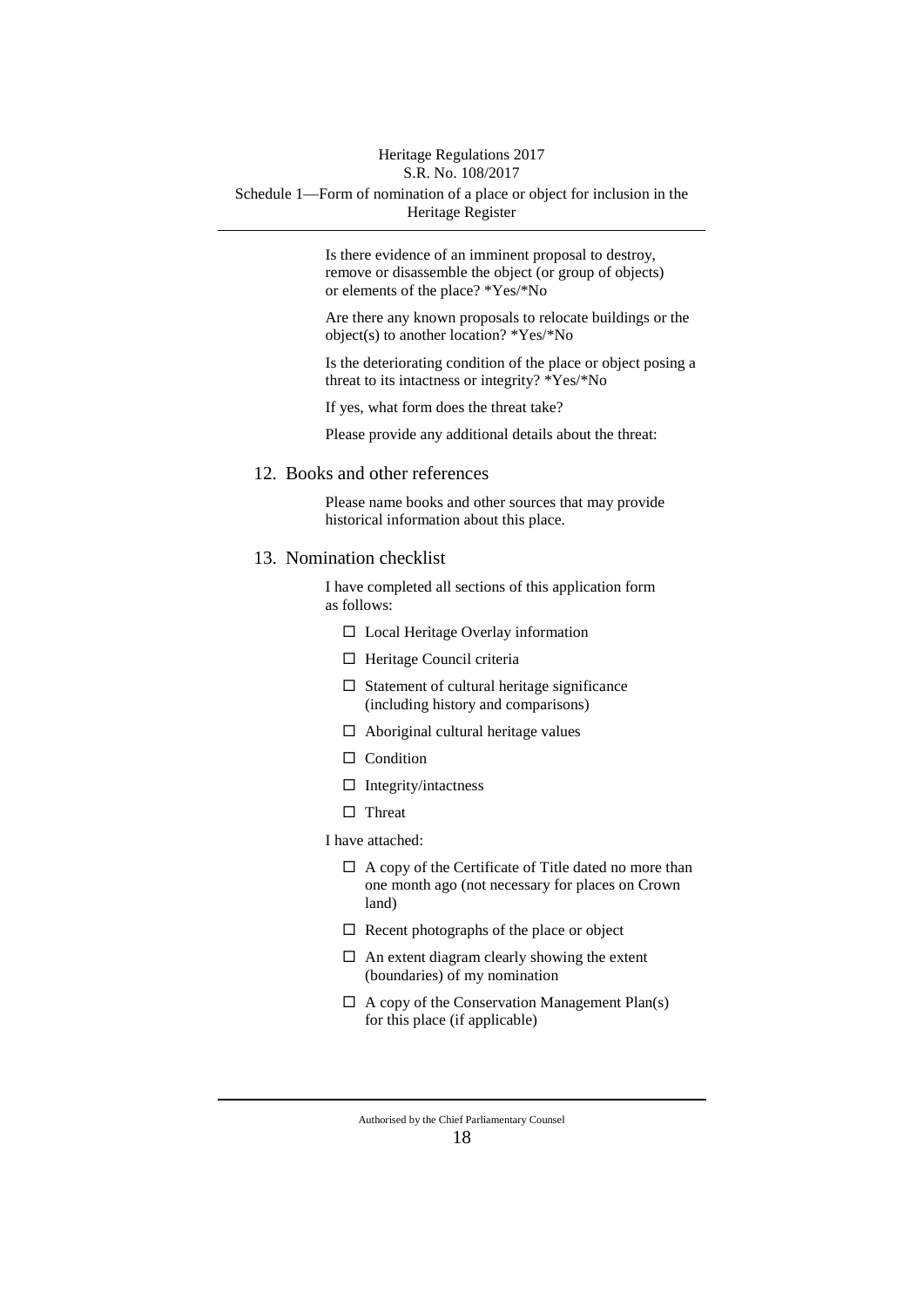## Schedule 1—Form of nomination of a place or object for inclusion in the Heritage Register Heritage Regulations 2017 S.R. No. 108/2017

## 14. Nominator statement

I state that the information I have given on this form is correct to the best of my knowledge.

Name:

Signature:

Date:

\*delete if not applicable

#### Authorised by the Chief Parliamentary Counsel 19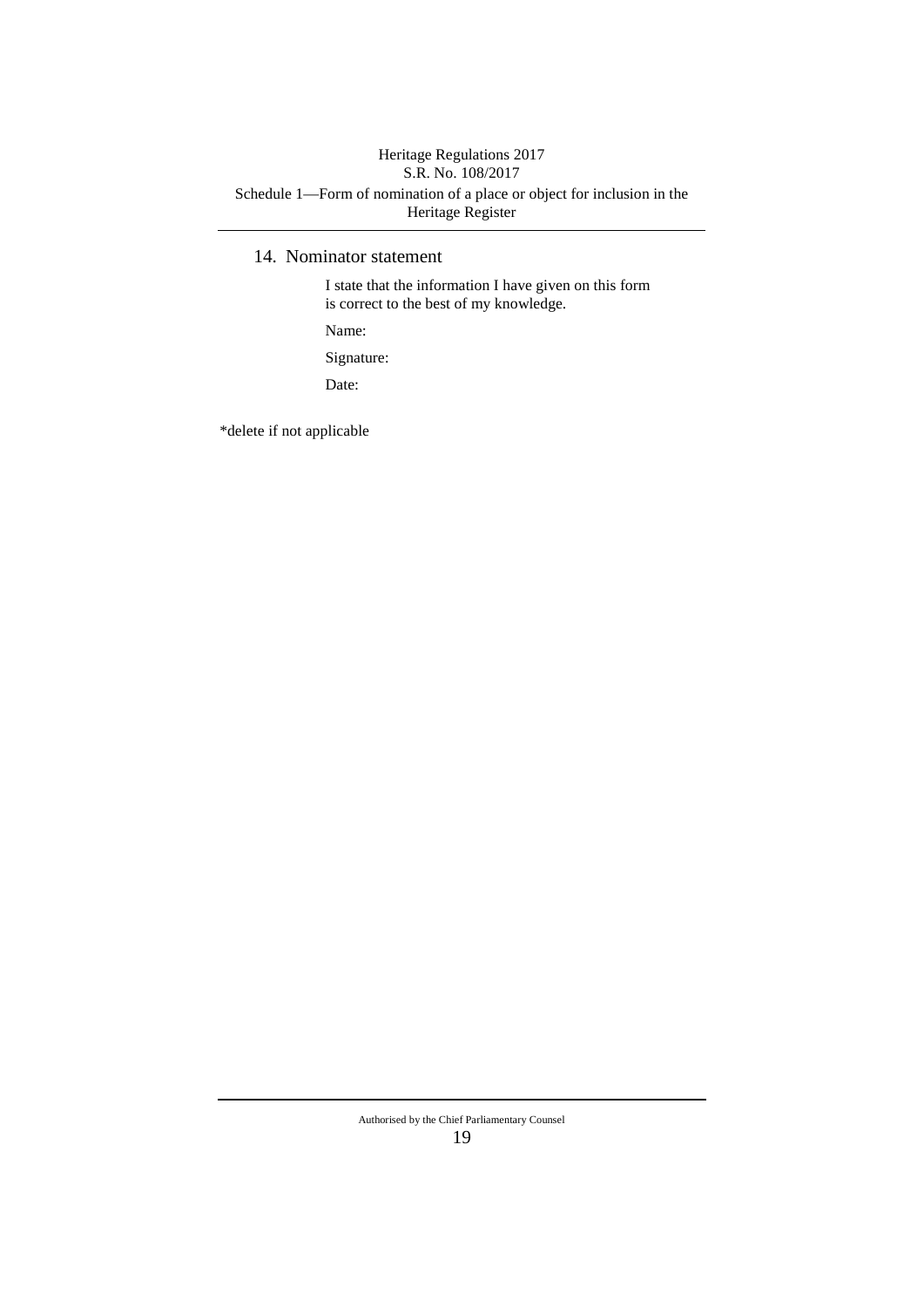# **Schedule 2—Form for submission to the Heritage Council**

Regulation 7

1. Submitter details

Title:

First name:

Surname:

Address:

Email address:

Telephone:

Is this nomination on behalf of a company or organisation? \*Yes/\*No

What is its name?

What is your position title?

2. Place or object details

Place or object name:

Address or GPS location:

3. Details of Executive Director's recommendation

Date of recommendation:

Recommendation was to: \*Include/\*Not include

#### 4. Purpose of submission

Note: This submission must relate only to whether or not a place or object is of cultural heritage significance or to the recommended extent of registration or permit policy or permit exemptions.

This submission:

- $\square$  Supports the Executive Director's recommendation
- $\Box$  Objects to the Executive Director's recommendation

Authorised by the Chief Parliamentary Counsel 20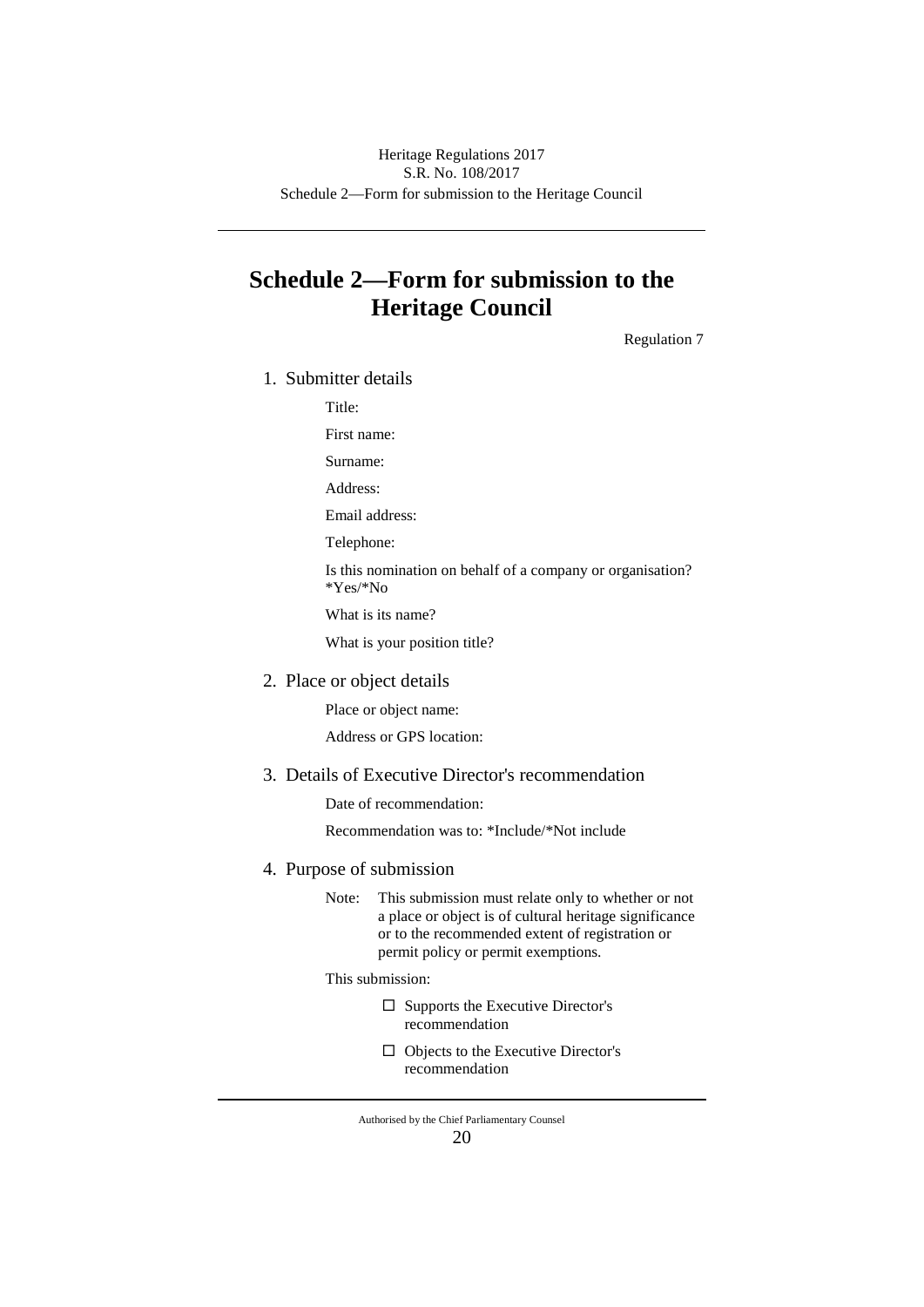### Schedule 2—Form for submission to the Heritage Council Heritage Regulations 2017 S.R. No. 108/2017

- $\square$  Supports the "Extent of Registration" and "Permit Policy/Permit Exemptions" recommended by the Executive Director
- $\Box$  Objects to the "Extent of Registration" and "Permit Policy/Permit Exemptions" recommended by the Executive Director
- $\Box$  Other (please state):

Reasons for submission:

#### 5. Hearings

Do you wish to cause a Heritage Council hearing in relation to this matter? \*Yes/\*No

Note: If you cause a hearing you may be requested to lodge a detailed submission to support your position.

If a hearing is caused by another party do you wish to be heard? \*Yes/\*No

- Note: If a hearing is not requested the Heritage Council may determine the matter on written submissions.
- Note: In the event of a hearing, your submission will be provided to other interested parties, and your personal details will not be removed. The Heritage Council is also bound by the **Freedom of Information Act 1982**. You should expect your submission to be freely and wholly available to anyone seeking access to it.
- 6. Submitter statement

I state that the information I have given on this form is correct to the best of my knowledge.

Name:

Signature:

Date:

\*delete if not applicable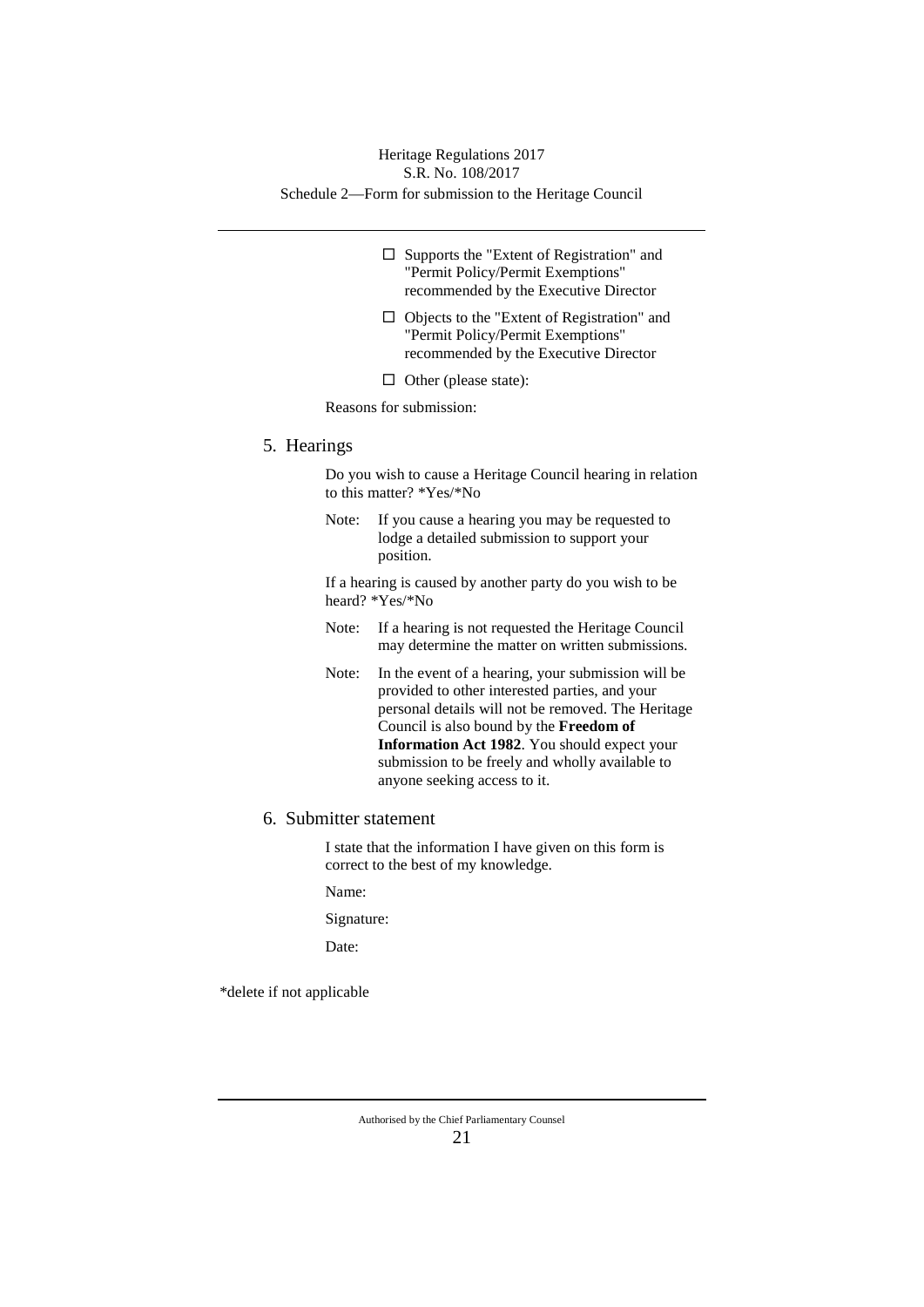Schedule 3—Form of application for heritage certificate Heritage Regulations 2017 S.R. No. 108/2017

# **Schedule 3—Form of application for heritage certificate**

Regulation 8

1. Applicant details

Title:

First name:

Surname:

Business or organisation name:

Position title:

Address:

Email address:

Telephone:

## 2. Place details

Please only complete one of the following sections:

2.1 Street address

Unit/flat number:

Street number:

Street name:

Street type:

Suburb/town or locality:

Postcode:

2.2 Volume/folio number

Volume number:

Folio number:

2.3 Lot on plan

Lot(s):

#### Plan type:

Plan number: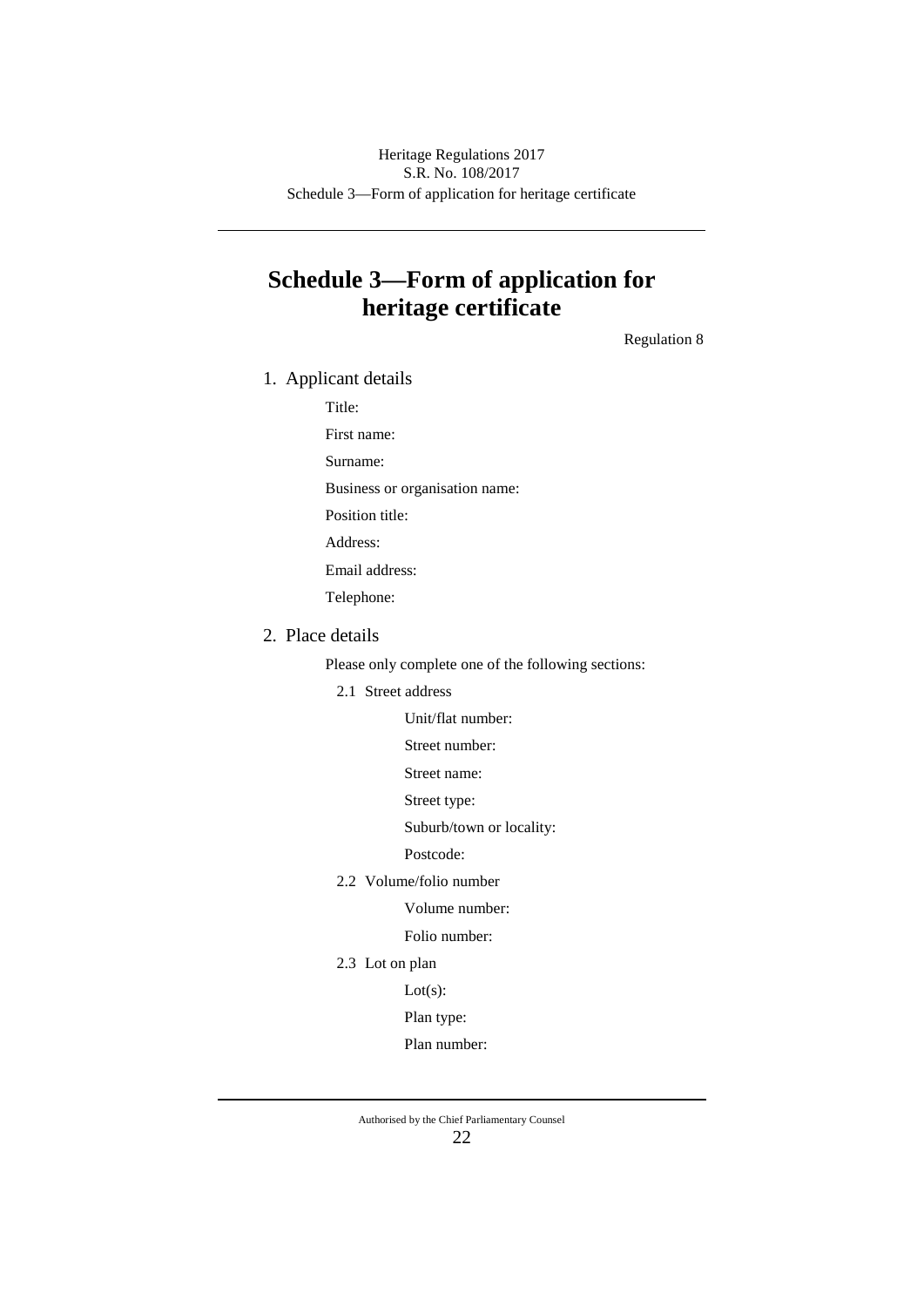### Schedule 3—Form of application for heritage certificate Heritage Regulations 2017 S.R. No. 108/2017

### Section:

#### Block:

- 2.4 Council property number
	- Council property number:
	- Municipality:
- 2.5 Standard parcel identifier (SPI):
- 2.6 Crown allotment

Allotment:

Block:

- Section:
- Portion:
- Subdivision:
- Parish or township:
- 3. Object details

Object name:

Address or GPS location:

Victorian Heritage Register number:

- Object description:
- 4. Fee

Fee to be paid:

Note: If this application relates to a registered place of which you are the owner and which is your principal place of residence, or a registered object which you own, and you hold one of the following cards, or have been declared a class or classes of eligible person by Order published under the **State Concessions Act 2004** in the Government Gazette, you are exempt from paying this fee. Please provide copies of the relevant card and either your driver's licence or a current rates notice for your principal place of residence to confirm your eligibility: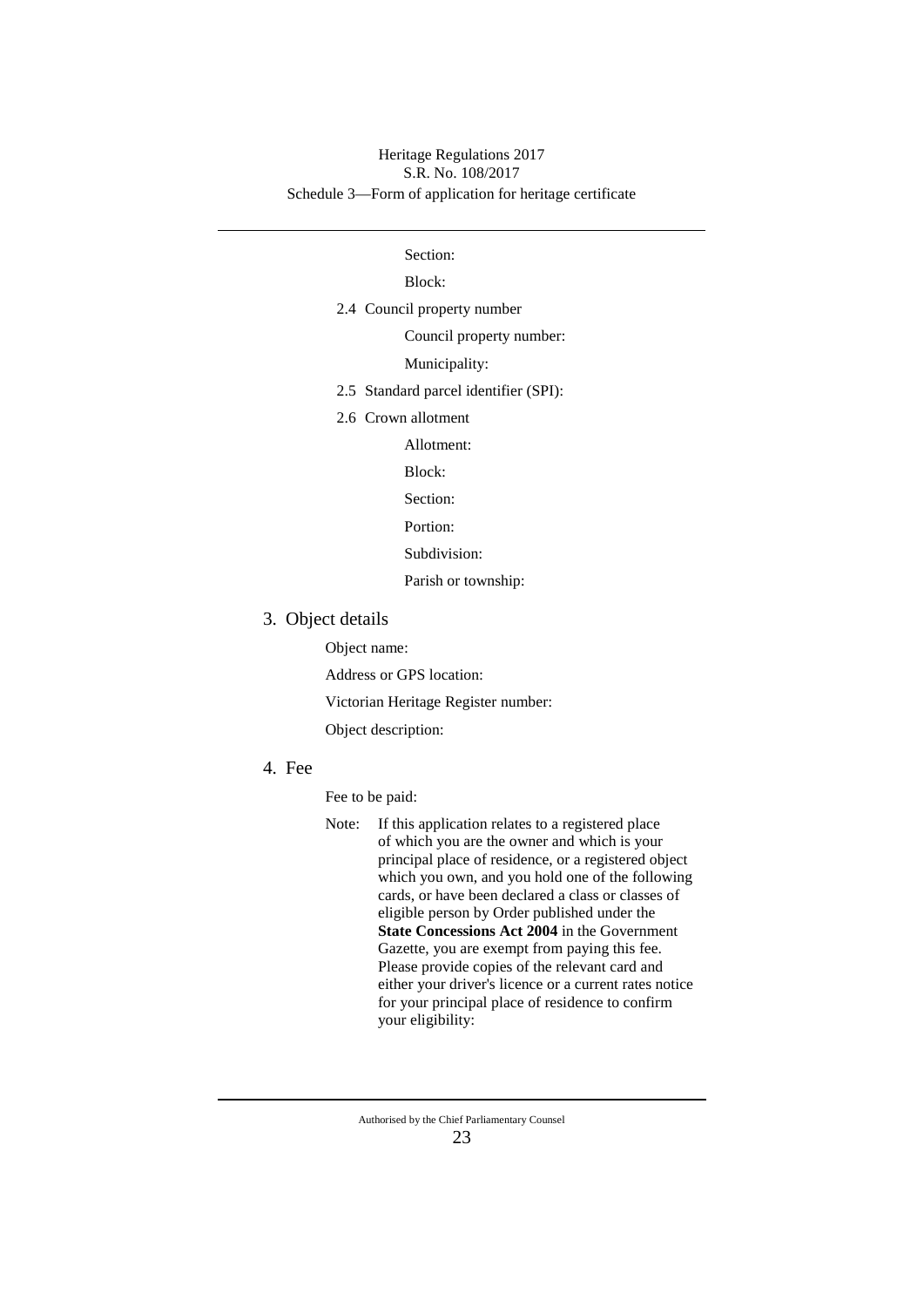Schedule 3—Form of application for heritage certificate Heritage Regulations 2017 S.R. No. 108/2017

- Health care card issued under section 1061ZS of the Social Security Act 1991 of the Commonwealth other than in respect of a child in foster care, or a child in respect of whom a carer allowance under section 953 of that Act is payable; or
- A Gold Card issued in respect of Part V of the Veterans' Entitlements Act 1986 of the Commonwealth other than a dependant (not including the widow or widower) of a veteran; or
- Pensioner concession card issued under section 1061ZF of the Social Security Act 1991 of the Commonwealth.
- 5. Payment options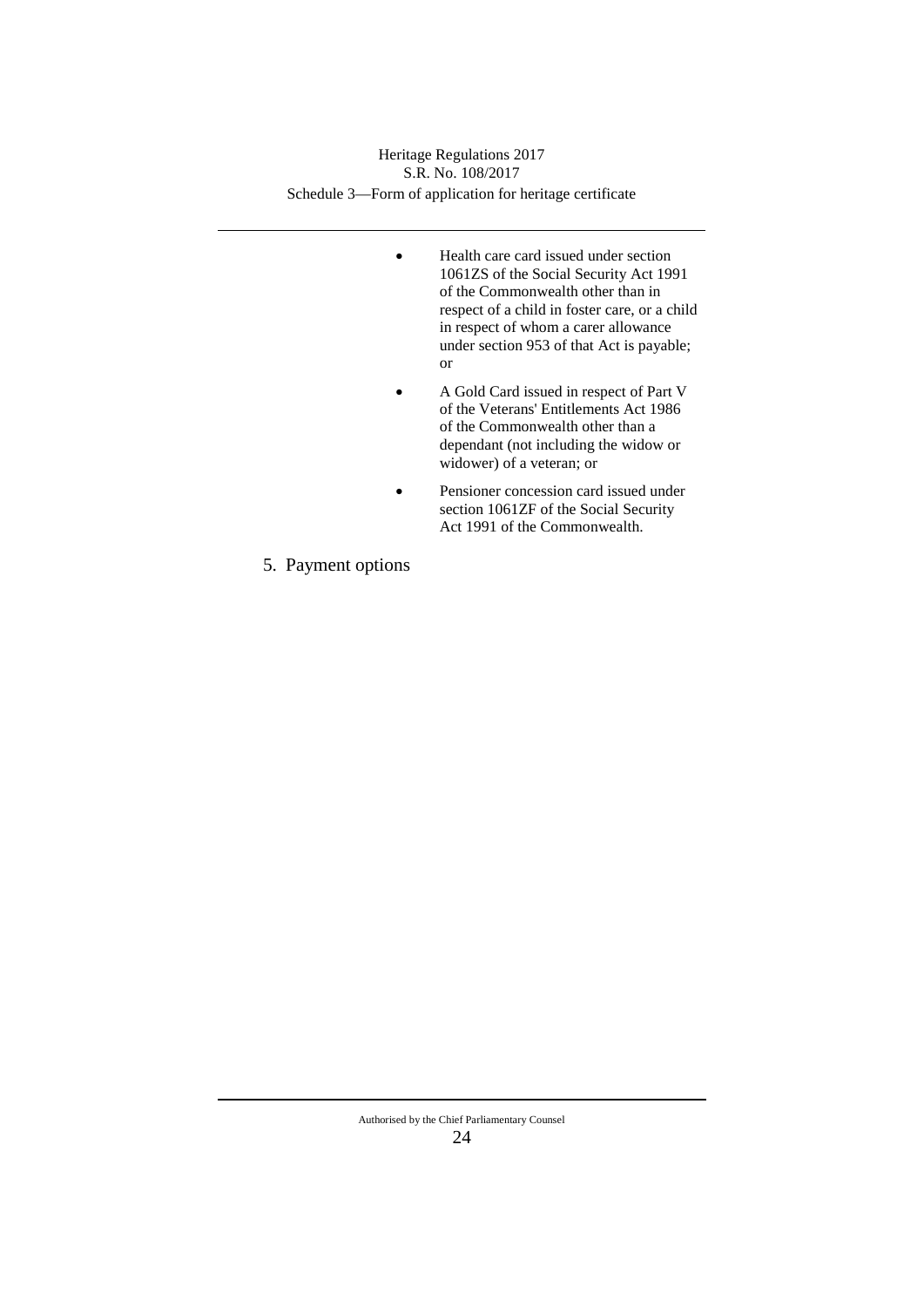Schedule 4—Form of notice of intention to sell registered place or registered object Heritage Regulations 2017 S.R. No. 108/2017

# **Schedule 4—Form of notice of intention to sell registered place or registered object**

Regulation 10

1. Existing owner details

Title:

First name: Surname: Business or organisation name: Position title: Address: Email address: Telephone:

2. Place or object details

Name of registered place or registered object (if any):

Address or GPS location:

Victorian Heritage Register number:

3. Details of sale

I am intending to sell the above place or object (purchaser details below):

Date contract of sale entered into:

Date of settlement of purchase:

4. Purchaser details

Title:

First name:

Surname:

Business or organisation name:

Position title:

Address: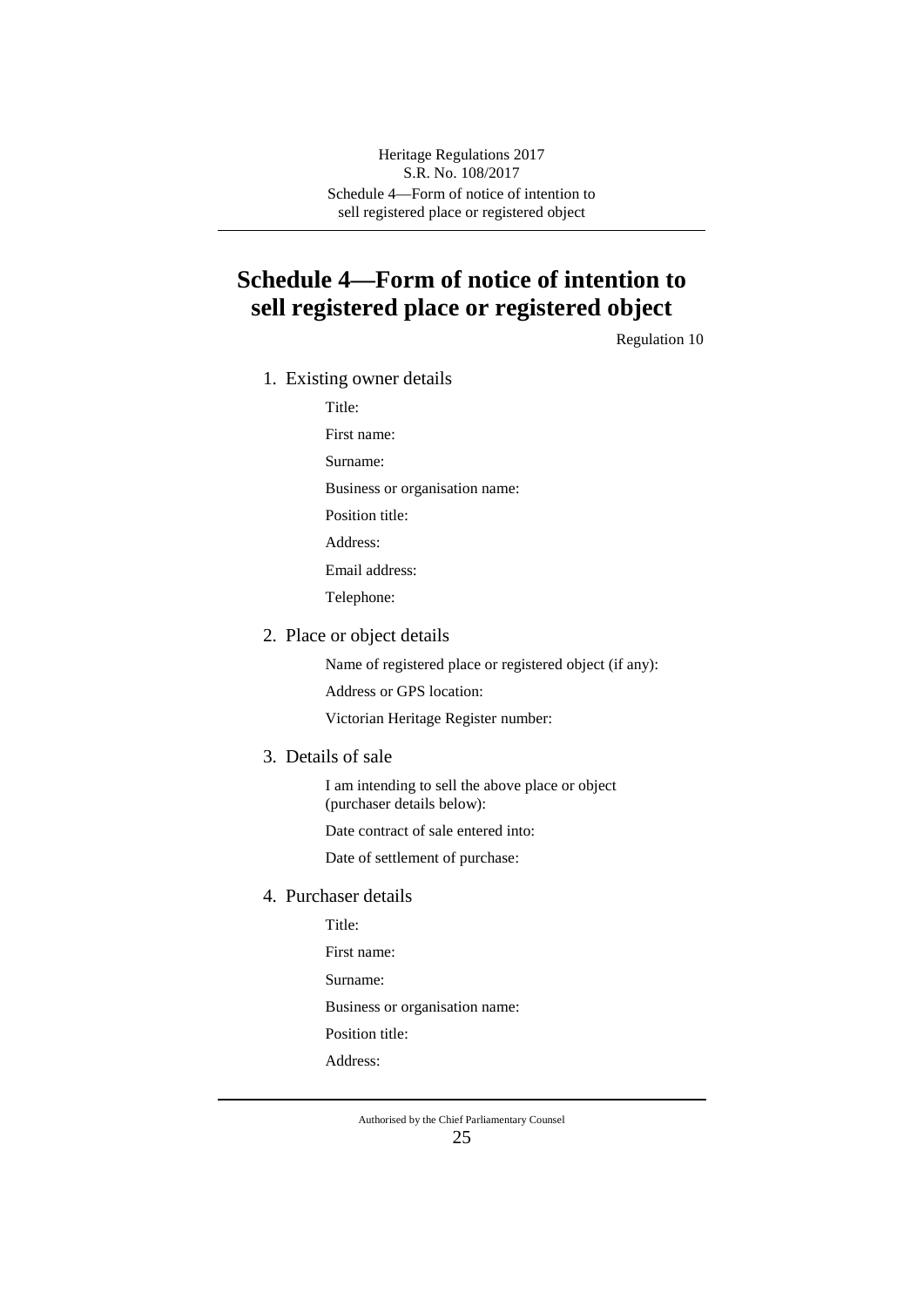Schedule 4—Form of notice of intention to sell registered place or registered object Heritage Regulations 2017 S.R. No. 108/2017

Email address:

Telephone:

# 5. Applicant statement

I state that the information I have given on this form is correct to the best of my knowledge.

Name:

Signature:

Date:

#### Authorised by the Chief Parliamentary Counsel 26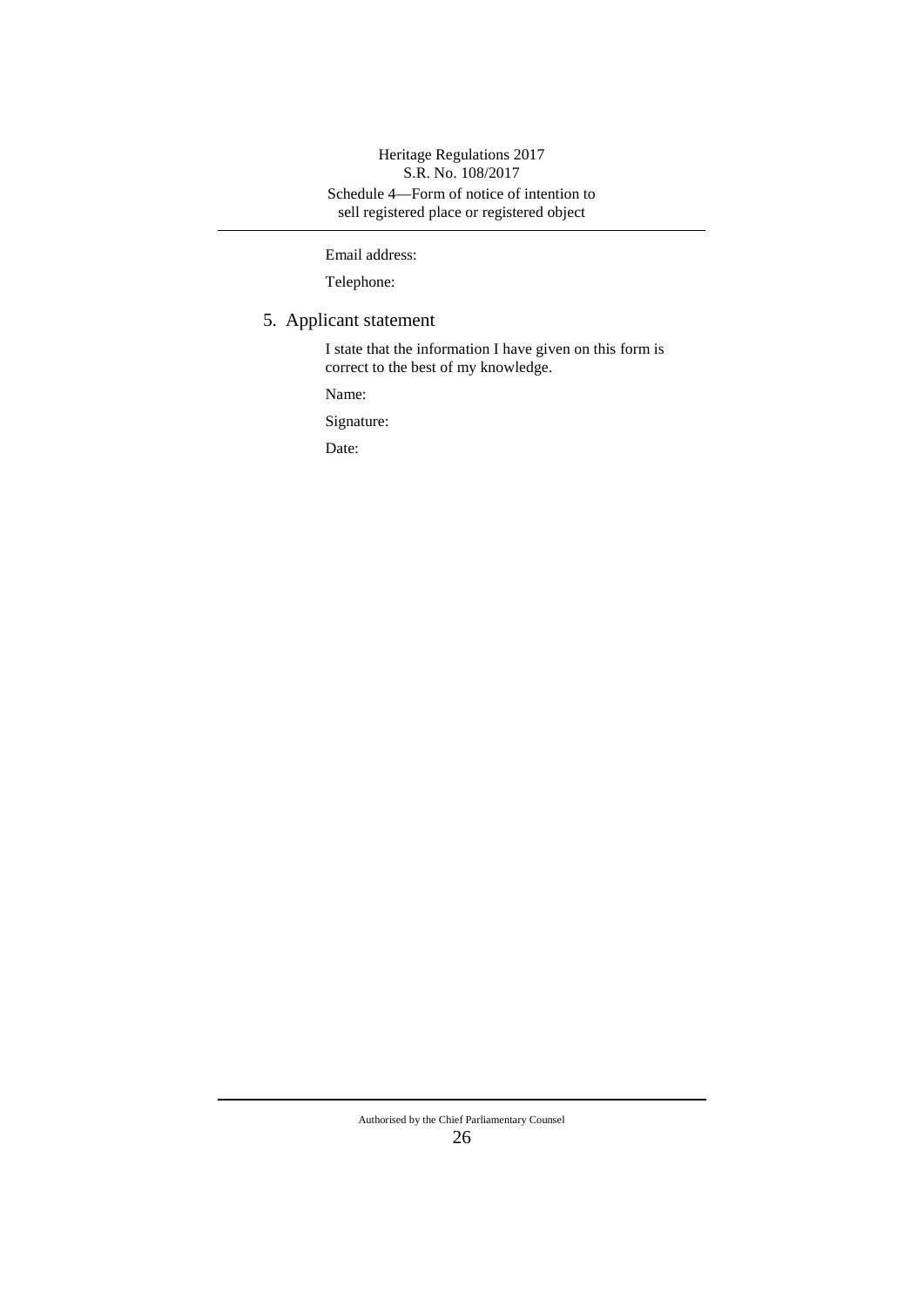# **Schedule 5—Form of notice for alterations for the purposes of religious services or rites**

Regulation 11

1. Details of registered place or registered object

Place or object name:

Address or GPS location:

Victorian Heritage Register number:

## 2. Applicant details

Title:

First name:

Surname:

Business or organisation name:

Position title:

Address:

Email address:

Telephone:

#### 3. Contact person details

Title:

First name:

Surname:

Business or organisation name:

Position title:

Address:

Email address:

Telephone: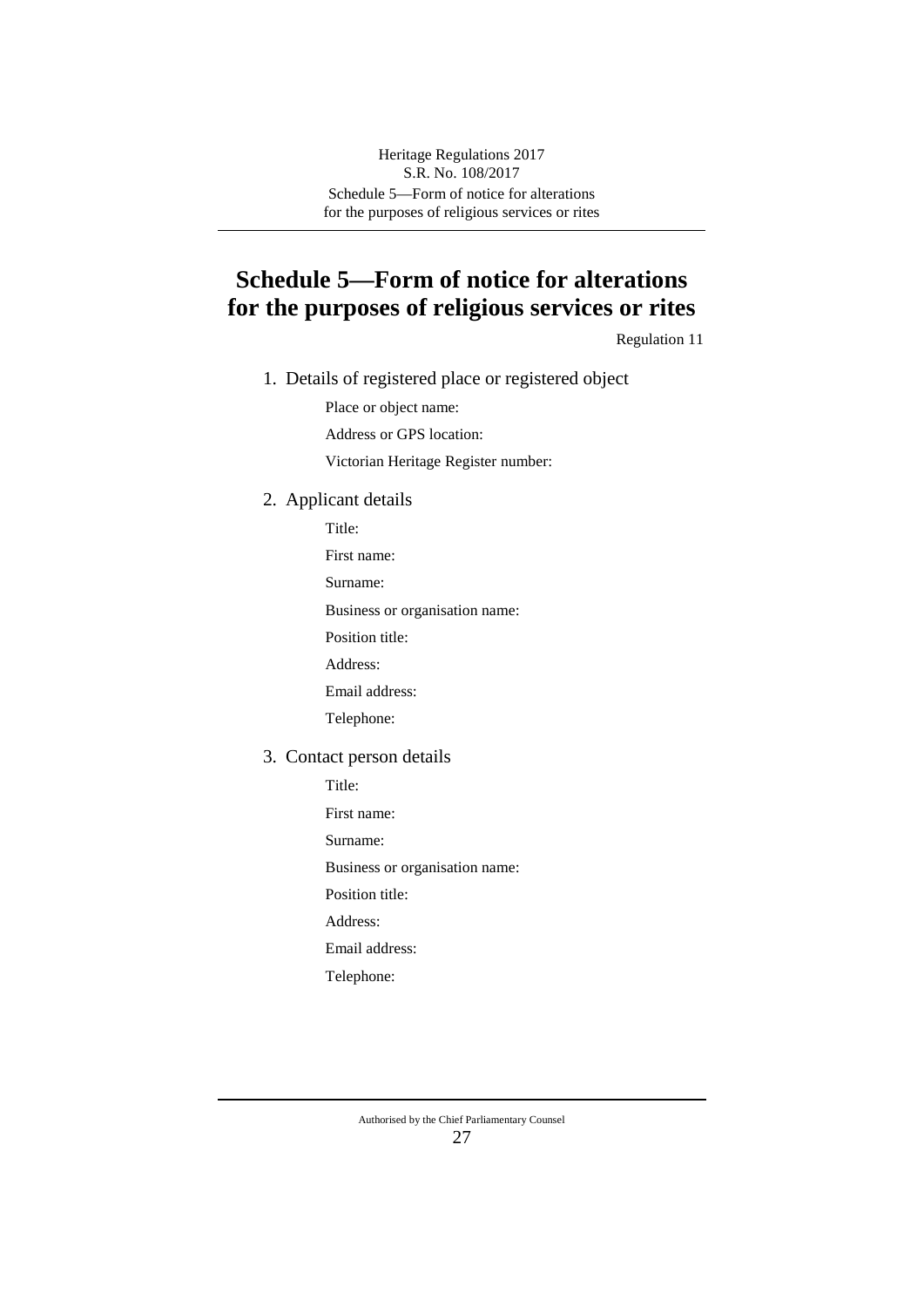### Schedule 5—Form of notice for alterations for the purposes of religious services or rites Heritage Regulations 2017 S.R. No. 108/2017

- 4. Owner or building manager details
	- Title: First name: Surname: Business or organisation name: Position title: Address: Email address: Telephone:
- 5. Description and reason for proposed works

Please provide detailed description of the proposed works:

Please state reason/purpose for which the proposed works are required:

Estimated cost of the works:

6. Attachments

Plans showing the extent and nature of the proposed works must be submitted with this application.

7. Applicant statement

I state that the information I have given on this form is correct to the best of my knowledge. I acknowledge that authorised officers appointed by the Executive Director or any member of the Heritage Council may carry out any inspections of the registered place or registered object to examine the works in accordance with the Act.

Name:

Signature:

Date: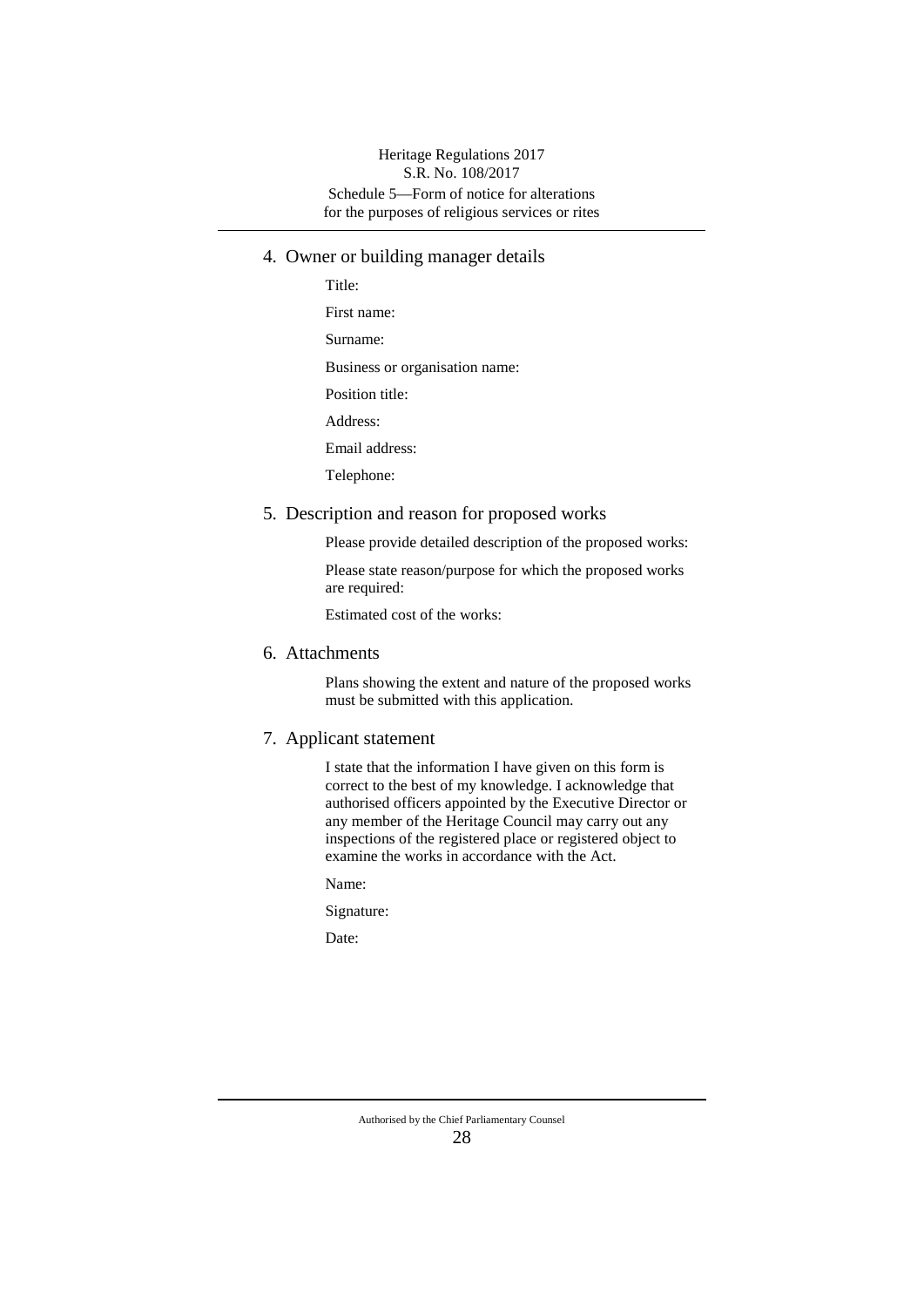# **Schedule 6—Form of permit application**

Regulation 12

1. Details of registered place or registered object

Place or object name:

Address or GPS location:

Victorian Heritage Register number:

2. Applicant details

Title:

First name:

Surname:

Business or organisation name:

Position title:

Address:

Email address:

Telephone:

#### 3. Contact person details

Title:

First name:

Surname:

Business or organisation name:

Position title:

Address:

Email address:

Telephone:

# 4. Owner or building manager details

Title:

First name:

Surname: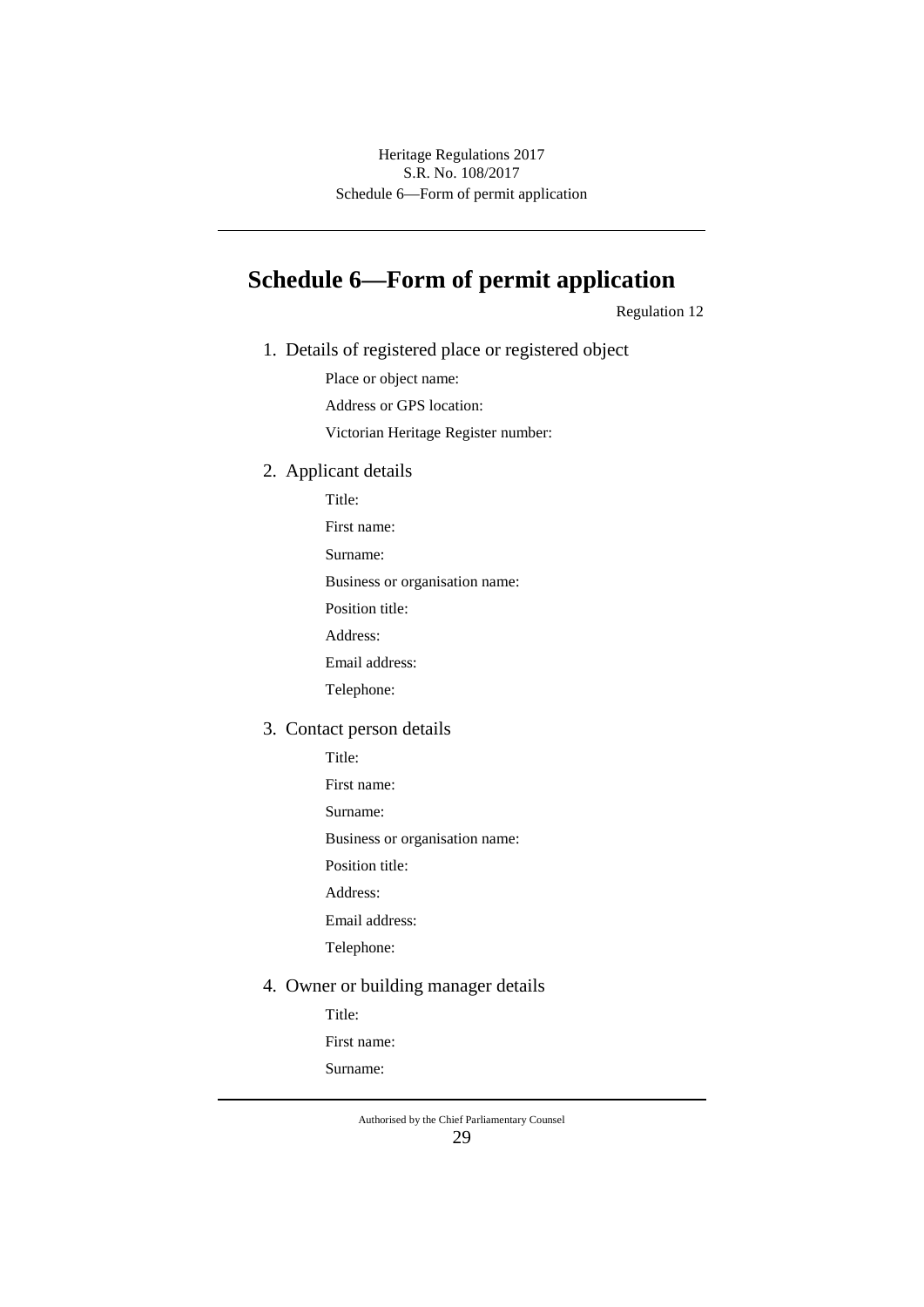Business or organisation name:

Position title:

Address:

Email address:

Telephone:

- 5. Type of permit
	- $\Box$  To subdivide, consolidate or realign a boundary of a registered place.

For works or activities where the estimated cost is:

- $\Box$  less than \$20 000.
- $\Box$  at least \$20 000 but less than \$100 000.
- $\Box$  at least \$100 000 but less than \$250 000.
- $\Box$  at least \$250 000 but less than \$500 000.
- $\Box$  at least \$500 000 but less than \$1 000 000.
- $\Box$  at least \$1 000 000 but less than \$5 000 000.
- $\Box$  at least \$5 000 000 but less than \$10 000 000.
- $\Box$  at least \$10 000 000 but less than \$30 000 000.
- $\Box$  \$30 000 000 or more.
- $\Box$  To demolish or destroy the whole of a registered place or object.

### 6. Cultural Heritage Management Plan

A Cultural Heritage Management Plan (CHMP) is a written report, prepared by a Heritage Advisor, containing the results of an assessment of the potential impact of the proposed activity on Aboriginal cultural heritage. Heritage Victoria is not able to issue statutory approvals without first receiving an approved CHMP if one is required.

6.1 Is a CHMP required under the **Aboriginal Heritage Act 2006** for the proposed works?

\*Yes (go to question 2)/\*No (go to question 4)

6.2 Has a CHMP been approved for proposed works?

\*Yes (go to question 3)/\*No (Please contact Heritage Victoria)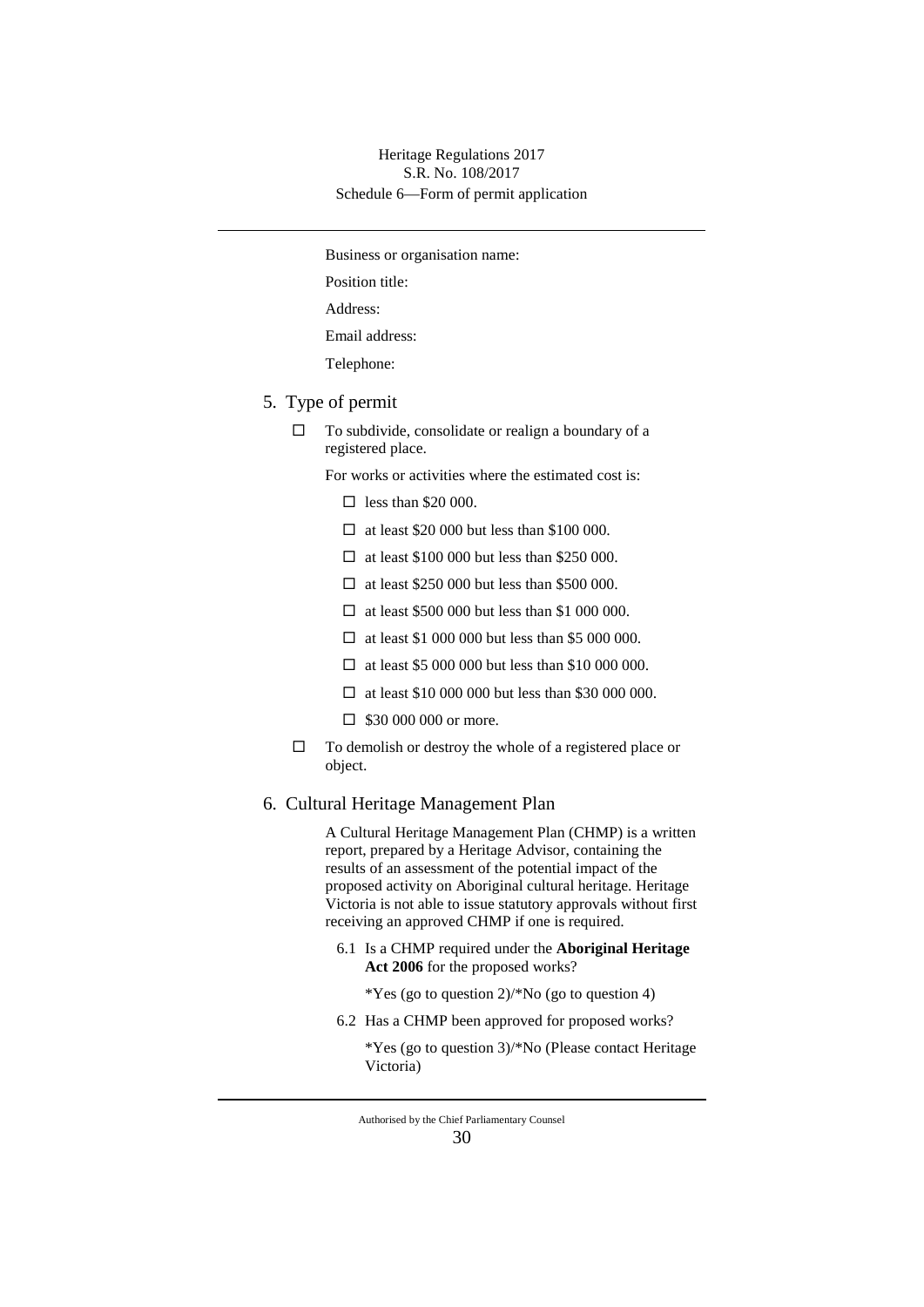6.3 Do the proposed works contravene the approved CHMP?

\*Yes (please contact Heritage Victoria)/\*No (go to question 4)

- 6.4 Do the proposed works contravene any previously approved CHMPs?
	- \*Yes (please contact Heritage Victoria)/\*No

The applicant must disclose whether a CHMP is required under the **Aboriginal Heritage Act 2006**. If a CHMP is required, Heritage Victoria must not grant a permit until a CHMP has been approved (see section 52(1) of the **Aboriginal Heritage Act 2006**). Under section 52(4) of the **Aboriginal Heritage Act 2006**, the time required for Heritage Victoria to make a permit decision is deemed not to have commenced until a copy of an approved CHMP is provided.

Applicants can use the Aboriginal Heritage Planning tool to determine whether a CHMP is required: [*up-to-date internet address*]

Further information on CHMPs and the **Aboriginal Heritage Act 2006** is available at: [*up-to-date internet address*]

#### 7. Description and reason for proposed works

Please provide a detailed description of the proposed works:

Please state the reason and purpose for which the proposed works are required:

Estimated cost of the works:

Do the works involve common property? \*Yes (owners corporation consent is required)/\*No

### 8. Supporting documents

8.1 For all applications:

- A current copy of title.
- Approved Cultural Heritage Management Plan (if applicable).
- Full details of the proposed works.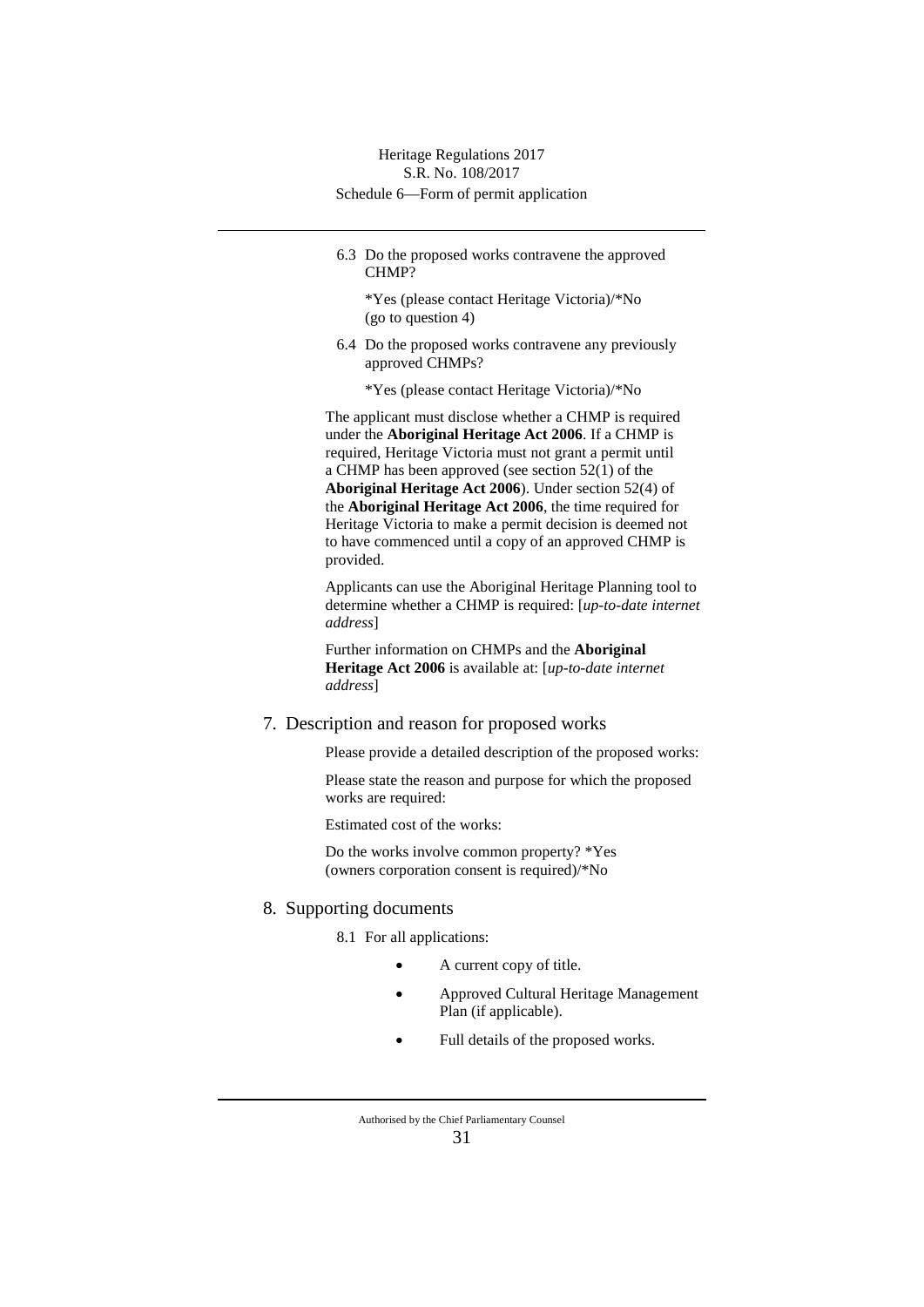- Consent of the owners corporation (if works are proposed for common property).
- 8.2 For development of new buildings, extensions, alterations or additions to a heritage building(s):
	- Existing and proposed site plans.
	- Existing and proposed floor plans.
	- Existing and proposed elevations.
	- Heritage Impact Statement.
	- Materials and colour schedule.
	- Major applications also require photo montages and a site plan showing the extent of heritage registration overlayed.
		- All plans to be in A3 or A4.
- 8.3 For landscape works:
	- Existing conditions plan.
	- Proposed landscape plan(s).
	- A statement describing the impact of the proposed works on the heritage values of the place or object (Heritage Impact Statement).
	- Tree reports if tree removal proposed.
	- All plans to be in A3 or A4.
- 8.4 For subdivision/consolidation:
	- Existing lot arrangement/site plan.
	- Subdivision plan prepared by a licensed surveyor showing existing heritage buildings and extent of heritage registration overlayed.
	- Heritage Impact Statement.
- 8.5 For painting:
	- Sketch or elevation showing component colours (e.g. roof, walls, gutters, downpipes etc.).
	- Colour chips of proposed colours.

Authorised by the Chief Parliamentary Counsel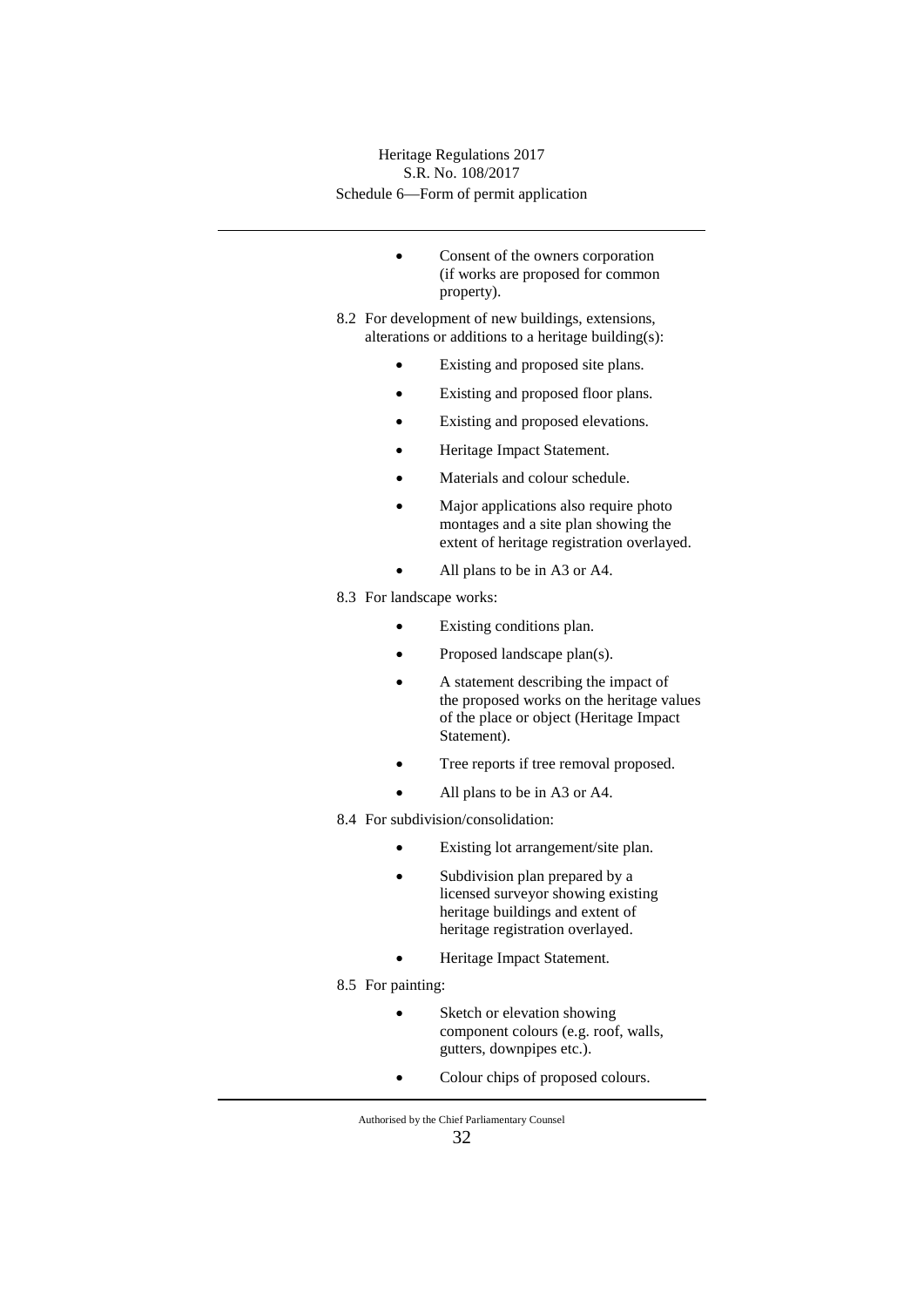- Rationale for proposed colour scheme.
- Job specification setting out details of preparatory work.

8.6 For re-roofing:

- Details of existing roofing materials.
- Schedule of proposed roofing materials.
- Rationale for proposed materials if different from existing.
- Roof plans—existing and proposed.
- Job specification setting out work methods.
- 8.7 For signage:
	- Plans showing any existing signage.
	- Plans showing proposed signage including retention of existing signage.
	- Specifications of signs including form, dimensions, materials and whether illuminated.
	- Details of how signs will be affixed to a heritage building or structure.
- 9. Permit fee

Fee to be paid:

- Note: If these activities are being undertaken by a community group or for conservation, educational research or public safety, it may be possible to apply for a waiver of the permit fee. Please consult Heritage Victoria in relation to your application.
- Note: If this application relates to a registered place of which you are the owner and which is your principal place of residence, or a registered object which you own, and you hold one of the following cards, or have been declared a class or classes of eligible person by Order published under the **State Concessions Act 2004** in the Government Gazette, you are exempt from paying this fee. Please provide copies of the relevant card and either your driver's licence or a current rates notice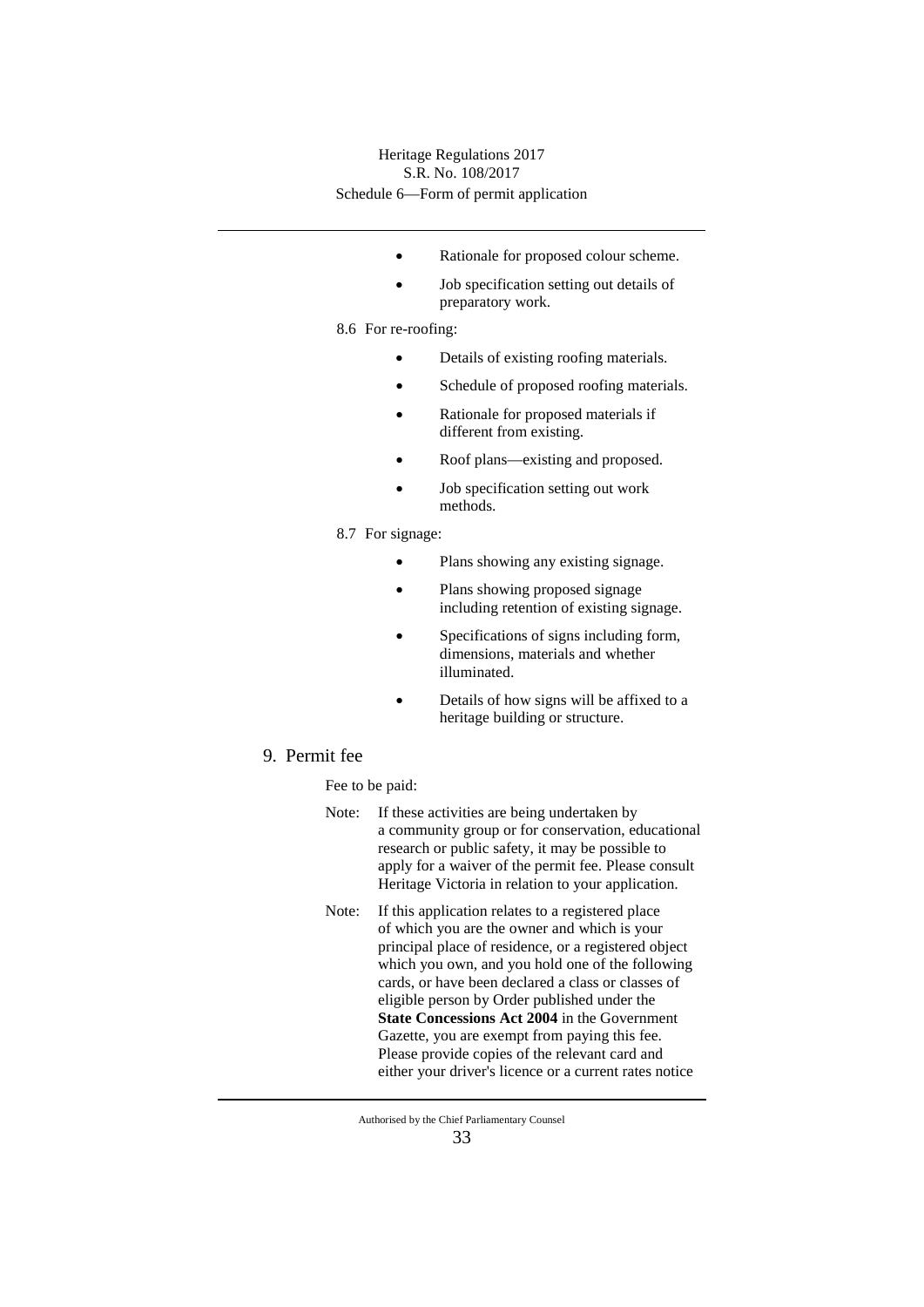> for your principal place of residence to confirm your eligibility:

- Health care card issued under section 1061ZS of the Social Security Act 1991 of the Commonwealth other than in respect of a child in foster care, or a child in respect of whom a carer allowance under section 953 of that Act is payable; or
- A Gold Card issued in respect of Part V of the Veterans' Entitlements Act 1986 of the Commonwealth other than a dependant (not including the widow or widower) of a veteran; or
- Pensioner concession card issued under section 1061ZF of the Social Security Act 1991 of the Commonwealth.

### 10. Payment options

11. Owner or government manager consent

I am the owner or government manager of the registered place or registered object described in the permit application and I hereby consent to the application to carry out the works or activities specified in the application.

Name:

Business or organisation name:

Position title:

Signature:

Date:

## 12. Owners corporation manager consent (where applicable)

I am the owners corporation manager of the registered place or registered object described in the permit application and I hereby consent to the application to carry out the works or activities specified in the application.

Name:

Business or organisation name: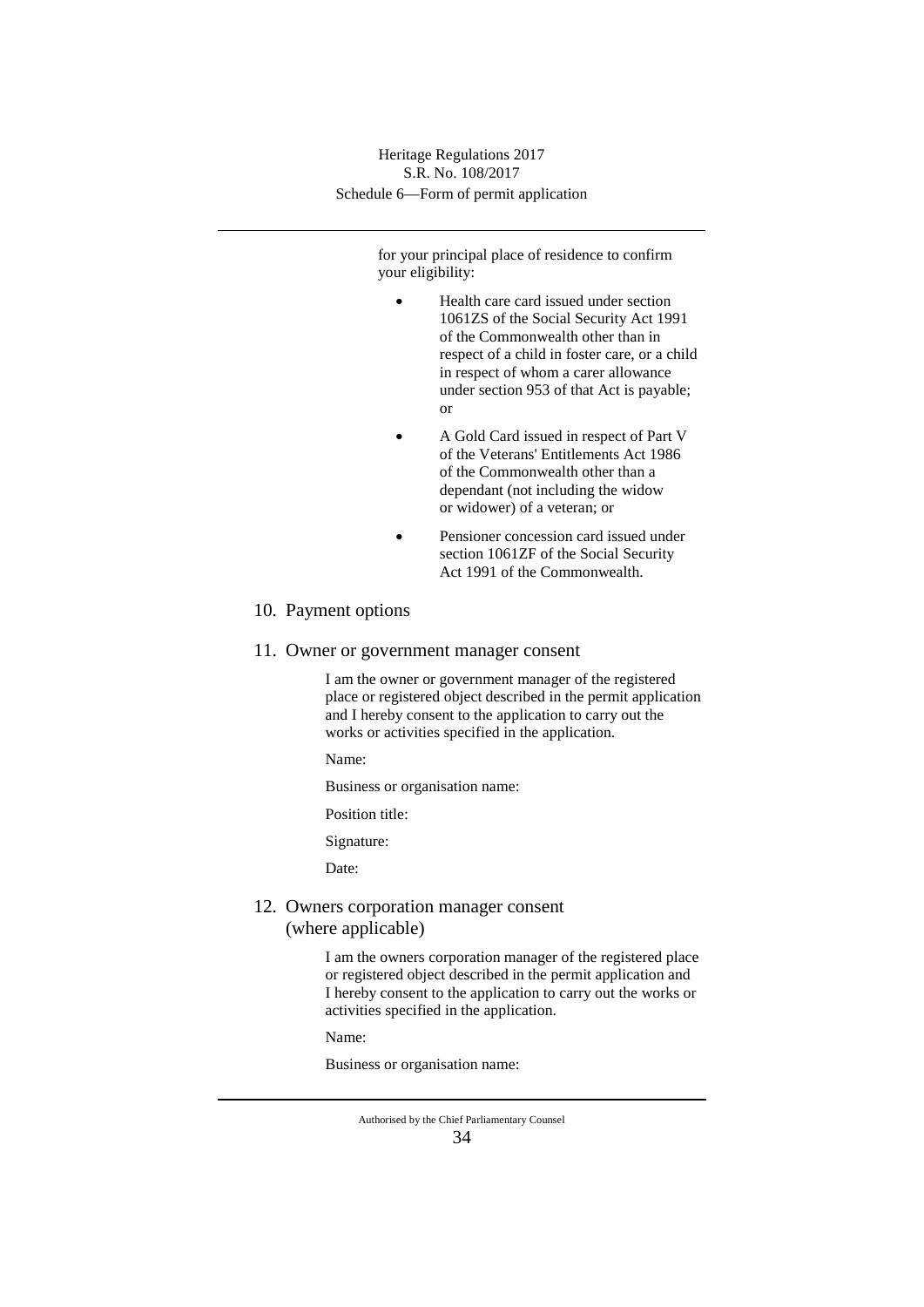Position title:

Signature:

Date:

## 13. Applicant statement

I state that I am authorised to make this application in relation to the above property or object, and that the information supplied in this application is accurate and correct. I acknowledge that authorised officers appointed by the Executive Director or any member of the Heritage Council may inspect the heritage place or heritage object to assess this application in accordance with the Act.

Name:

Signature:

Date:

\*delete if not applicable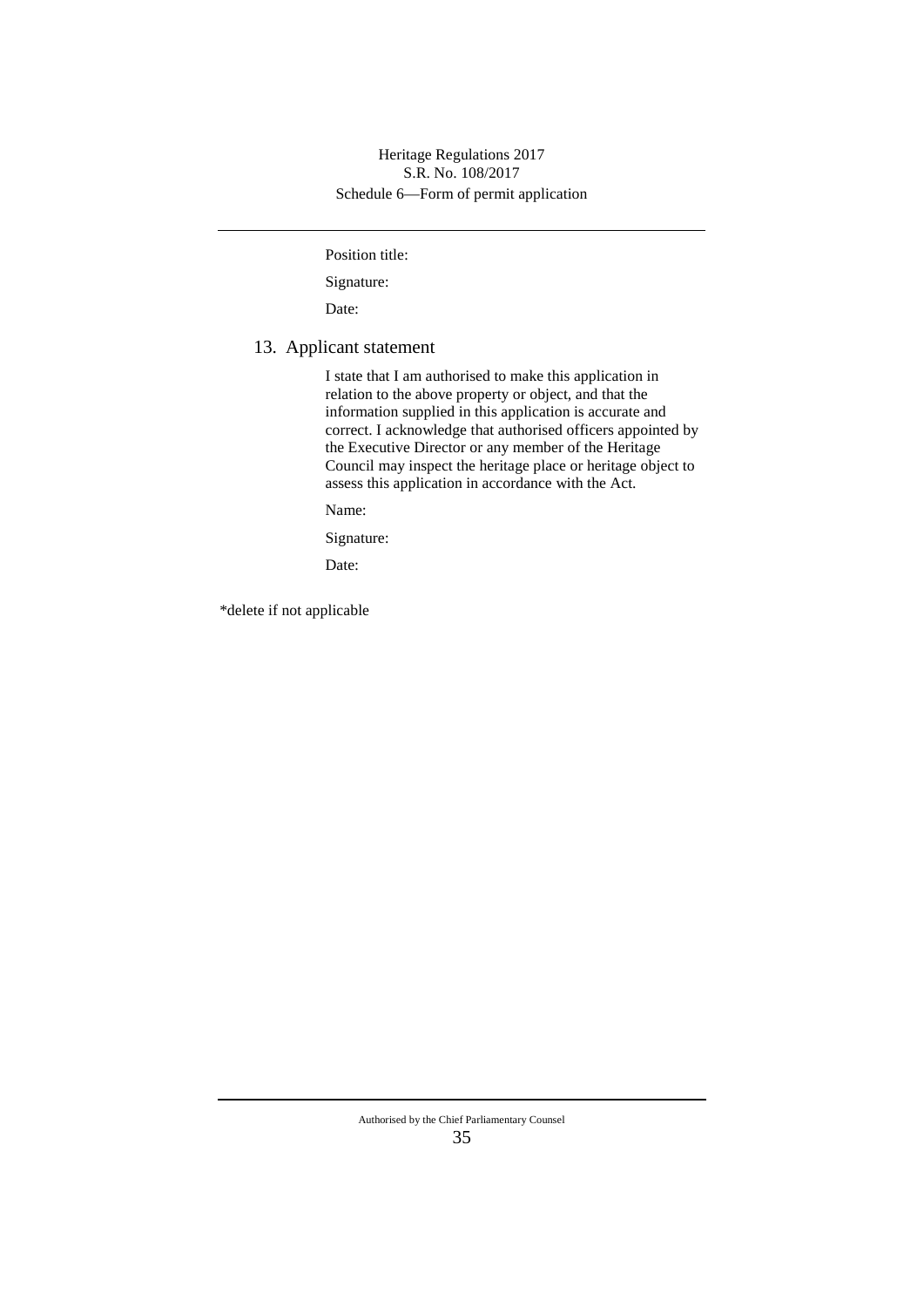# **Schedule 7—Form of permit amendment application**

Regulation 17

1. Details of registered place or registered object

Place or object name:

Address or GPS location:

Victorian Heritage Register number:

Permit number for which amendment is sought:

- 2. Applicant details
	- Title:
	- First name:
	- Surname:

Business or organisation name:

Position title:

Address:

Email address:

Telephone:

#### 3. Contact person details

Title:

First name:

Surname:

Business or organisation name:

Position title:

Address:

Email address:

Telephone: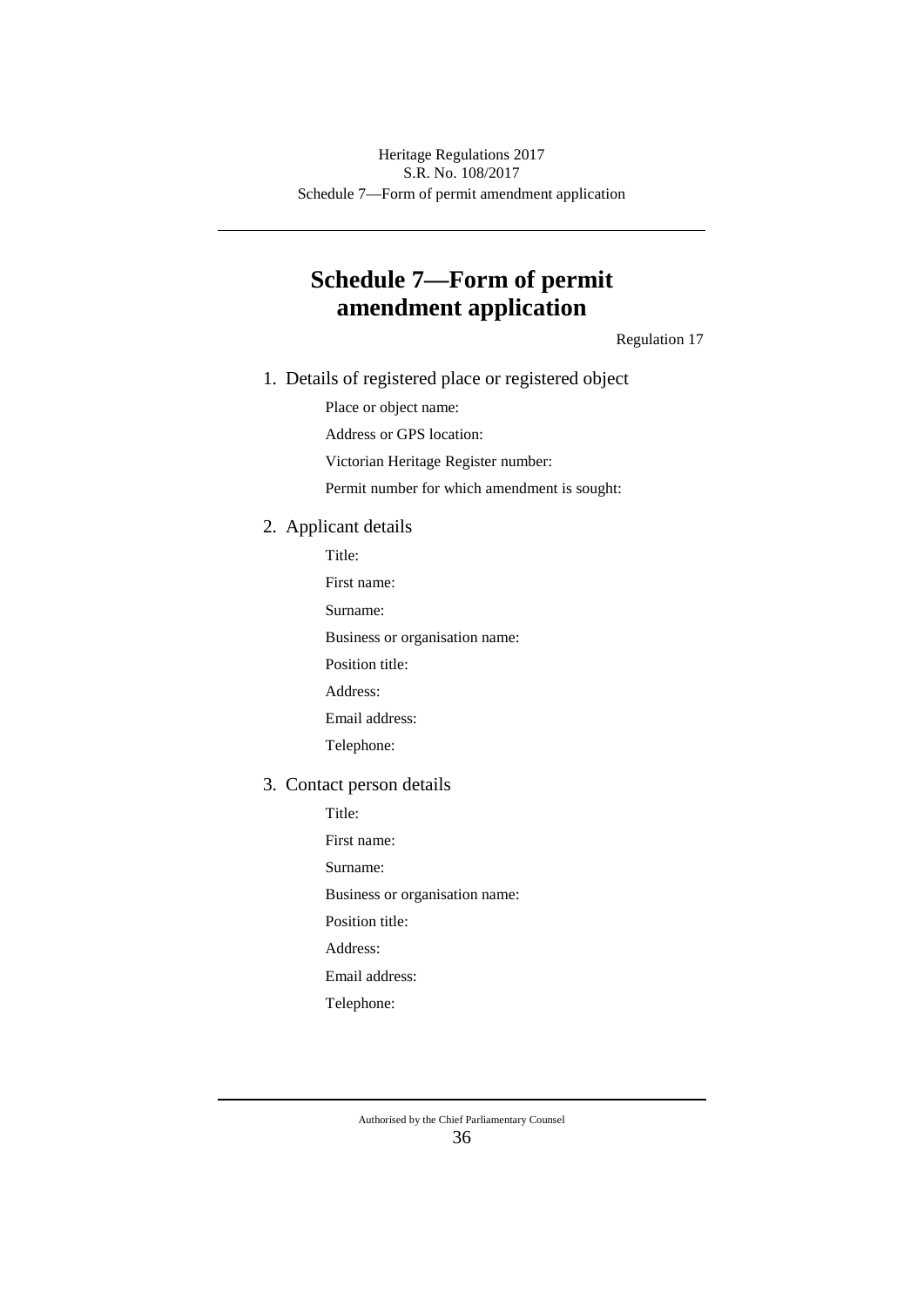## 4. Type of original permit

 $\Box$  To subdivide, consolidate or realign a boundary of a registered place.

For works or activities where the estimated cost is:

- $\Box$  less than \$20 000.
- $\Box$  at least \$20 000 but less than \$100 000.
- $\Box$  at least \$100 000 but less than \$250 000.
- $\Box$  at least \$250 000 but less than \$500 000.
- $\Box$  at least \$500 000 but less than \$1 000 000.
- $\Box$  at least \$1,000,000 but less than \$5,000,000.
- $\Box$  at least \$5 000 000 but less than \$10 000 000.
- $\Box$  at least \$10 000 000 but less than \$30 000 000.
- $\Box$  \$30 000 000 or more.
- To demolish or destroy the whole of a registered place or object.
- 5. Description and reason for proposed new works

Please provide a detailed description of the proposed new works and how they vary from the issued permit (including details of any new materials, finishes or paint schemes):

Please state the reason and purpose for which the proposed works are required:

Do the works involve common property? \*Yes (owners corporation consent is required)/\*No

#### 6. Supporting documents

The following supporting documents must be submitted with this application:

• Amended plans showing the amendment in relation to the proposed works (in A3 or A4 format). This includes existing and proposed elevations, photographs and photomontages, and tree reports if tree removal proposed. Subdivision applications require the plan be prepared by a licensed surveyor showing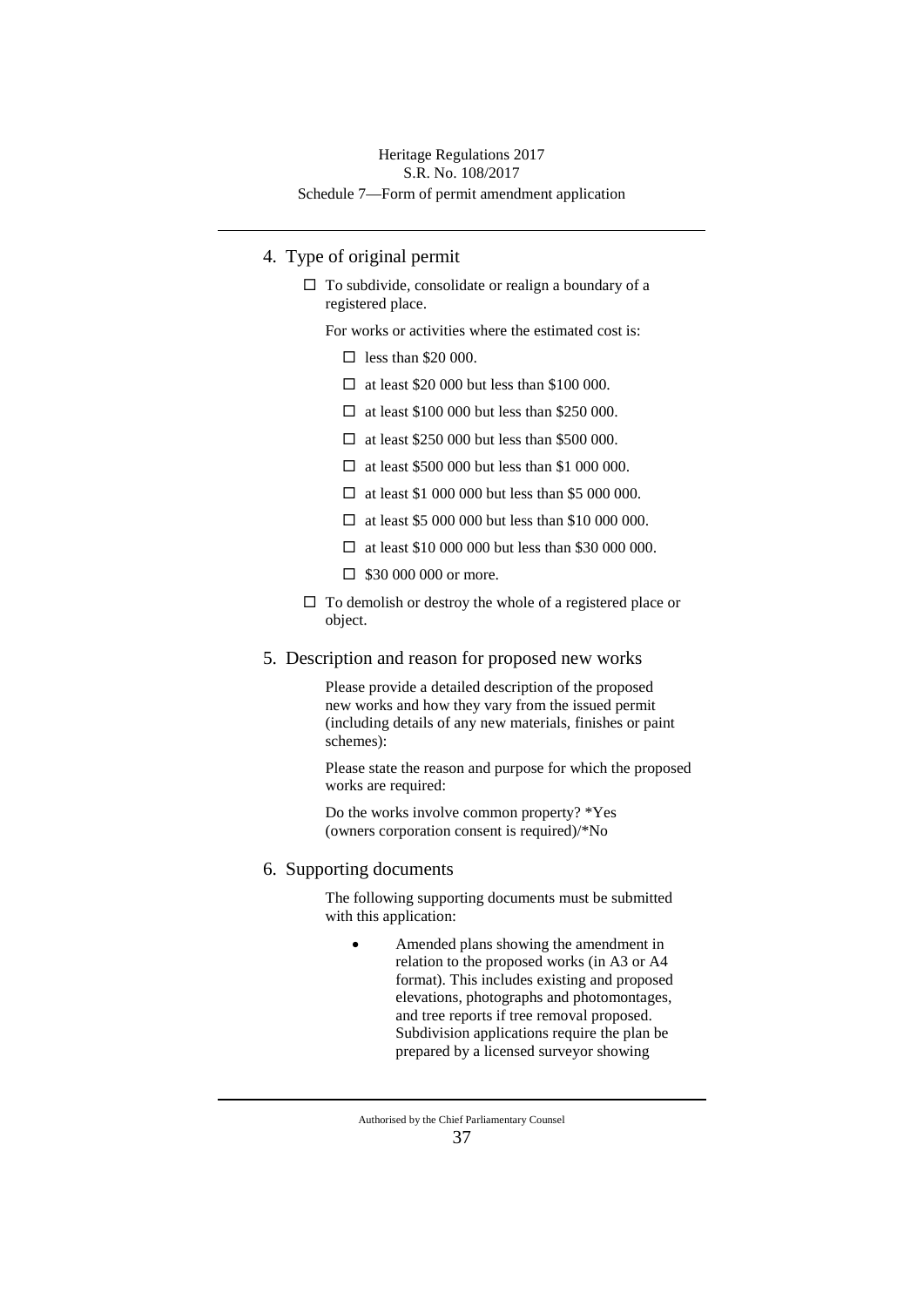existing heritage buildings and extent of heritage registration overlayed.

• Amended materials and colour schedule (detailing existing materials/colours and what is proposed).

#### 7. Cultural Heritage Management Plan

A Cultural Heritage Management Plan (CHMP) is a written report, prepared by a Heritage Advisor, containing the results of an assessment of the potential impact of the proposed activity on Aboriginal cultural heritage. Heritage Victoria is not able to issue statutory approvals without first receiving an approved CHMP if one is required.

7.1 Is a CHMP required under the **Aboriginal Heritage Act 2006** for the proposed works?

\*Yes (go to question 2)/\*No (go to question 4)

7.2 Has a CHMP been approved for proposed works?

\*Yes (go to question 3)/\*No (Please contact Heritage Victoria)

7.3 Do the proposed works contravene the approved CHMP?

\*Yes (please contact Heritage Victoria)/\*No (go to question 4)

7.4 Do the proposed works contravene any previously approved CHMPs?

\*Yes (please contact Heritage Victoria)/\*No

The applicant must disclose whether a CHMP is required under the **Aboriginal Heritage Act 2006**. If a CHMP is required, Heritage Victoria must not grant a permit until a CHMP has been approved (see section 52(1) of the **Aboriginal Heritage Act 2006**). Under section 52(4) of the **Aboriginal Heritage Act 2006**, the time required for Heritage Victoria to make a permit decision is deemed not to have commenced until a copy of an approved CHMP is provided.

Applicants can use the Aboriginal Heritage Planning tool to determine whether a CHMP is required: [*up-to-date internet address*]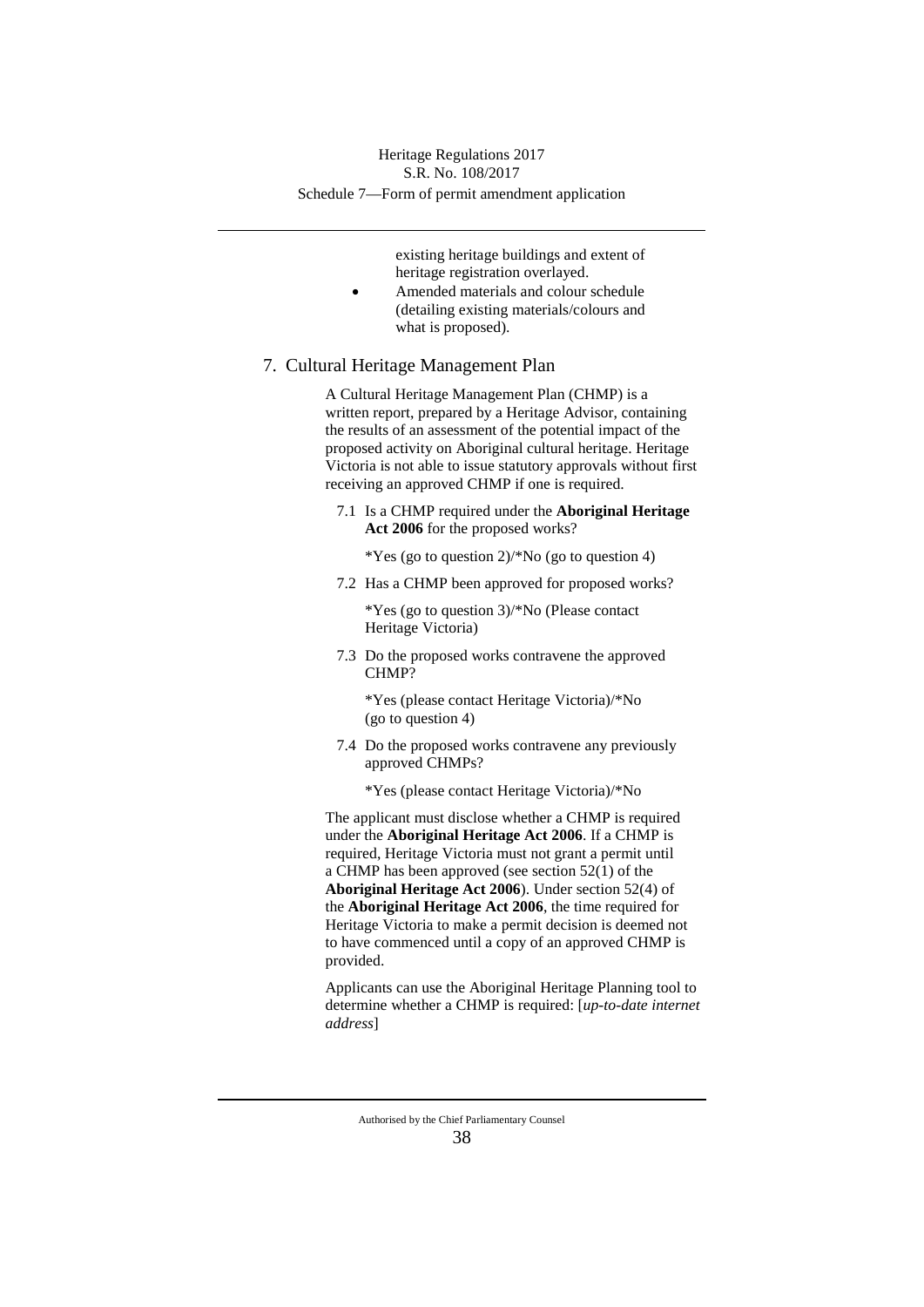Further information on CHMPs and the **Aboriginal Heritage Act 2006** is available at: [*up-to-date internet address*]

8. Permit fee

Fee to be paid:

- Note: If these activities are being undertaken by a community group or for conservation, educational research or public safety, it may be possible to apply for a waiver of the permit fee. Please consult Heritage Victoria in relation to your application.
- Note: If this application relates to a registered place of which you are the owner and which is your principal place of residence, or a registered object which you own, and you hold one of the following cards, or have been declared a class or classes of eligible person by Order published under the **State Concessions Act 2004** in the Government Gazette, you are exempt from paying this fee. Please provide copies of the relevant card and either your driver's licence or a current rates notice for your principal place of residence to confirm your eligibility:
	- Health care card issued under section 1061ZS of the Social Security Act 1991 of the Commonwealth other than in respect of a child in foster care, or a child in respect of whom a carer allowance under section 953 of that Act is payable; or
	- A Gold Card issued in respect of Part V of the Veterans' Entitlements Act 1986 of the Commonwealth other than a dependant (not including the widow or widower) of a veteran; or
	- Pensioner concession card issued under section 1061ZF of the Social Security Act 1991 of the Commonwealth.
- 9. Payment options
- 10. Owner or government manager consent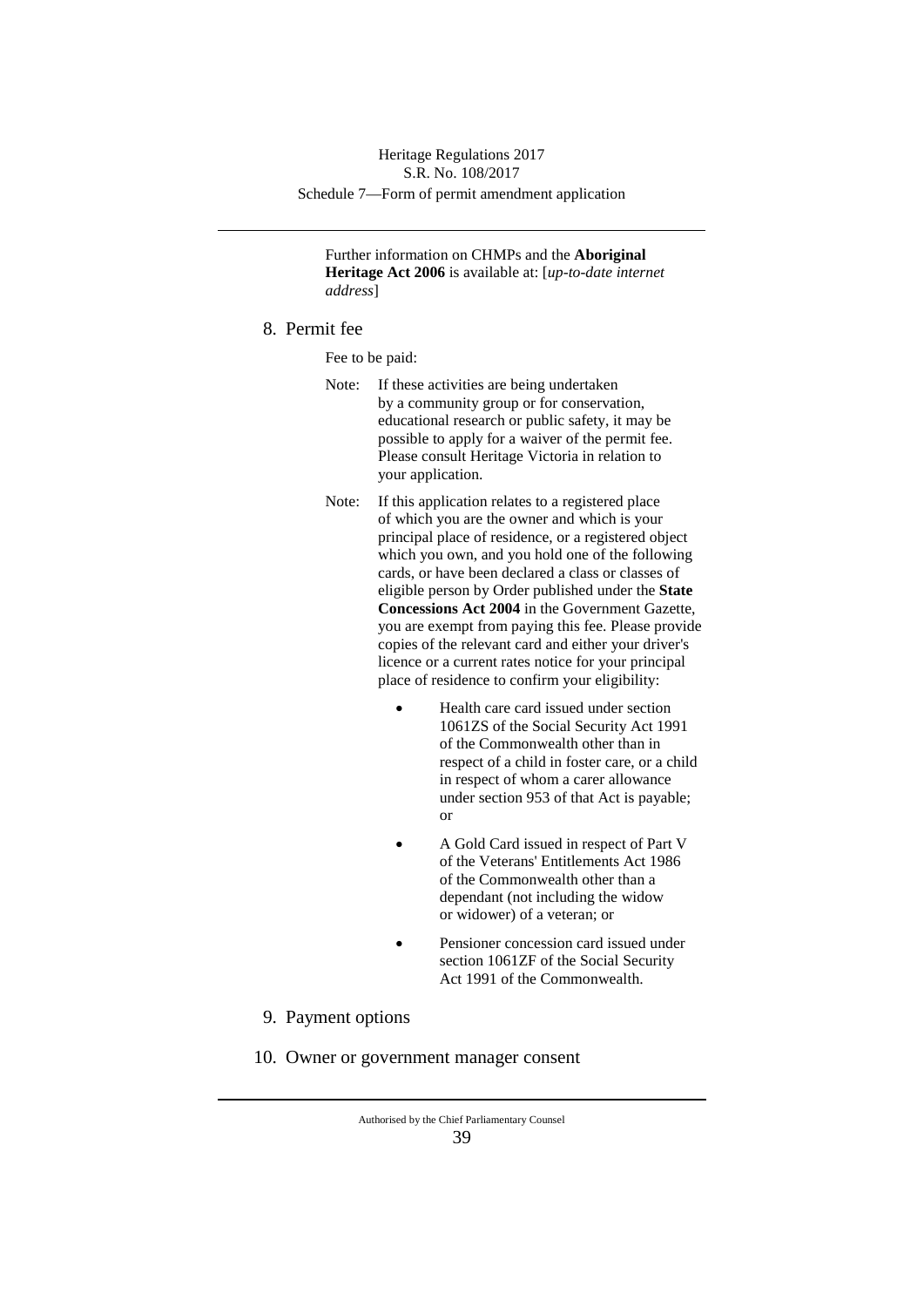I am the owner or government manager of the registered place or registered object described in the permit application and I hereby consent to the application to carry out the works or activities specified in the application.

Name:

Business or organisation name:

Position title:

Signature:

Date:

11. Owners corporation manager consent (where applicable)

> I am the owners corporation manager of the registered place or registered object described in the permit application and I hereby consent to the application to carry out the works or activities specified in the application.

Name:

Business or organisation name:

Position title:

Signature:

Date:

#### 12. Applicant statement

I state that I am authorised to make this application in relation to the above property or object, and that the information supplied in this application is accurate and correct. I acknowledge that authorised officers appointed by the Executive Director or any member of the Heritage Council may inspect the heritage place or heritage object to assess this application in accordance with the Act.

Name:

Signature:

Date:

\*delete if not applicable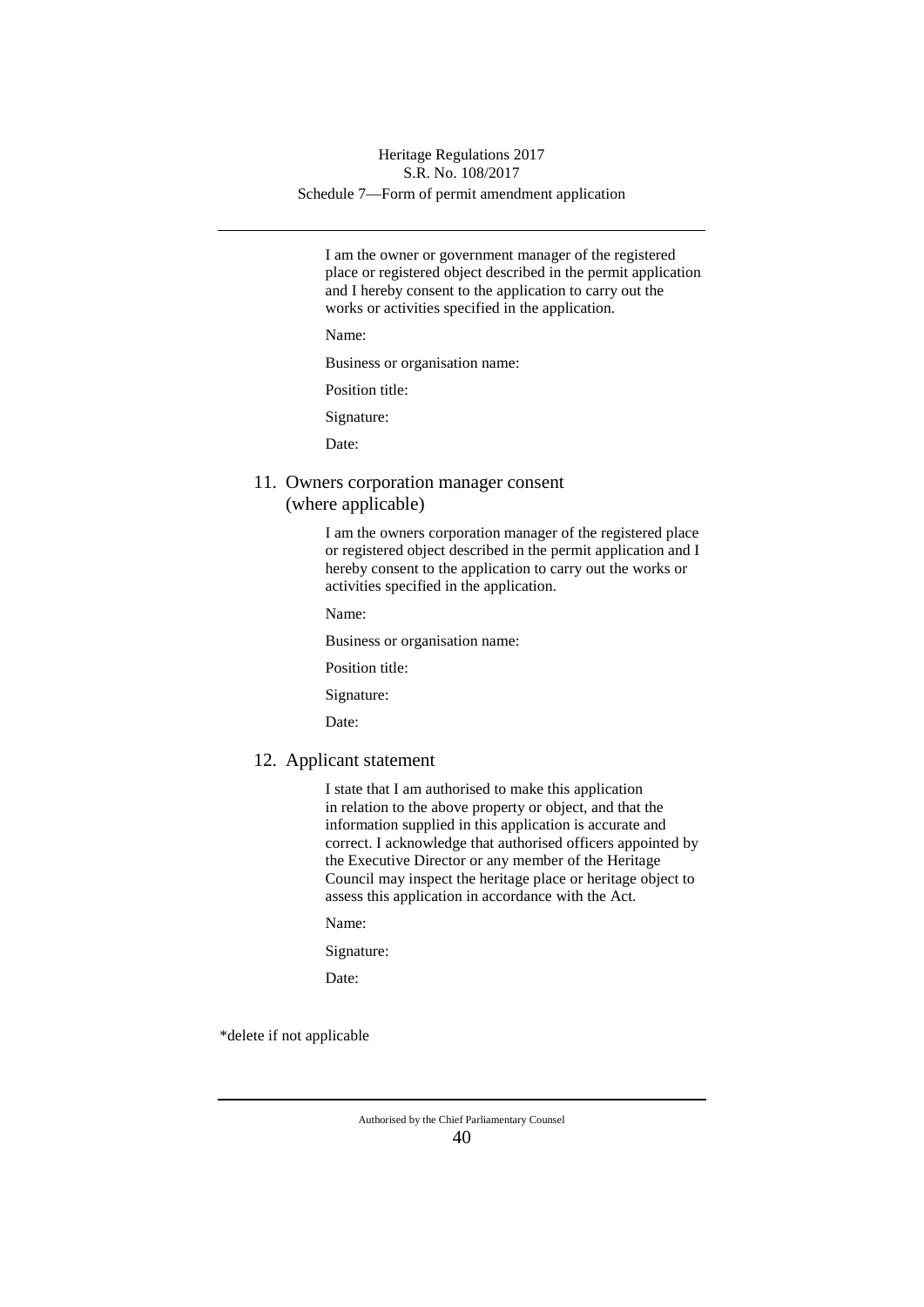# **Schedule 8—Form of application for consent**

Regulation 22

1. Site details

Address:

Municipal Council:

Heritage Inventory site name (if recorded in Inventory):

Heritage Inventory number (if recorded in Inventory):

### 2. Applicant details

Title: First name: Surname: Business or organisation name: Position title: Address: Email address: Telephone:

# 3. Recording archaeologist details (if required)

Title:

- First name:
- Surname:

Business or organisation name:

Position title:

Business or organisation address:

Email address:

Telephone:

4. Owner or land manager details

Title:

First name: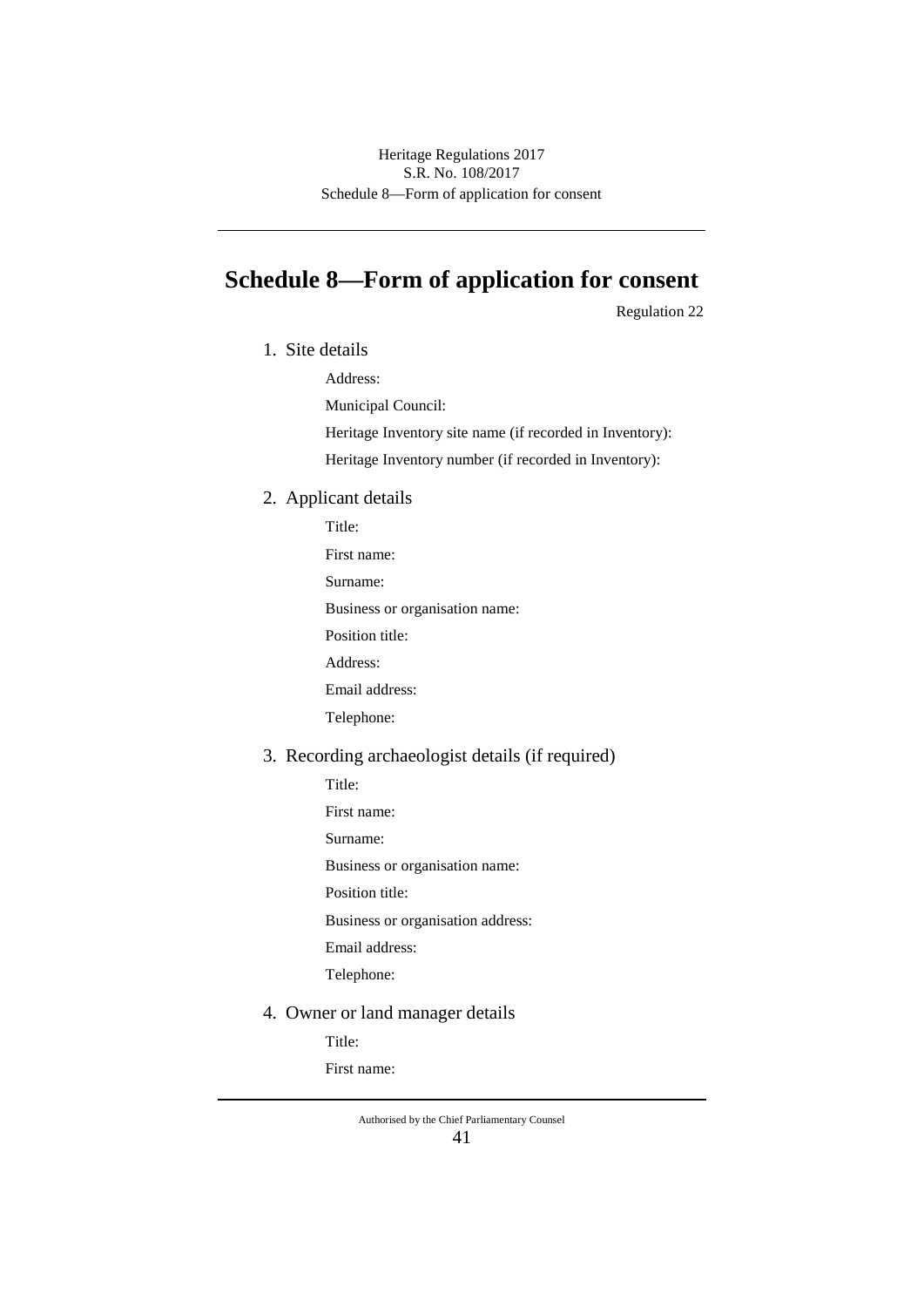#### Schedule 8—Form of application for consent Heritage Regulations 2017 S.R. No. 108/2017

Surname:

Business or organisation name:

Position title:

Address:

Email address:

Telephone:

- 5. Type of consent
	- $\Box$  To uncover and expose a site to assess the condition and potential of the archaeology:
		- $\square$  To construct or extend one domestic residential dwelling.
		- $\Box$  For all other purposes.
	- $\Box$  To excavate a site:
		- $\Box$  To construct or extend one domestic residential dwelling.
		- $\Box$  For all other purposes.
	- $\Box$  To damage and disturb a site:
		- $\Box$  To construct or extend one domestic residential dwelling.
		- $\Box$  For all other purposes, where damage is less than 50 per cent.
		- $\Box$  For all other purposes, where damage is 50 per cent or more.
	- $\Box$  To possess, dispose of, or trade archaeological artefacts, or for all other purposes for which a consent is required.

#### 6. Cultural Heritage Management Plan

A Cultural Heritage Management Plan (CHMP) is a written report, prepared by a Heritage Advisor, containing the results of an assessment of the potential impact of the proposed activity on Aboriginal cultural heritage. Heritage Victoria is not able to issue statutory approvals if a CHMP is required under the **Aboriginal Heritage Act 2006**.

6.1 Is a CHMP required under the **Aboriginal Heritage Act 2006** for the proposed works? \*Yes/\*No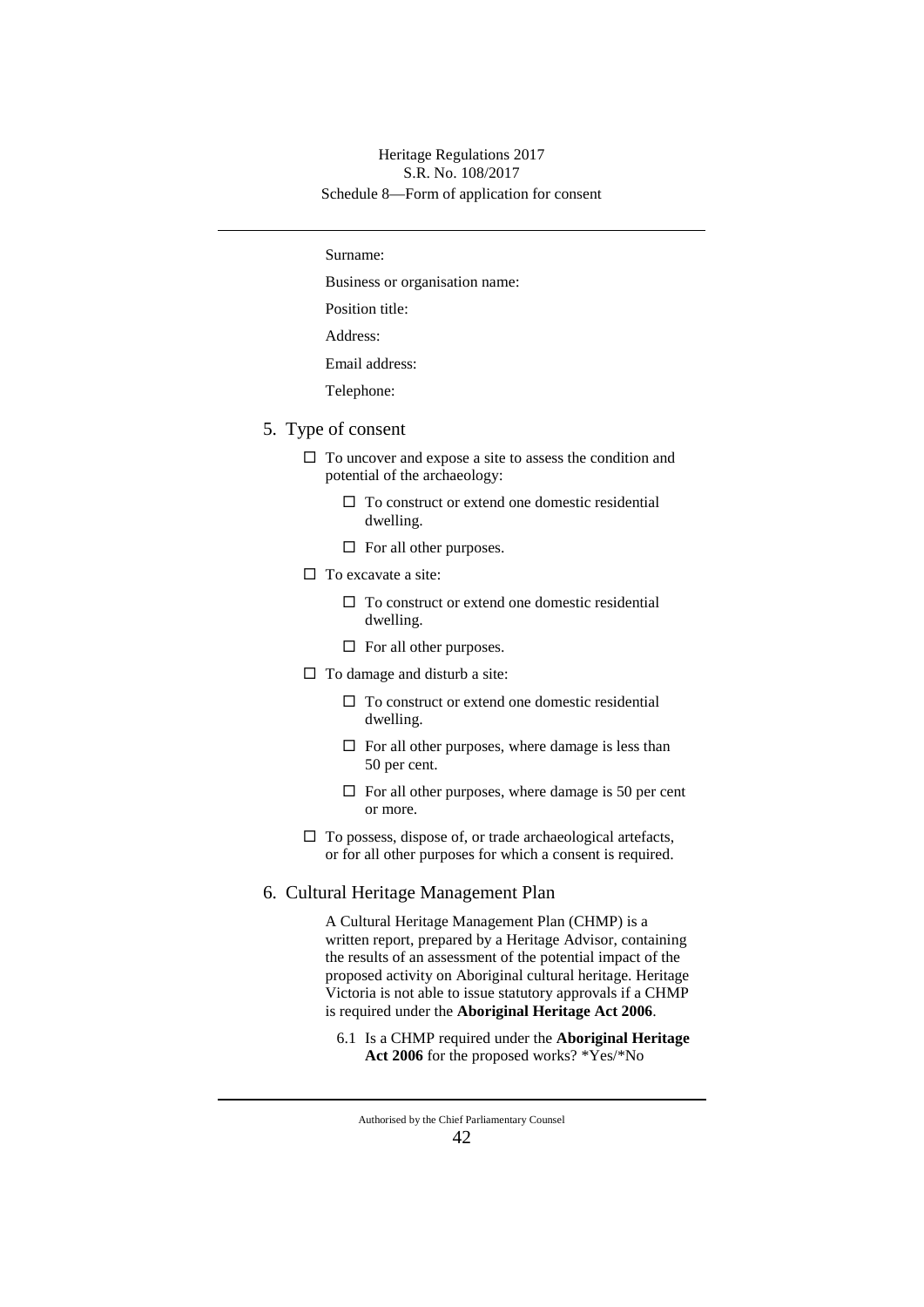- 6.2 Is a voluntary CHMP underway? \*Yes/\*No
- 6.3 Has a CHMP been approved? \*Yes/\*No
- 6.4 Do the proposed works contravene a CHMP? \*Yes/\*No
- 6.5 Is a Cultural Heritage Permit required under the **Aboriginal Heritage Act 2006**? \*Yes/\*No

Applicants can use the Aboriginal Heritage Planning tool to determine whether a CHMP is required: [*up-to-date internet address*]

Further information on CHMPs and the **Aboriginal Heritage Act 2006** is available at: [*up-to-date internet address*]

7. Description of proposed activity

Please provide a description of the proposed works or activity to be undertaken (e.g. construction of a dwelling):

#### 8. Supporting documents

The following supporting documents must be submitted with this application:

- Outline of proposed development works, identifying the area of heritage impact.
- Description and background history for the site.
- Statement of significance for the Heritage Inventory site.
- Research design.
- Excavation methodology.
- Artefact retention policy.
- Artefact management proposal.
- Curriculum vitae of the project archaeologist and conservator.
- Letter detailing engagement of project conservator.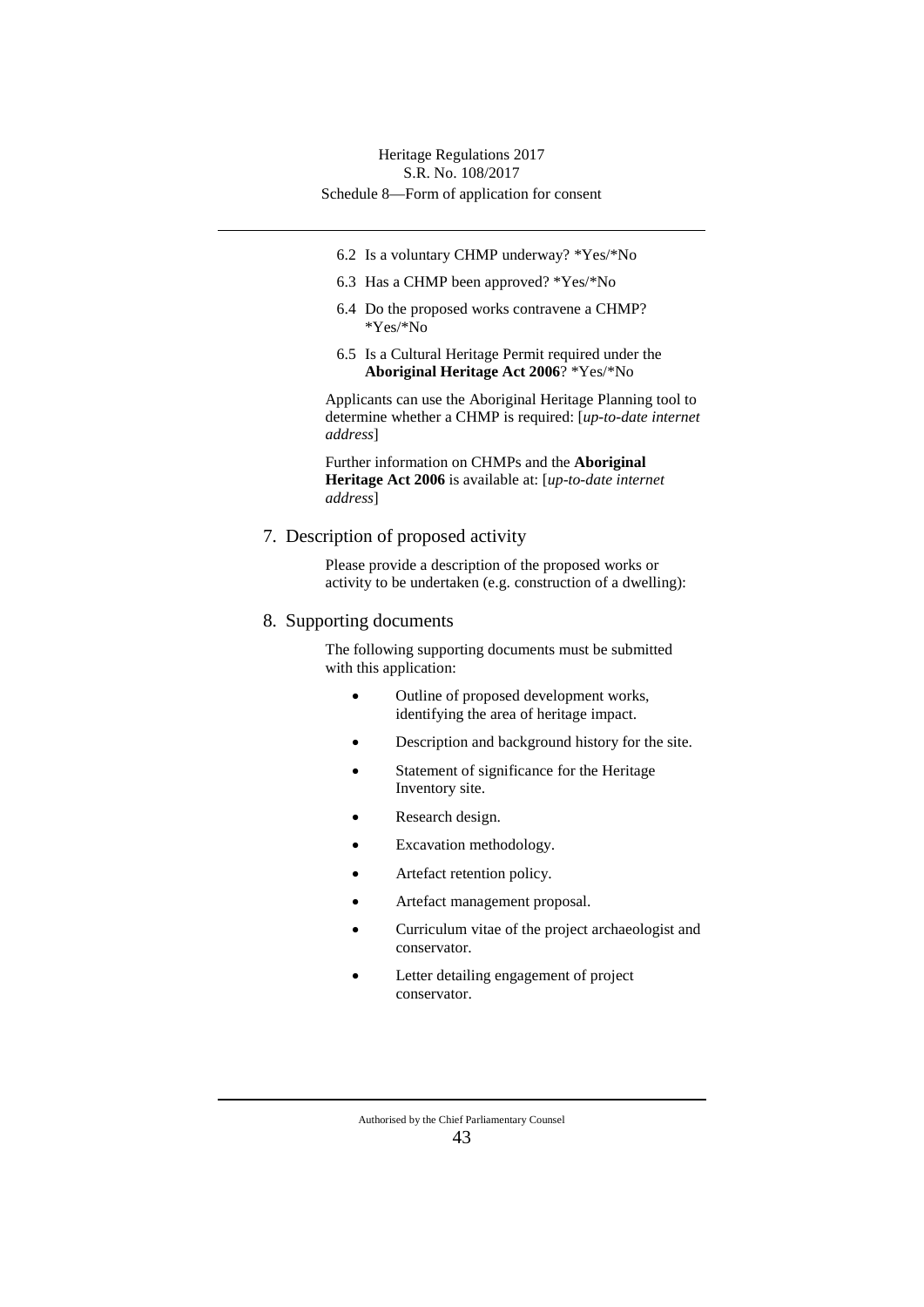### Schedule 8—Form of application for consent Heritage Regulations 2017 S.R. No. 108/2017

## 9. Consent fee

Fee to be paid:

- Note: If these activities are being undertaken by a community group or for conservation, educational research or public safety, it may be possible to apply for a waiver of the consent fee. Please consult Heritage Victoria in relation to your application.
- Note: If this application relates to a registered place of which you are the owner and which is your principal place of residence, or a registered object which you own, and you hold one of the following cards, or have been declared a class or classes of eligible person by Order published under the **State Concessions Act 2004** in the Government Gazette, you are exempt from paying this fee. Please provide copies of the relevant card and either your driver's licence or a current rates notice for your principal place of residence to confirm your eligibility:
	- Health care card issued under section 1061ZS of the Social Security Act 1991 of the Commonwealth other than in respect of a child in foster care, or a child in respect of whom a carer allowance under section 953 of that Act is payable; or
	- A Gold Card issued in respect of Part V of the Veterans' Entitlements Act 1986 of the Commonwealth other than a dependant (not including the widow or widower) of a veteran; or
	- Pensioner concession card issued under section 1061ZF of the Social Security Act 1991 of the Commonwealth.

#### 10. Payment options

11. Owner or government manager consent

I am the owner or government manager of the site recorded in the Heritage Inventory or the archaeological site which is not recorded in the Heritage Inventory or the archaeological artefact described in the consent application and I hereby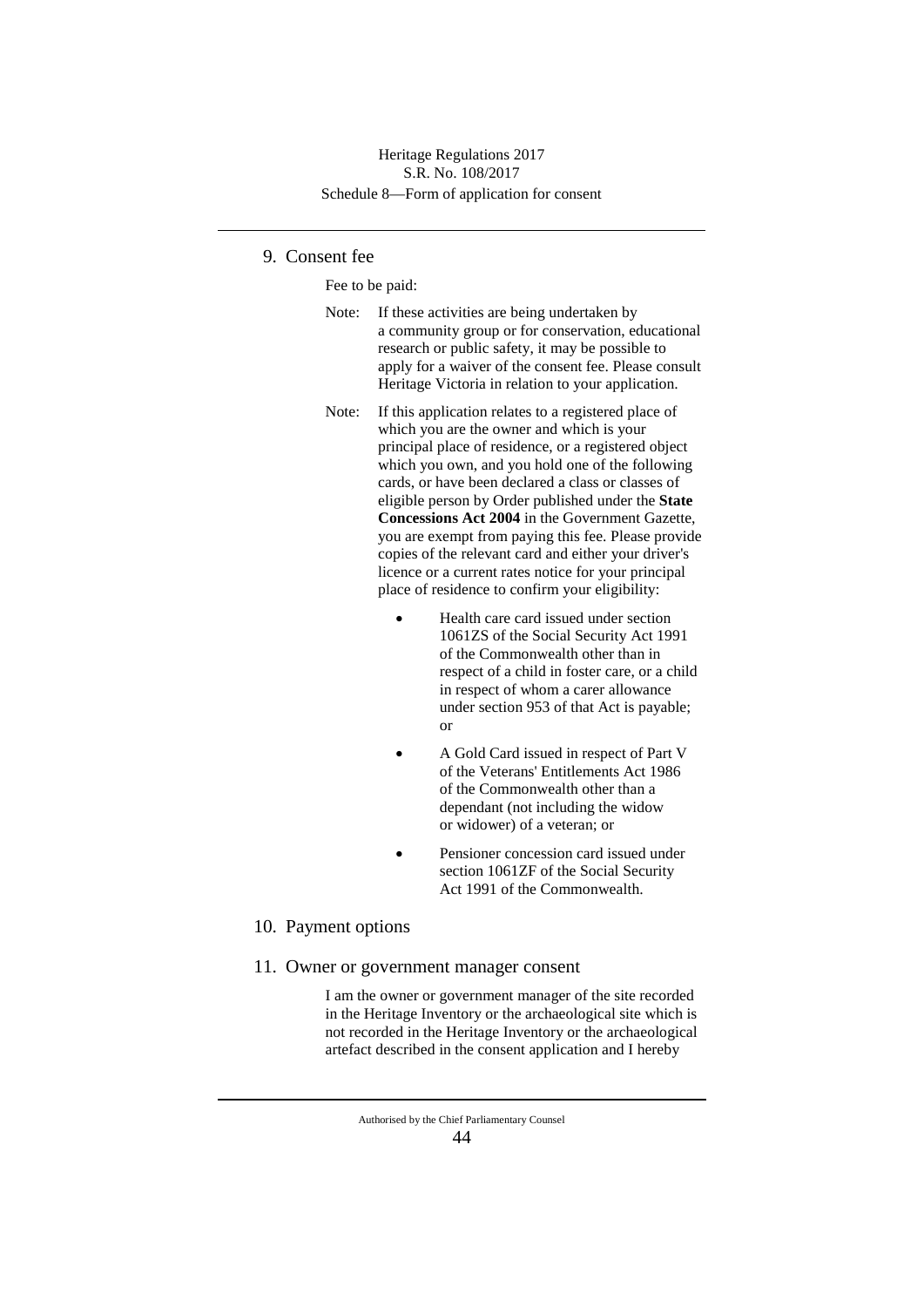## Schedule 8—Form of application for consent Heritage Regulations 2017 S.R. No. 108/2017

consent to the application to carry out the works or activities specified in the application.

Name:

Business or organisation name:

Position title:

Signature:

Date:

### 12. Applicant statement

I state that the information supplied in this application is accurate and correct. I acknowledge that authorised officers appointed by the Executive Director may inspect the Heritage Inventory site to assess this application in accordance with the Act.

Name:

Signature:

Date:

\*delete if not applicable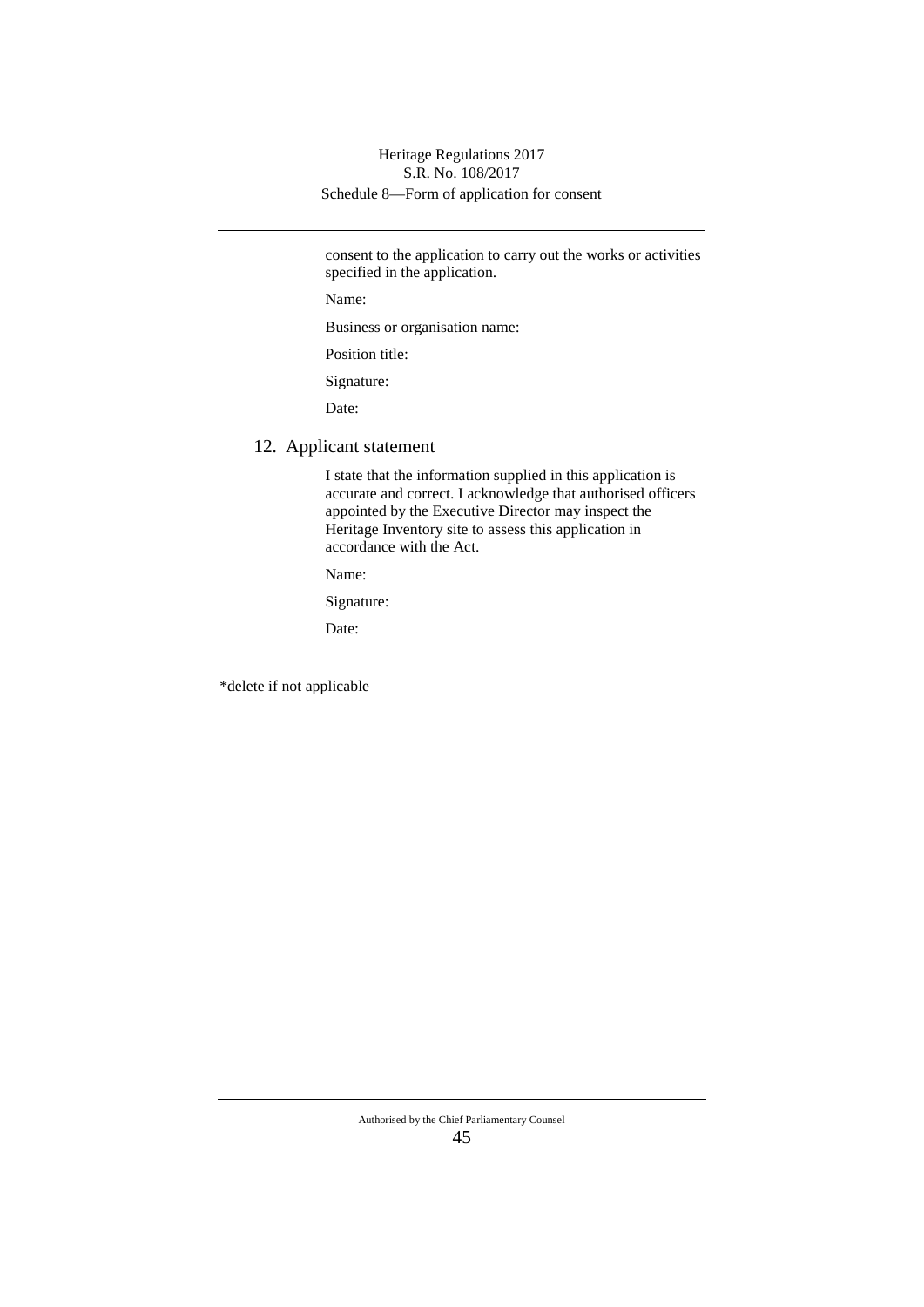Schedule 9—Form of site card Heritage Regulations 2017 S.R. No. 108/2017

# **Schedule 9—Form of site card**

Regulation 27

1. Place details

Place name:

Heritage Inventory number (if any):

Other or former names:

Municipal Council:

Address:

Geographical coordinates (GDA94 or WGS84) expressed in degrees and decimals of a degree:

Mapsheet name and number (1:100 000 only):

#### 2. Cadastral location

- County:
- Parish:

Township:

Section:

Allotment:

Standard Parcel Identifier (SPI):

## 3. Details of site owner or land manager (where known)

Title: First name: Surname: Business or organisation name: Position title: Address: Email address: Telephone: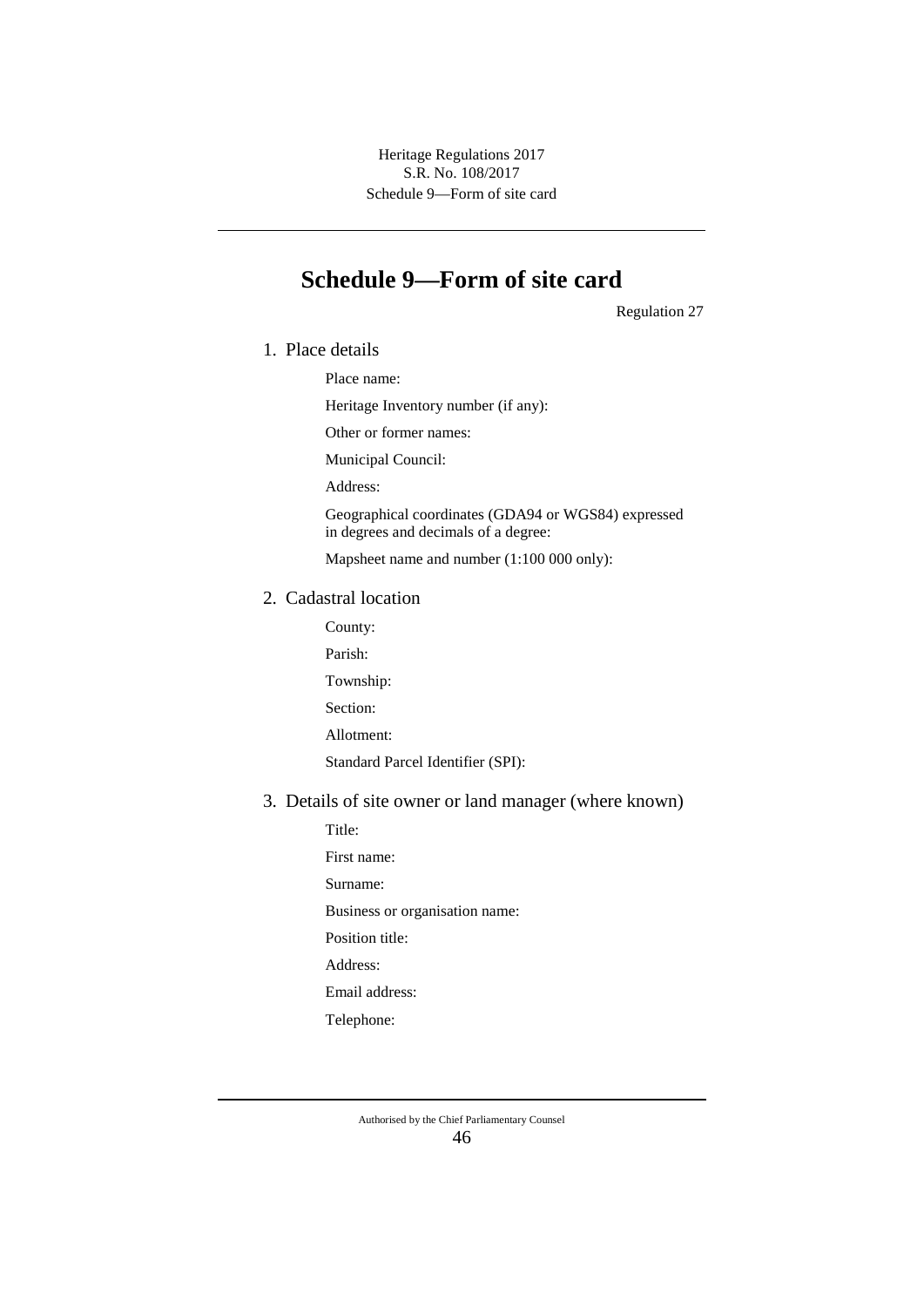Schedule 9—Form of site card Heritage Regulations 2017 S.R. No. 108/2017

- 4. Details of site occupier (where known)
	- Title: First name: Surname: Business or organisation name: Position title: Address: Email address: Telephone:

#### 5. Aboriginal cultural heritage

Site has known Aboriginal cultural heritage: \*Yes/\*No

Site is recorded on the Victorian Aboriginal Heritage Register: \*Yes/\*No

#### 6. Current description of site

Please provide description:

Date recorded:

On Victorian Heritage Register: \*Yes (please advise VHR number)/\*No

On Heritage Overlay: \*Yes (please advise HO number)/\*No

Associated sites:

7. Place history

Please provide a brief history of the place (at least 1 to 2 paragraphs):

8. Analysis of site (interpretation)

Include phases in the development of the site, functions and activities represented, as well as current place use:

## 9. Statement of significance

Please provide a brief description of why the site is significant (at least 1 to 2 paragraphs):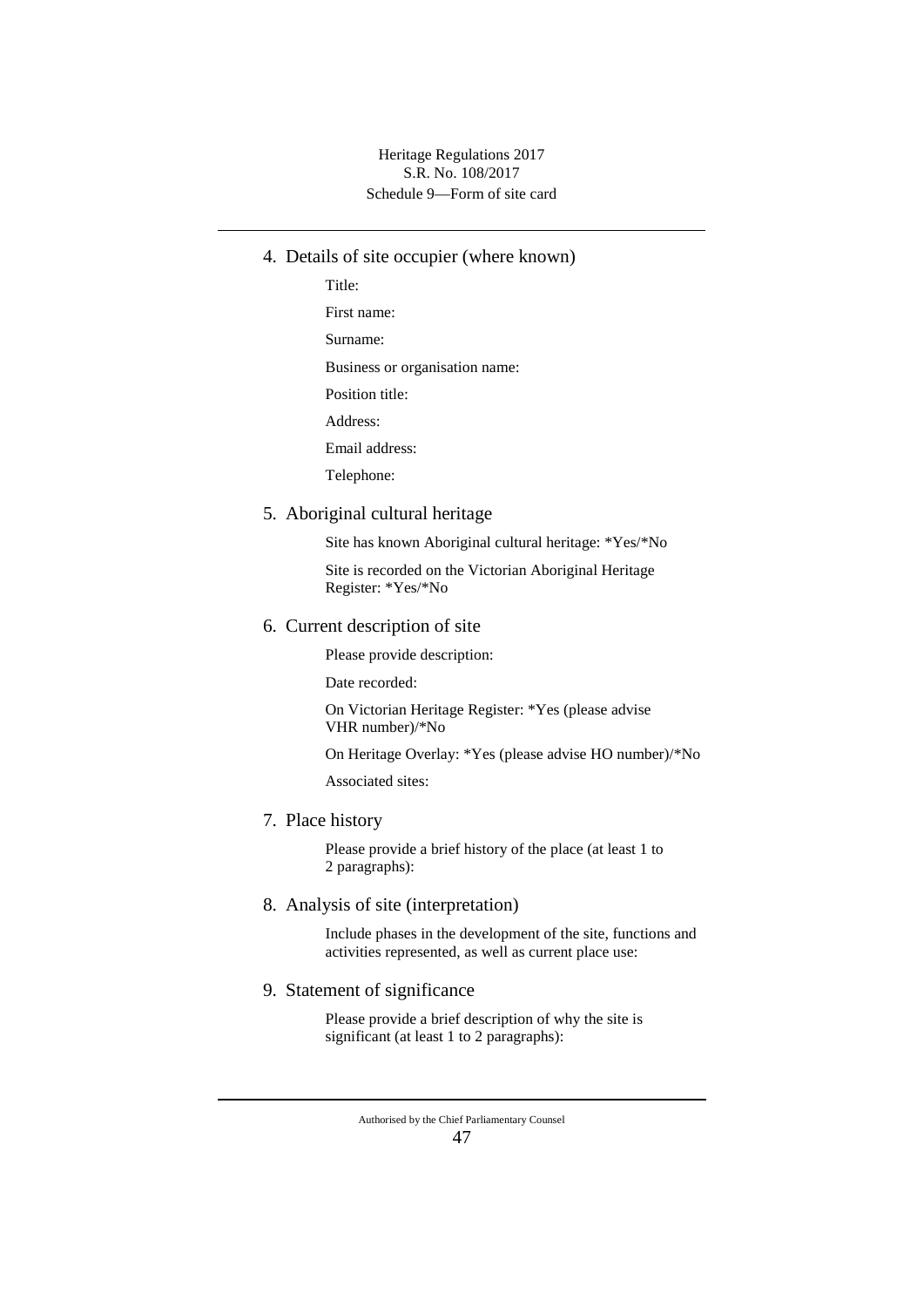- 10. Suggested protection
	- $\Box$  Heritage Inventory
	- □ Victorian Heritage Register
	- $\Box$  Heritage Overlay
- 11. Threat

Is the place under any threat? If so, what is the threat?

#### 12. References or informants

Please list books or other sources that may provide historical information about this place.

### 13. Attachments

Please attach the following to this form:

- A map showing the location of the site. Map must clearly identify recorded area and include any street addresses (e.g. excerpt from Melway and its reference numbers).
- A plan showing all archaeological features, and any built cultural heritage. (The plan must be labelled and scale noted—e.g. 1:100 000).
- Photographs of the site (you may include historical photographs, historical plans, and historical maps).
- Any other documents or notes produced as a result of the survey.

#### 14. Recording archaeologist's details

Title: First name: Surname: Business or organisation name: Position title: Business or organisation address: Email address: Telephone: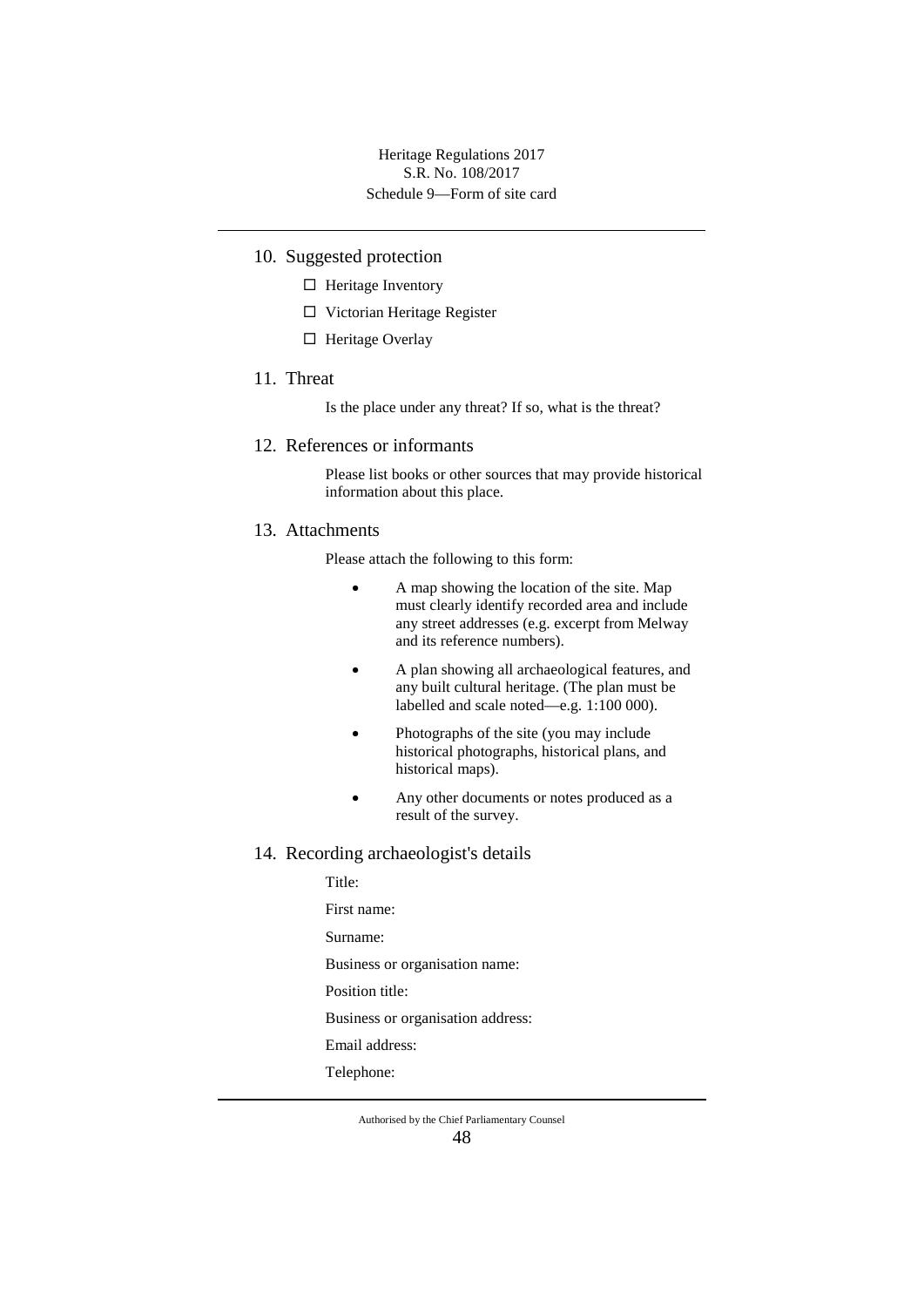Schedule 9—Form of site card Heritage Regulations 2017 S.R. No. 108/2017

15. Statement

I state that the information I have given on this form is correct to the best of my knowledge.

Name:

Signature:

Date:

\*delete if not applicable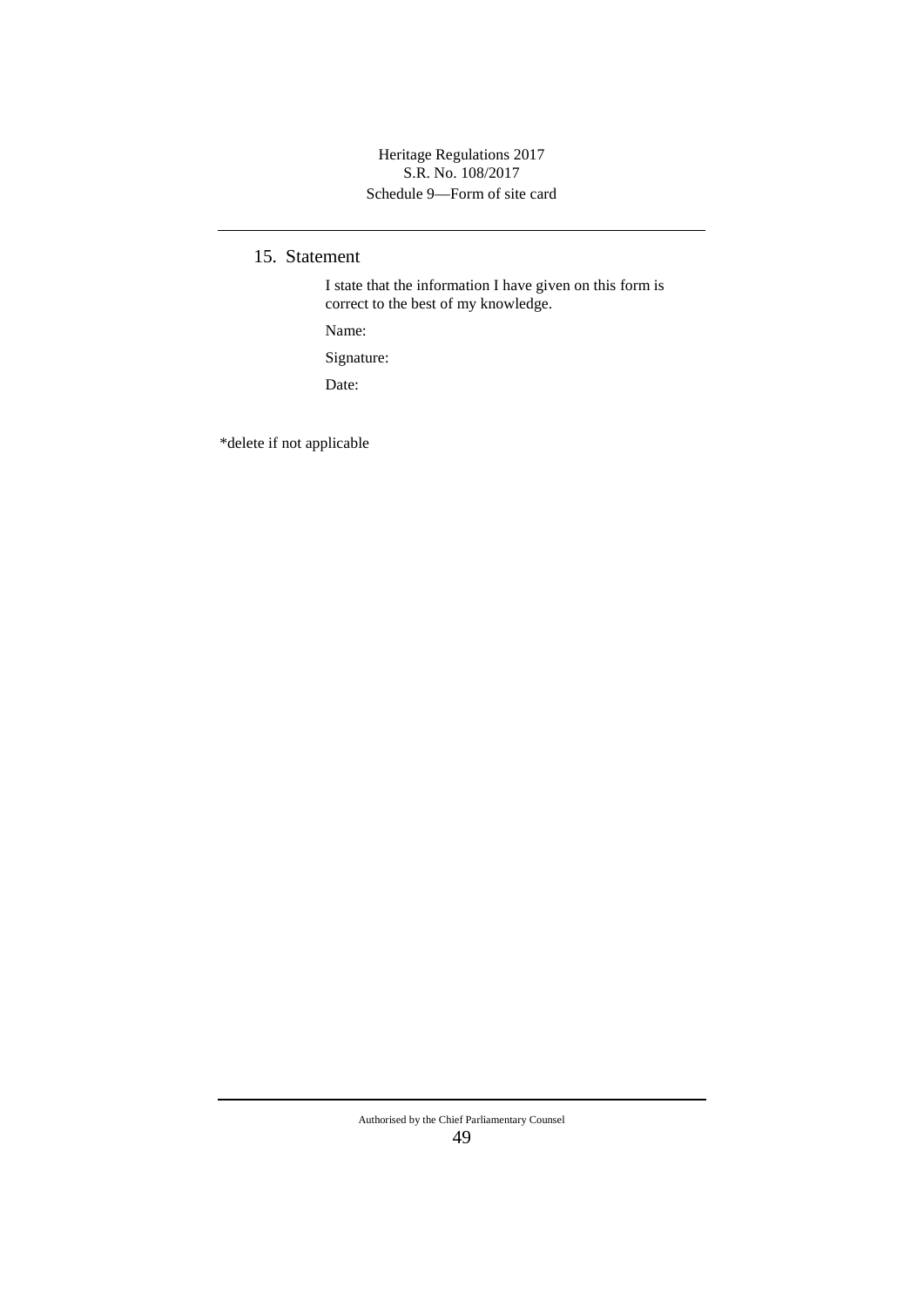# **Schedule 10—Form of interim protection order**

Regulation 28

Name:

Title:

Business/organisation name:

Address:

SUBURB STATE POSTCODE

#### Dear [*Name*]

#### **VICTORIAN HERITAGE REGISTER INTERIM PROTECTION ORDER**

You are the [*owner/occupier/person apparently in charge*] of the [*place/object*] located at [*address*] which is categorised as a [*Heritage Act category*] under section 25 of the **Heritage Act 2017**.

In the opinion of the [*Heritage Council/Executive Director*] it is [*necessary/desirable*] to make an interim protection order under section 143 of the **Heritage Act 2017** for the purposes of that Act.

TAKE NOTICE THAT:

- 1. The [*Heritage Council/Executive Director*] causes this interim protection order to be served on you.
- 2. On service of this order on you and while this order remains in force the [*place/object*] at [*address*] is taken to be included in the Victorian Heritage Register in the category specified.
- 3. If a place is taken to be a registered place, the **Heritage Act 2017** provides that—

| A person must not:                                                                           | The maximum penalty:                                                                                                                                                       |
|----------------------------------------------------------------------------------------------|----------------------------------------------------------------------------------------------------------------------------------------------------------------------------|
| remove, relocate or<br>demolish; or                                                          | Under section $87(1)$ of the <b>Heritage</b><br>Act 2017, for a person knowingly or                                                                                        |
| damage or despoil; or<br>develop or alter; or<br>excavate—<br>all or any part of that place. | recklessly performing the act—<br>4800 penalty units, or<br>imprisonment for 5 years,<br>or both for a natural person;<br>9600 penalty units for a body<br>٠<br>corporate. |

Authorised by the Chief Parliamentary Counsel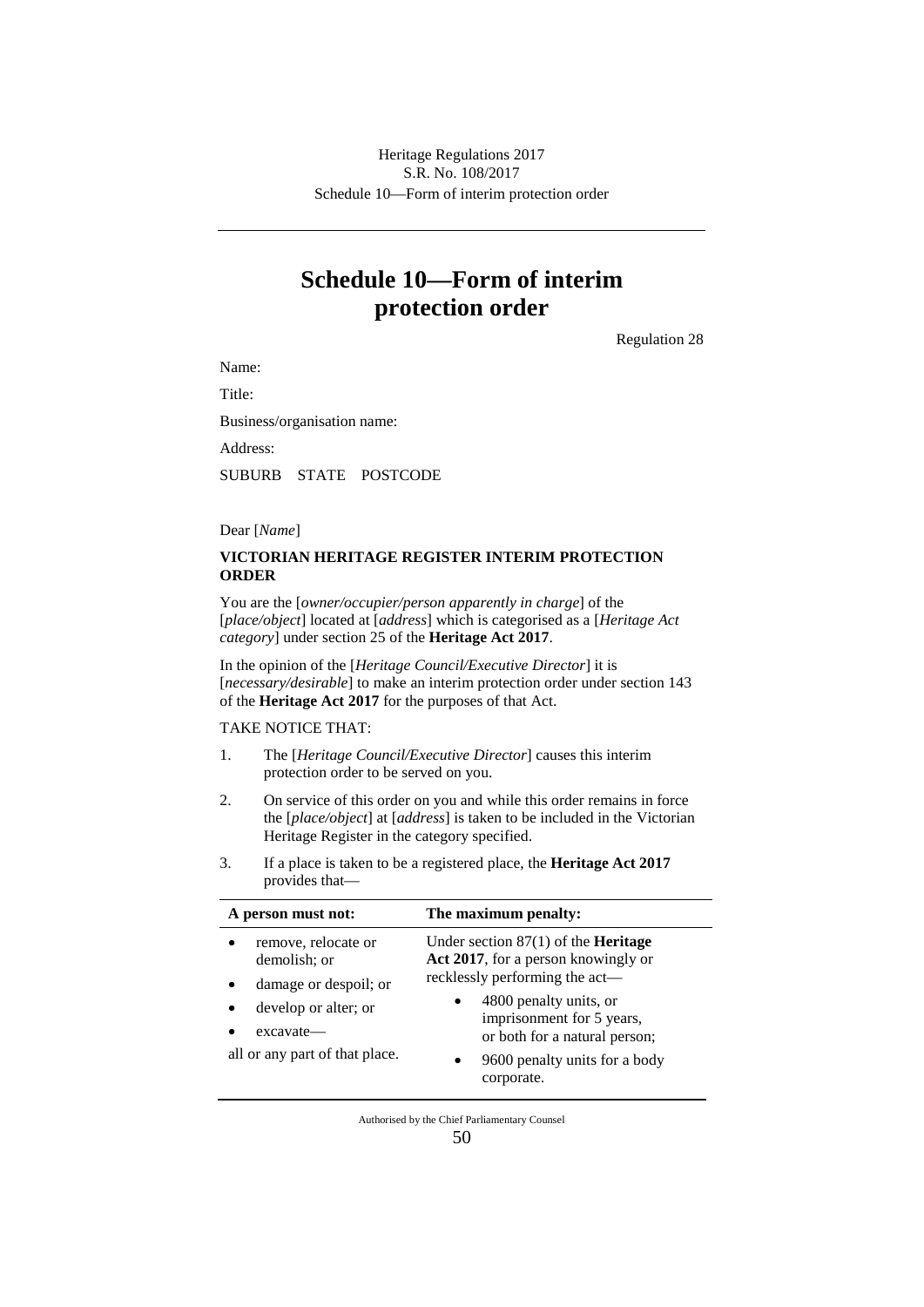| A person must not:                                                                             | The maximum penalty:                                                                                                                                                                                                                                        |
|------------------------------------------------------------------------------------------------|-------------------------------------------------------------------------------------------------------------------------------------------------------------------------------------------------------------------------------------------------------------|
|                                                                                                | Under section 88(1) of the Heritage<br>Act 2017, for a person negligently<br>performing the act-                                                                                                                                                            |
|                                                                                                | 2400 penalty units, or<br>imprisonment for 2 years,<br>or both for a natural person;                                                                                                                                                                        |
|                                                                                                | 4800 penalty units for a body<br>corporate.                                                                                                                                                                                                                 |
|                                                                                                | Under section $89(1)$ of the <b>Heritage</b><br>Act 2017, for a person performing the act—                                                                                                                                                                  |
|                                                                                                | 48 penalty units for a natural<br>person;                                                                                                                                                                                                                   |
|                                                                                                | 240 penalty units for a body<br>corporate.                                                                                                                                                                                                                  |
| remove, relocate or<br>demolish; or<br>damage or despoil; or<br>alter—<br>a registered object. | Under section $87(2)$ of the <b>Heritage</b><br>Act 2017, for a person knowingly or<br>recklessly performing the act-<br>4800 penalty units, or<br>imprisonment for 5 years<br>or both for a natural person;<br>9600 penalty units for a body<br>corporate. |
|                                                                                                | Under section $88(2)$ of the <b>Heritage</b><br>Act 2017, for a person negligently<br>performing the act-                                                                                                                                                   |
|                                                                                                | 2400 penalty units, or<br>imprisonment for 2 years<br>or both for a natural person;<br>4800 penalty units for a body<br>corporate.                                                                                                                          |
|                                                                                                | Under section 89(2) of the Heritage<br>Act 2017, for a person performing the act-                                                                                                                                                                           |
|                                                                                                | 48 penalty units for a natural<br>person;<br>240 penalty units for a body<br>corporate.                                                                                                                                                                     |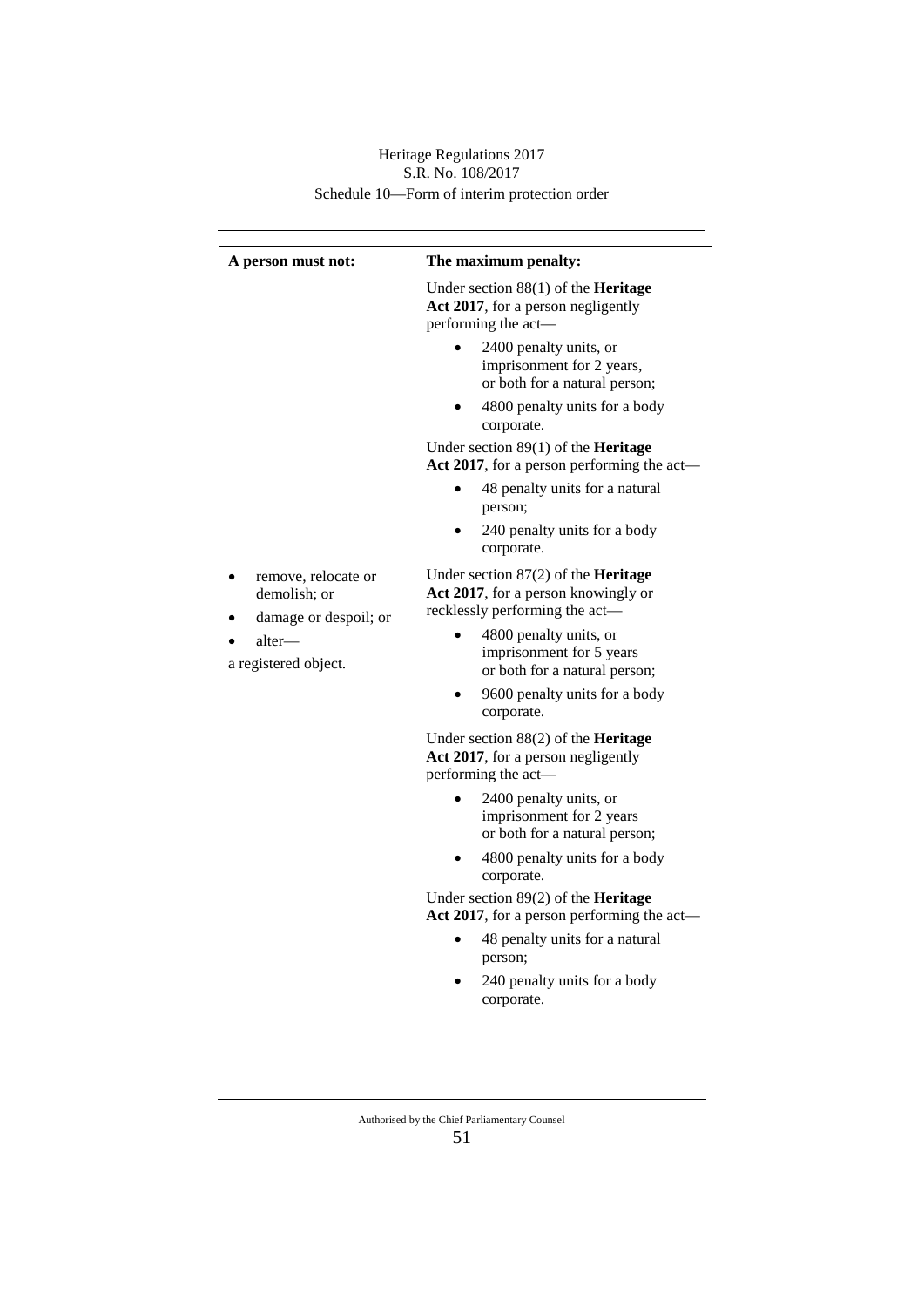| A person must not:                                                         | The maximum penalty:                                                                                                  |
|----------------------------------------------------------------------------|-----------------------------------------------------------------------------------------------------------------------|
| disturb the position of<br>an object that is a fixed<br>registered object. | Under section $87(3)$ of the <b>Heritage</b><br>Act 2017, for a person knowingly or<br>recklessly performing the act- |
|                                                                            | 4800 penalty units, or<br>imprisonment for 5 years<br>or both for a natural person;                                   |
|                                                                            | 9600 penalty units for a body<br>corporate.                                                                           |
|                                                                            | Under section $88(3)$ of the <b>Heritage</b><br>Act 2017, for a person negligently<br>performing the act-             |
|                                                                            | 2400 penalty units, or<br>imprisonment for 2 years<br>or both for a natural person;                                   |
|                                                                            | 4800 penalty units for a body<br>corporate.                                                                           |
|                                                                            | Under section $89(3)$ of the <b>Heritage</b><br>Act 2017, for a person performing the act—                            |
|                                                                            | 48 penalty units for a natural<br>person;                                                                             |
|                                                                            | 240 penalty units for a body<br>corporate.                                                                            |

- 4. Under section 144 of the **Heritage Act 2017**, this order comes into force on service on you.
- 5. This order—
	- (a) continues in force for a period of 4 months or for any further period specified by the Minister; or
	- (b) until—
		- (i) the place or object is included in the Victorian Heritage Register; or
		- (ii) the Heritage Council determines that the place or object does not warrant inclusion in the Victorian Heritage Register; or
		- (iii) the Heritage Council removes the order—

whichever occurs first.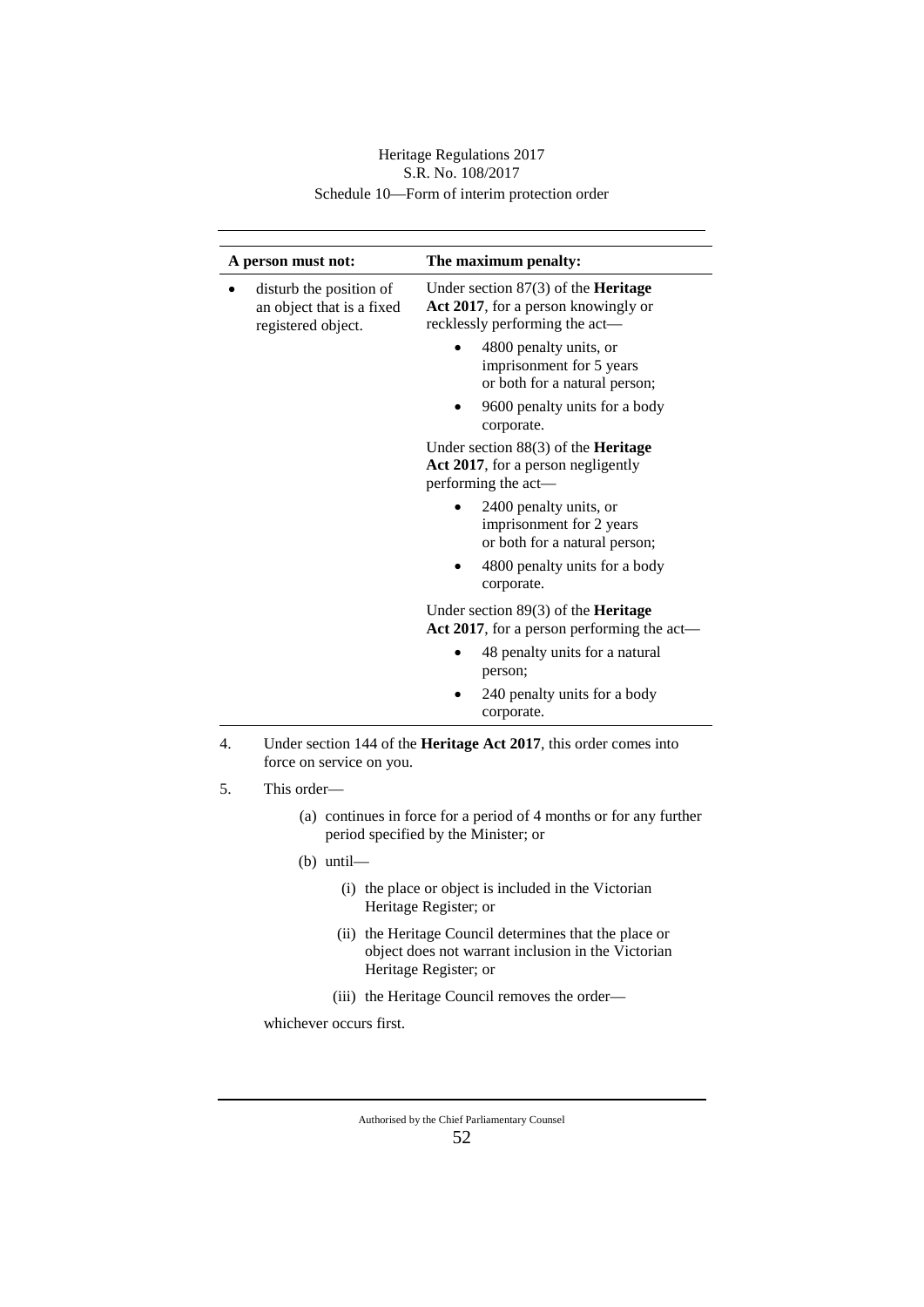6. Under section 147 of the **Heritage Act 2017**, on service of this order on you, you must display a notice in the prescribed form of the existence of this order in a conspicuous position on the place to which this order relates while the order is in force.

The maximum penalty for a contravention of section 147 is 120 penalty units for a natural person, or 240 penalty units for a body corporate.

Dated:

EXECUTIVE DIRECTOR HERITAGE VICTORIA/EXECUTIVE OFFICER HERITAGE COUNCIL/CHAIR HERITAGE COUNCIL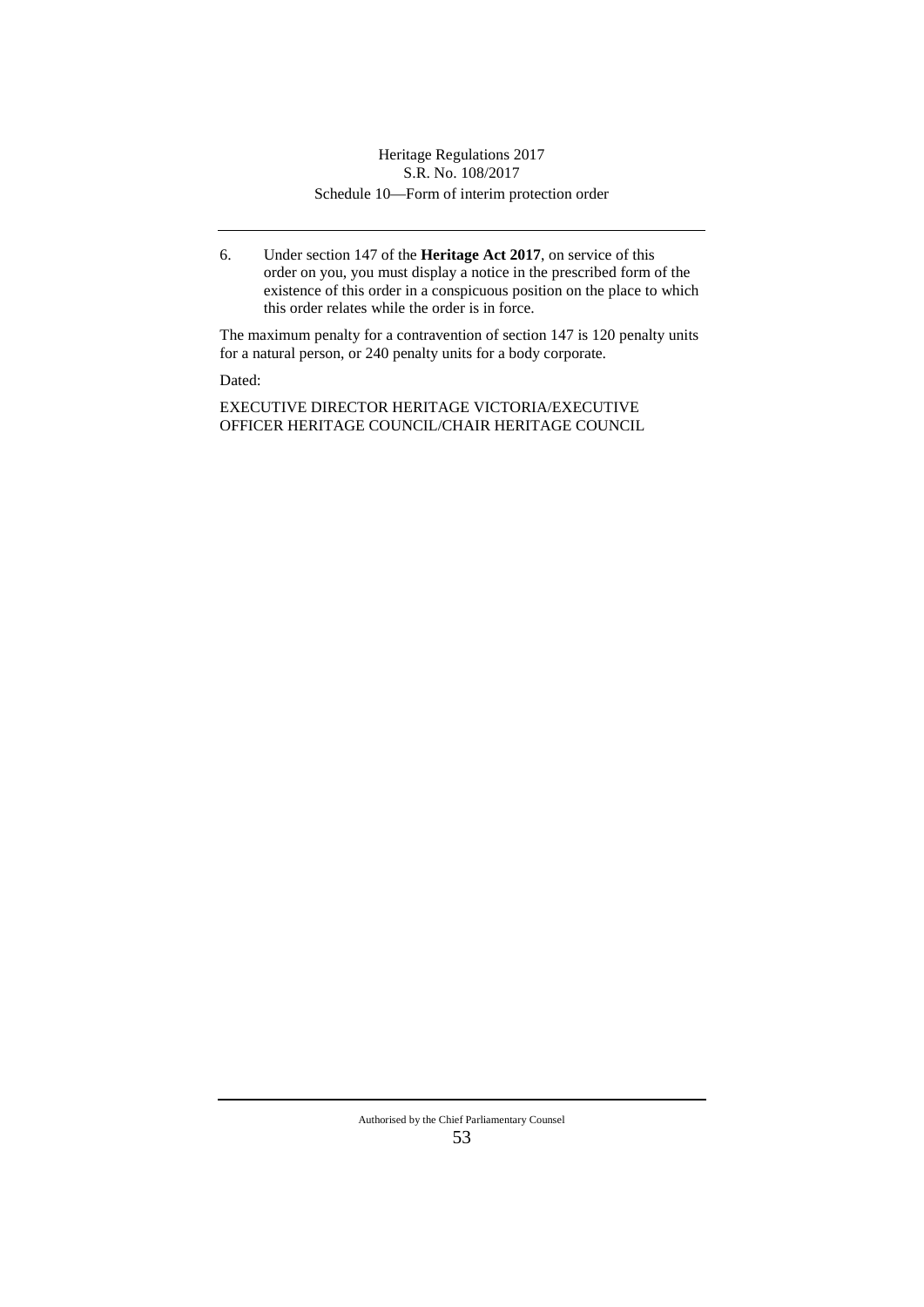S.R. No. 108/2017

Schedule 11—Form of notice of existence of an interim protection order

# **Schedule 11—Form of notice of existence of an interim protection order**

Regulation 29

An interim protection order made by the Executive Director/Heritage Council has been served for the following place/object:

NAME OF PLACE/OBJECT:

ADDRESS:

SPECIFIED CATEGORY (under section 25 of the **Heritage Act 2017**):

#### TAKE NOTICE THAT:

- 1. While the Interim Protection Order remains in force the above place/object is taken to be included in the Victorian Heritage Register in the category specified.
- 2. If a place is taken to be a registered place, the **Heritage Act 2017** provides that—

| A person must not: |                                                              | The maximum penalty:                                                                                                                |
|--------------------|--------------------------------------------------------------|-------------------------------------------------------------------------------------------------------------------------------------|
|                    | remove, relocate or<br>demolish; or<br>damage or despoil; or | Under section $87(1)$ of the <b>Heritage</b><br>Act 2017, for a person knowingly or<br>recklessly performing the act—               |
| excavate-          | develop or alter; or<br>all or any part of that place.       | 4800 penalty units, or<br>imprisonment for 5 years,<br>or both for a natural person;<br>9600 penalty units for a body<br>corporate. |
|                    |                                                              | Under section $88(1)$ of the <b>Heritage</b><br>Act 2017, for a person negligently<br>performing the act—                           |
|                    |                                                              | 2400 penalty units, or<br>imprisonment for 2 years,<br>or both for a natural person;<br>4800 penalty units for a body               |
|                    |                                                              | corporate.                                                                                                                          |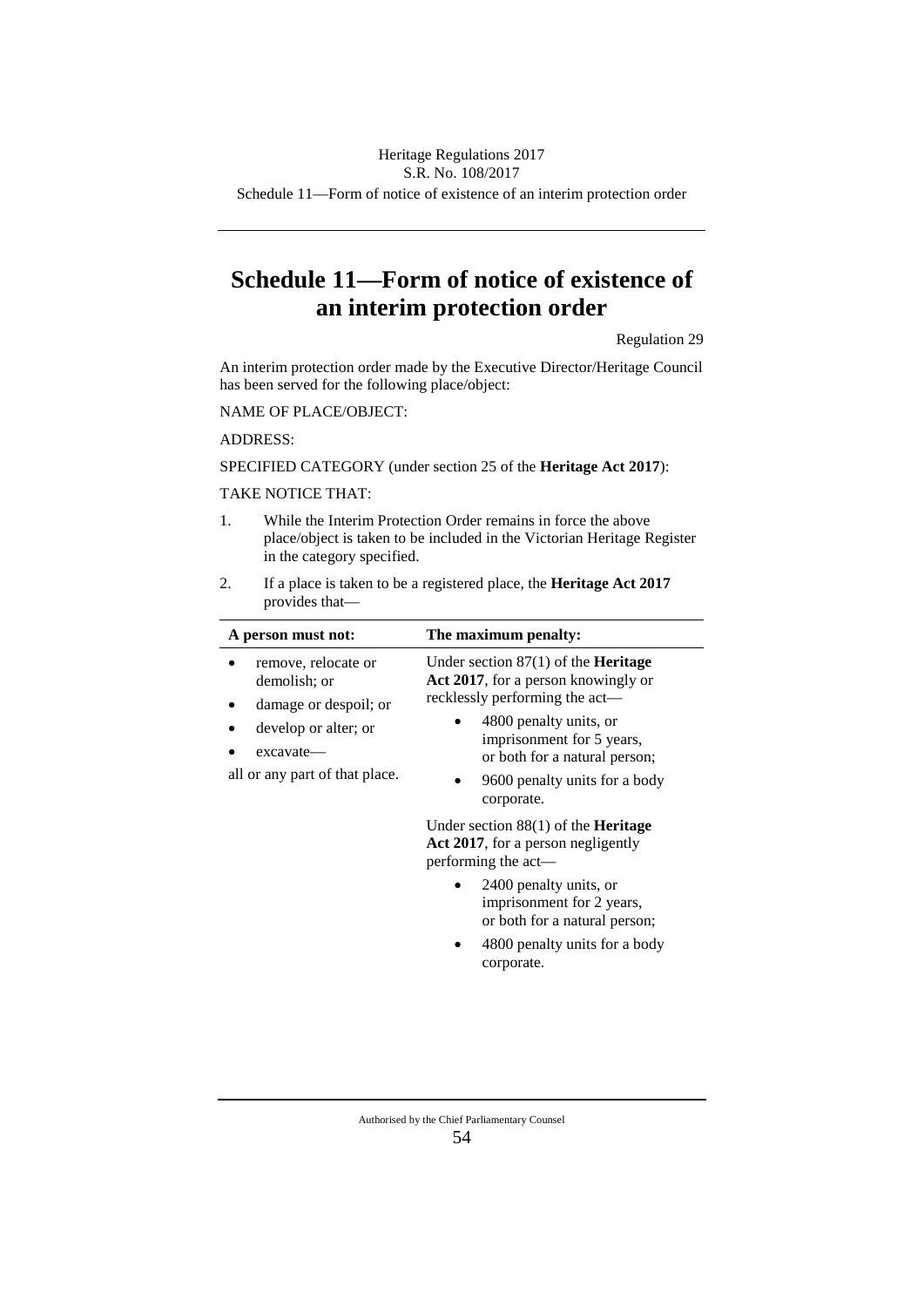# Heritage Regulations 2017

# S.R. No. 108/2017

Schedule 11—Form of notice of existence of an interim protection order

| A person must not:                                                         | The maximum penalty:                                                                                                  |
|----------------------------------------------------------------------------|-----------------------------------------------------------------------------------------------------------------------|
|                                                                            | Under section $89(1)$ of the <b>Heritage</b><br>Act 2017, for a person performing the<br>$act$ —                      |
|                                                                            | 48 penalty units for a natural<br>person;                                                                             |
|                                                                            | 240 penalty units for a body<br>corporate.                                                                            |
| remove, relocate or<br>demolish; or<br>damage or despoil; or               | Under section $87(2)$ of the <b>Heritage</b><br>Act 2017, for a person knowingly or<br>recklessly performing the act- |
| alter—<br>a registered object.                                             | 4800 penalty units, or<br>imprisonment for 5 years<br>or both for a natural person;                                   |
|                                                                            | 9600 penalty units for a body<br>corporate.                                                                           |
|                                                                            | Under section $88(2)$ of the <b>Heritage</b><br>Act 2017, for a person negligently<br>performing the act-             |
|                                                                            | 2400 penalty units, or<br>imprisonment for 2 years<br>or both for a natural person;                                   |
|                                                                            | 4800 penalty units for a body<br>corporate.                                                                           |
|                                                                            | Under section $89(2)$ of the <b>Heritage</b><br>Act 2017, for a person performing the<br>$act$ —                      |
|                                                                            | 48 penalty units for a natural<br>person;                                                                             |
|                                                                            | 240 penalty units for a body<br>corporate.                                                                            |
| disturb the position of<br>an object that is a fixed<br>registered object. | Under section $87(3)$ of the <b>Heritage</b><br>Act 2017, for a person knowingly or<br>recklessly performing the act- |
|                                                                            | 4800 penalty units, or<br>imprisonment for 5 years<br>or both for a natural person;                                   |
|                                                                            | 9600 penalty units for a body<br>corporate.                                                                           |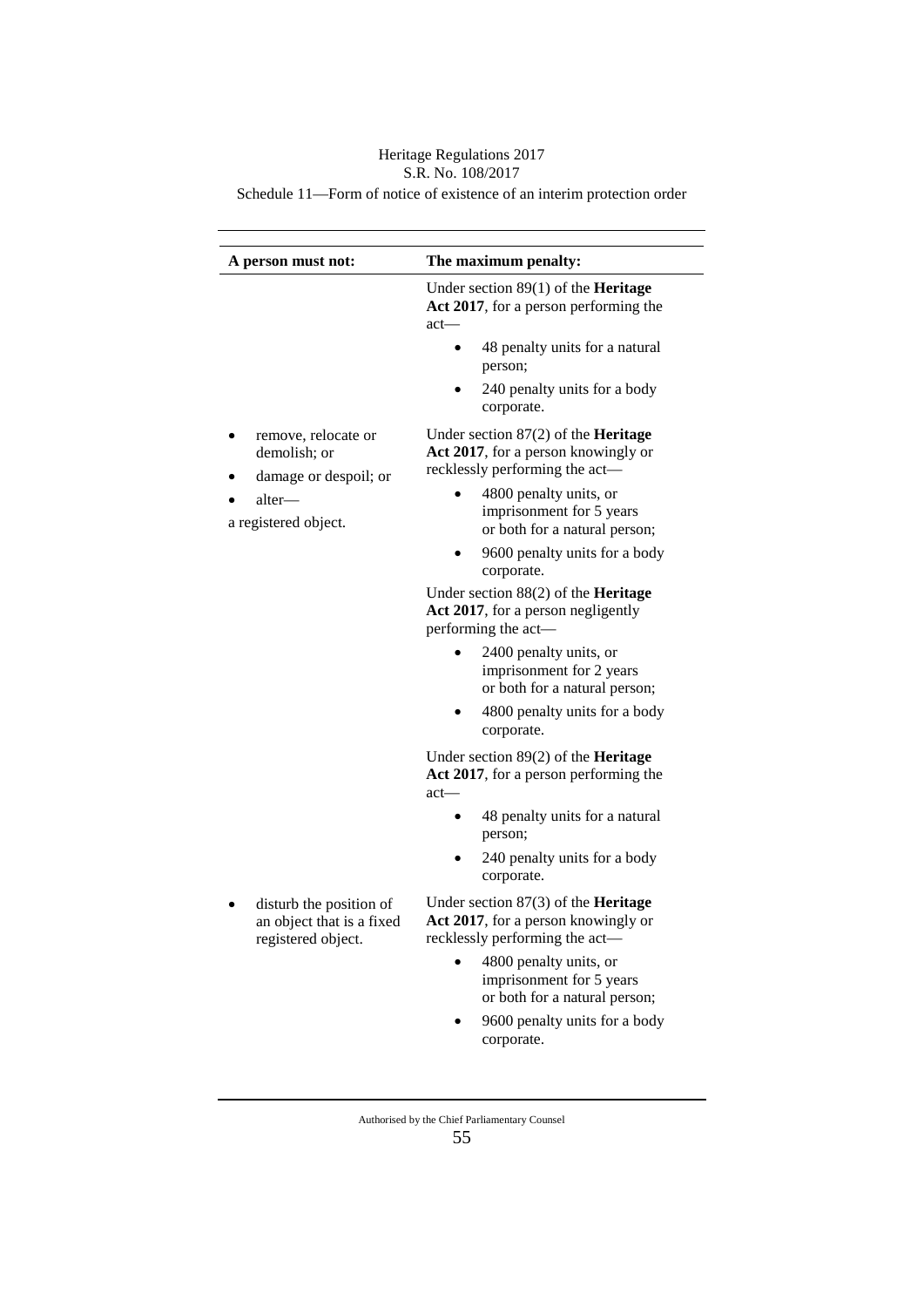# Heritage Regulations 2017

# S.R. No. 108/2017

Schedule 11—Form of notice of existence of an interim protection order

|    | A person must not:       | The maximum penalty:                                                                                      |
|----|--------------------------|-----------------------------------------------------------------------------------------------------------|
|    |                          | Under section $88(3)$ of the <b>Heritage</b><br>Act 2017, for a person negligently<br>performing the act- |
|    |                          | 2400 penalty units, or<br>imprisonment for 2 years<br>or both for a natural person;                       |
|    |                          | 4800 penalty units for a body<br>corporate.                                                               |
|    |                          | Under section $89(3)$ of the <b>Heritage</b><br>Act 2017, for a person performing the<br>$act$ —          |
|    |                          | 48 penalty units for a natural<br>person;                                                                 |
|    |                          | 240 penalty units for a body<br>corporate.                                                                |
| 3. | force on service on you. | Under section 144 of the <b>Heritage Act 2017</b> , this order comes into                                 |
| 4. | This order—              |                                                                                                           |
|    |                          | $\cdot$ 1 $\cdot$ 1 $\cdot$ 1 $\cdot$ $\cdot$                                                             |

- (a) continues in force for a period of 4 months or for any further period specified by the Minister; or
- (b) until—
	- (i) the place or object is included in the Victorian Heritage Register; or
	- (ii) the Heritage Council determines that the place or object does not warrant inclusion in the Victorian Heritage Register; or
	- (iii) the Heritage Council removes the order—

whichever occurs first.

5. Under section 147 of the **Heritage Act 2017**, on service of this order on you, you must display a notice in the prescribed form of the existence of this order in a conspicuous position on the place to which this order relates while the order is in force.

The maximum penalty for a contravention of section 147 is 120 penalty units for a natural person, or 240 penalty units for a body corporate.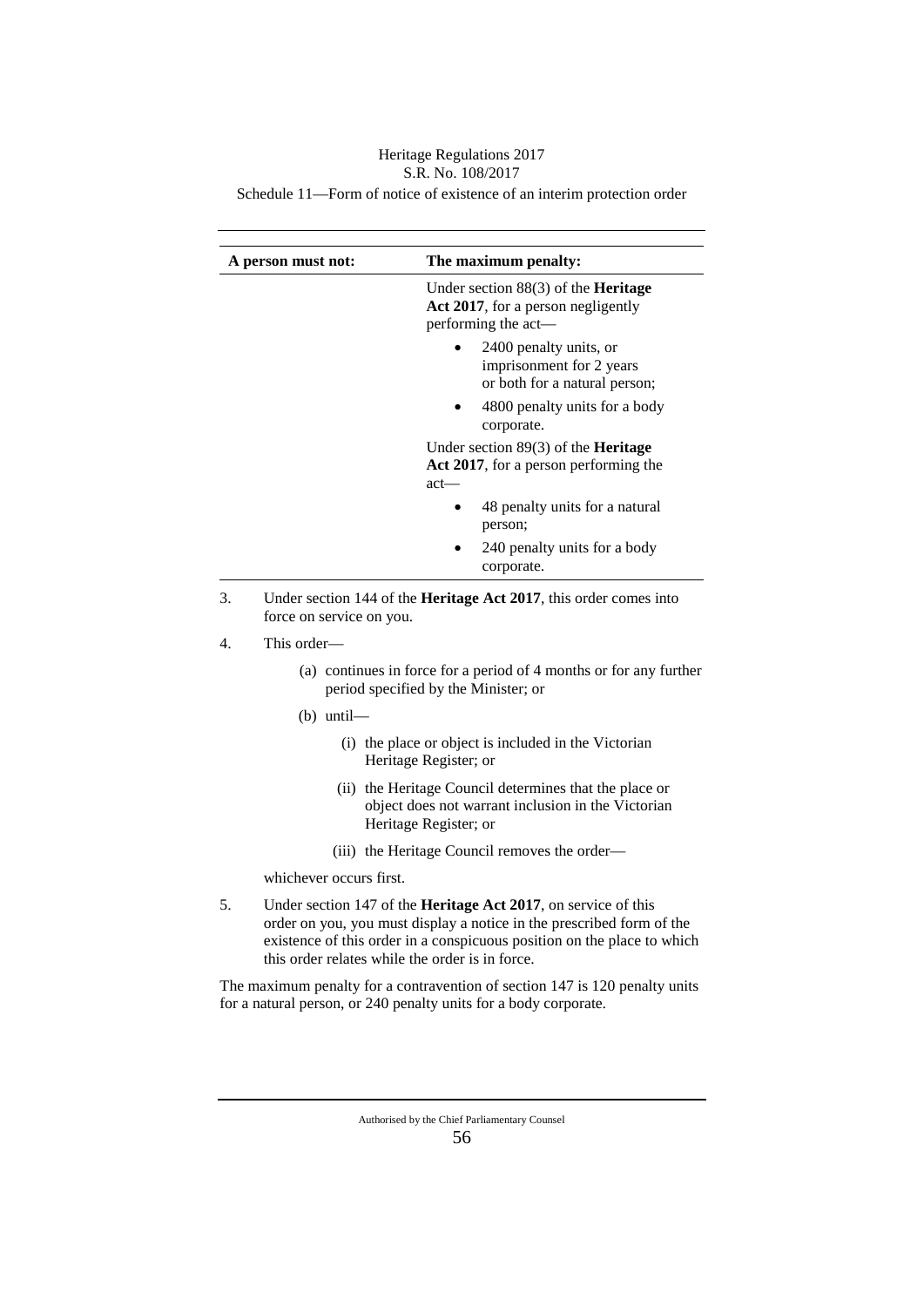Schedule 12—Form of identity card for inspectors Heritage Regulations 2017 S.R. No. 108/2017

# **Schedule 12—Form of identity card for inspectors**

Regulation 30

### **Heritage Act 2017**

Heritage Regulations 2017

## **IDENTITY CARD FOR INSPECTORS**

═════════════

I certify that the bearer, [*name*], has been appointed an inspector under section 194 of the **Heritage Act 2017**.

Signed: Executive Director/Delegate

Date:

Inspector number:

[*include photograph of inspector*]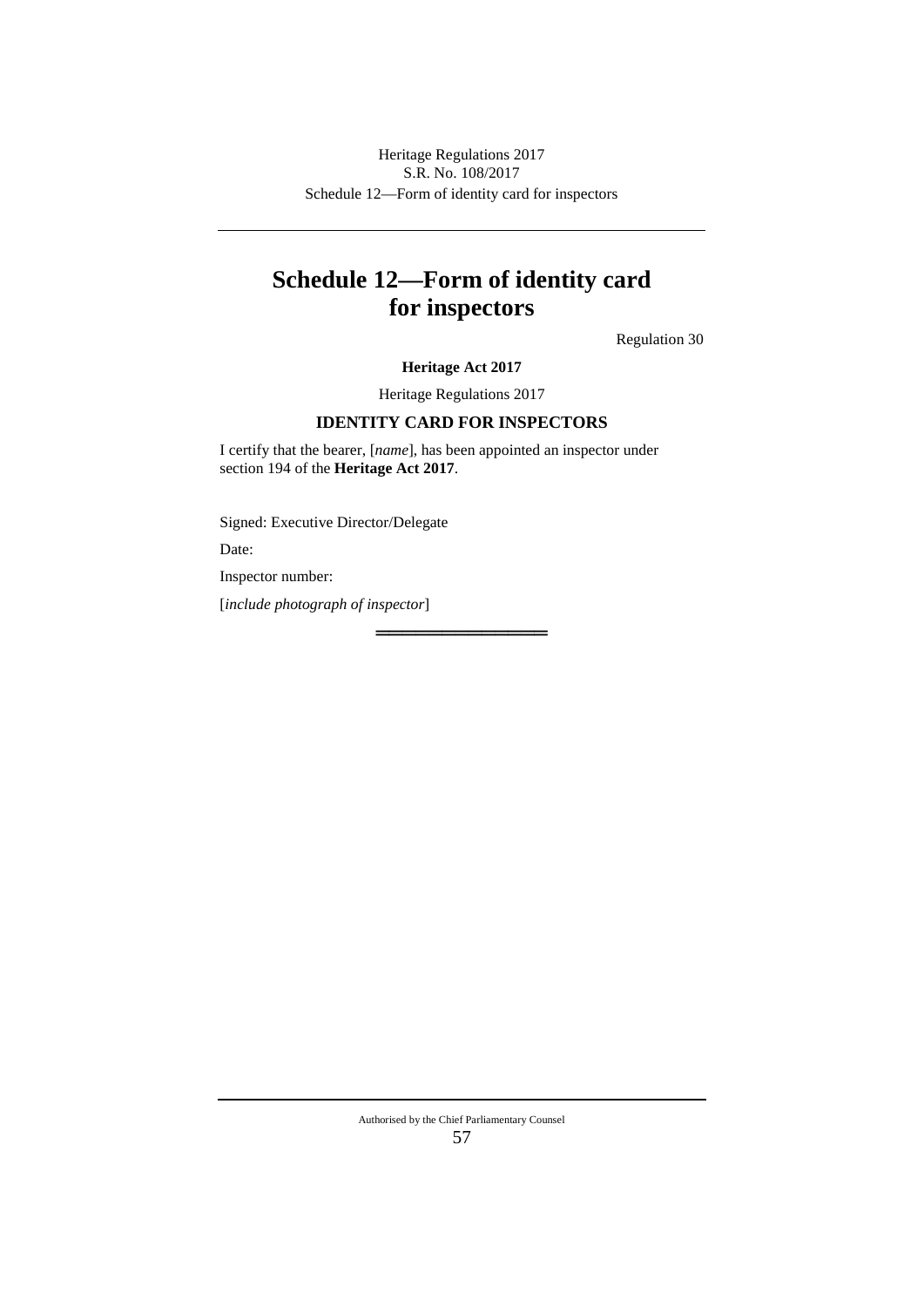# **Endnotes**

#### **1 General information**

See www.legislation.vic.gov.au for Victorian Bills, Acts and current authorised versions of legislation and up-to-date legislative information.

The Heritage Regulations 2017, S.R. No. 108/2017 were made on 24 October 2017 by the Governor in Council under sections 255 and 256 of the **Heritage Act 2017**, No. 7/2017 and came into operation on 1 November 2017: regulation 3.

The Heritage Regulations 2017 will sunset 10 years after the day of making on 24 October 2027 (see section 5 of the **Subordinate Legislation Act 1994**).

#### **INTERPRETATION OF LEGISLATION ACT 1984 (ILA)**

#### **Style changes**

Section 54A of the ILA authorises the making of the style changes set out in Schedule 1 to that Act.

#### **References to ILA s. 39B**

Sidenotes which cite ILA s. 39B refer to section 39B of the ILA which provides that where an undivided regulation, rule or clause of a Schedule is amended by the insertion of one or more subregulations, subrules or subclauses the original regulation, rule or clause becomes subregulation, subrule or subclause (1) and is amended by the insertion of the expression "(1)" at the beginning of the original regulation, rule or clause.

#### **Interpretation**

As from 1 January 2001, amendments to section 36 of the ILA have the following effects:

#### **• Headings**

All headings included in a Statutory Rule which is made on or after 1 January 2001 form part of that Statutory Rule. Any heading inserted in a Statutory Rule which was made before 1 January 2001, by a Statutory Rule made on or after 1 January 2001, forms part of that Statutory Rule. This includes headings to Parts, Divisions or Subdivisions in a Schedule; Orders; Parts into which an Order is divided; clauses; regulations; rules; items; tables; columns; examples; diagrams; notes or forms. See section 36(1A)(2A)(2B).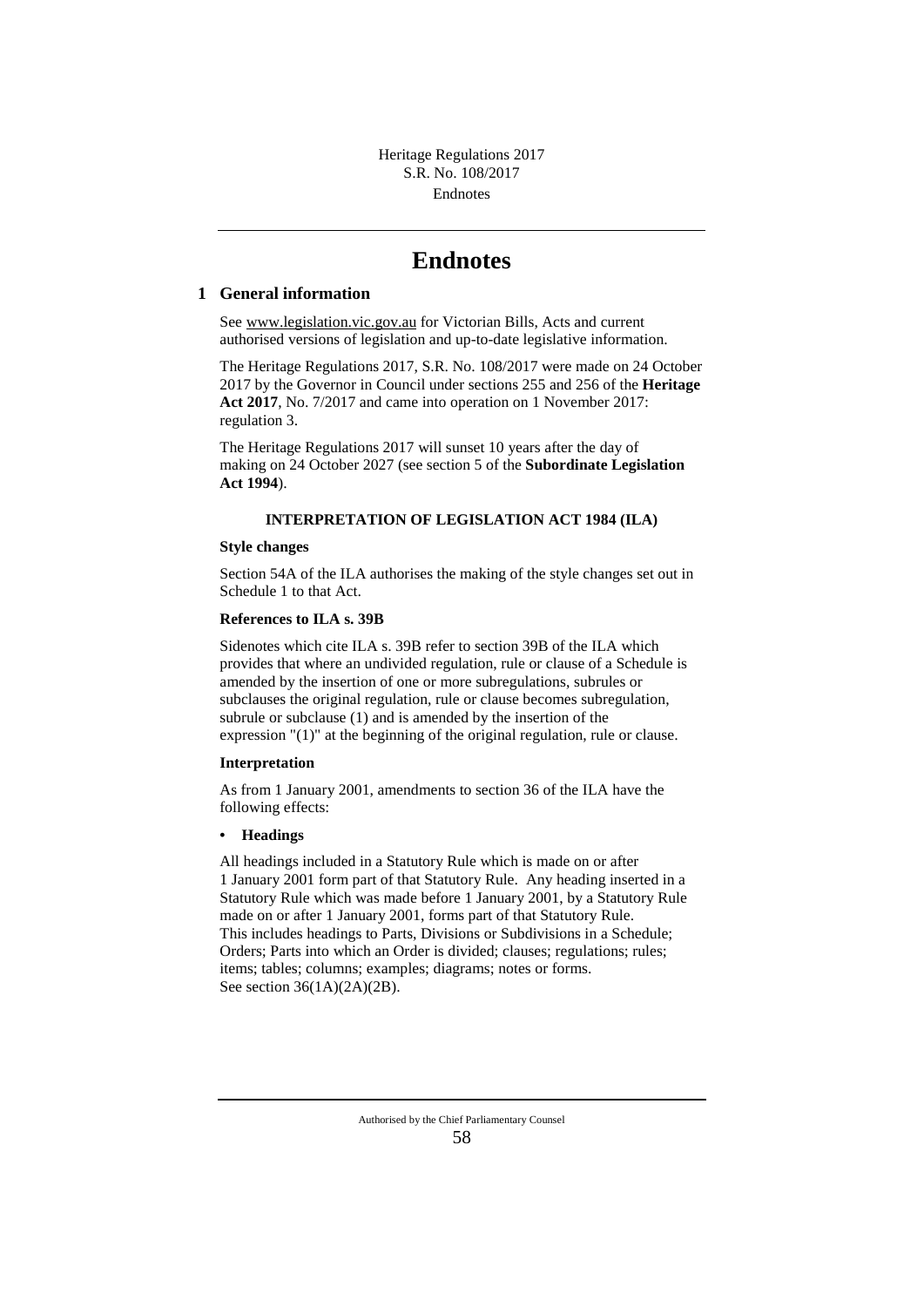#### **• Examples, diagrams or notes**

All examples, diagrams or notes included in a Statutory Rule which is made on or after 1 January 2001 form part of that Statutory Rule. Any examples, diagrams or notes inserted in a Statutory Rule which was made before 1 January 2001, by a Statutory Rule made on or after 1 January 2001, form part of that Statutory Rule. See section 36(3A).

#### **• Punctuation**

All punctuation included in a Statutory Rule which is made on or after 1 January 2001 forms part of that Statutory Rule. Any punctuation inserted in a Statutory Rule which was made before 1 January 2001, by a Statutory Rule made on or after 1 January 2001, forms part of that Statutory Rule. See section 36(3B).

#### **• Provision numbers**

All provision numbers included in a Statutory Rule form part of that Statutory Rule, whether inserted in the Statutory Rule before, on or after 1 January 2001. Provision numbers include regulation numbers, rule numbers, subregulation numbers, subrule numbers, paragraphs and subparagraphs. See section 36(3C).

#### **• Location of "legislative items"**

A "legislative item" is a penalty, an example or a note. As from 13 October 2004, a legislative item relating to a provision of a Statutory Rule is taken to be at the foot of that provision even if it is preceded or followed by another legislative item that relates to that provision. For example, if a penalty at the foot of a provision is followed by a note, both of these legislative items will be regarded as being at the foot of that provision. See section 36B.

#### **• Other material**

Any explanatory memorandum, table of provisions, endnotes, index and other material printed after the Endnotes does not form part of a Statutory Rule. See section 36(3)(3D)(3E).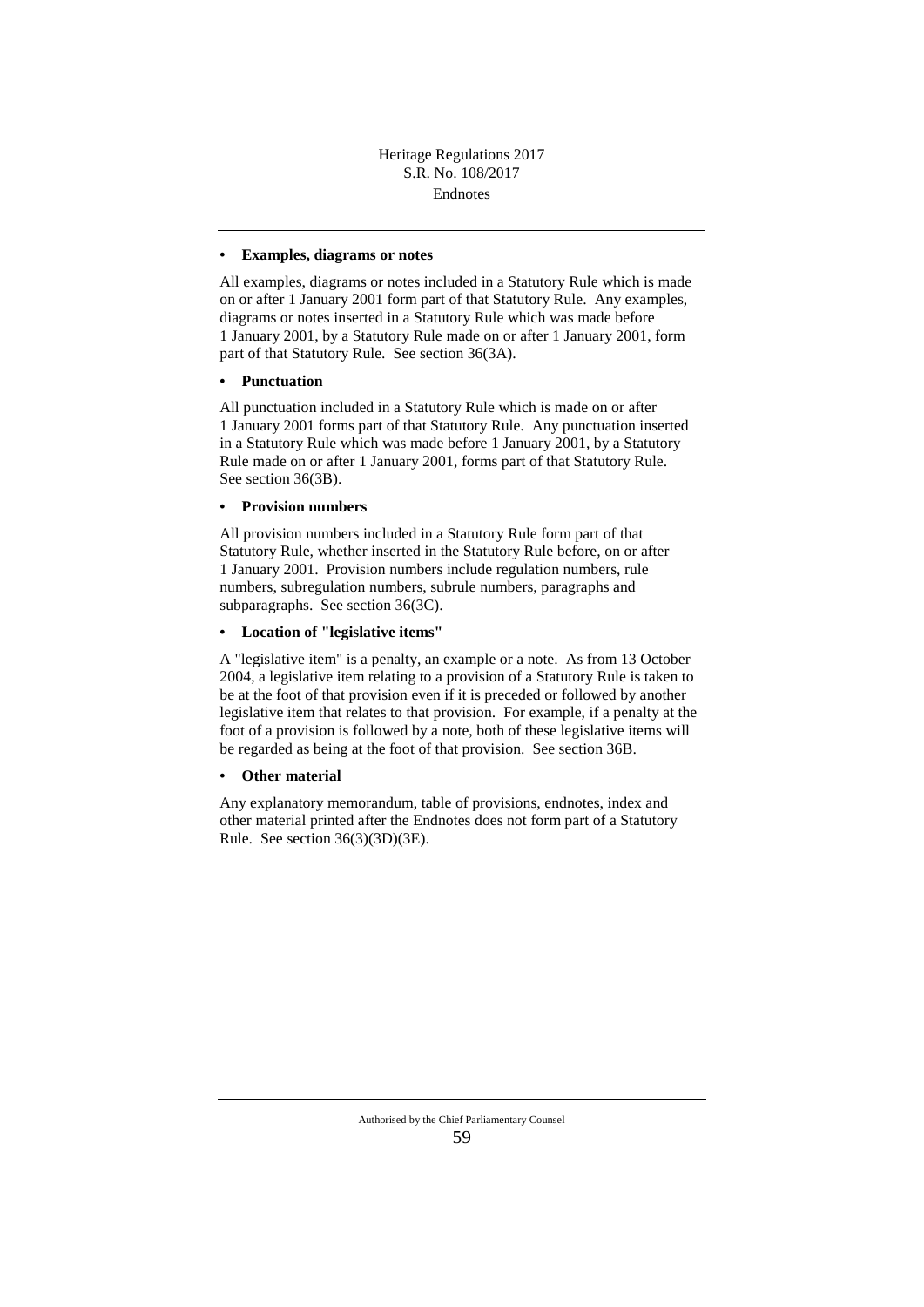## Endnotes Heritage Regulations 2017 S.R. No. 108/2017

## **2 Table of Amendments**

This publication incorporates amendments made to the Heritage Regulations 2017 by statutory rules, subordinate instruments and Acts.

–––––––––––––––––––––––––––––––––––––––––––––––––––––––––––––

–––––––––––––––––––––––––––––––––––––––––––––––––––––––––––––

Heritage Amendment Regulations 2018, S.R. No. 54/2018<br> *Date of Making*: 15.5.18 *Date of Making:* 15.5.18<br>*Date of Commencement:* 1.6.18: reg. 3 Date of Commencement:

#### Authorised by the Chief Parliamentary Counsel 60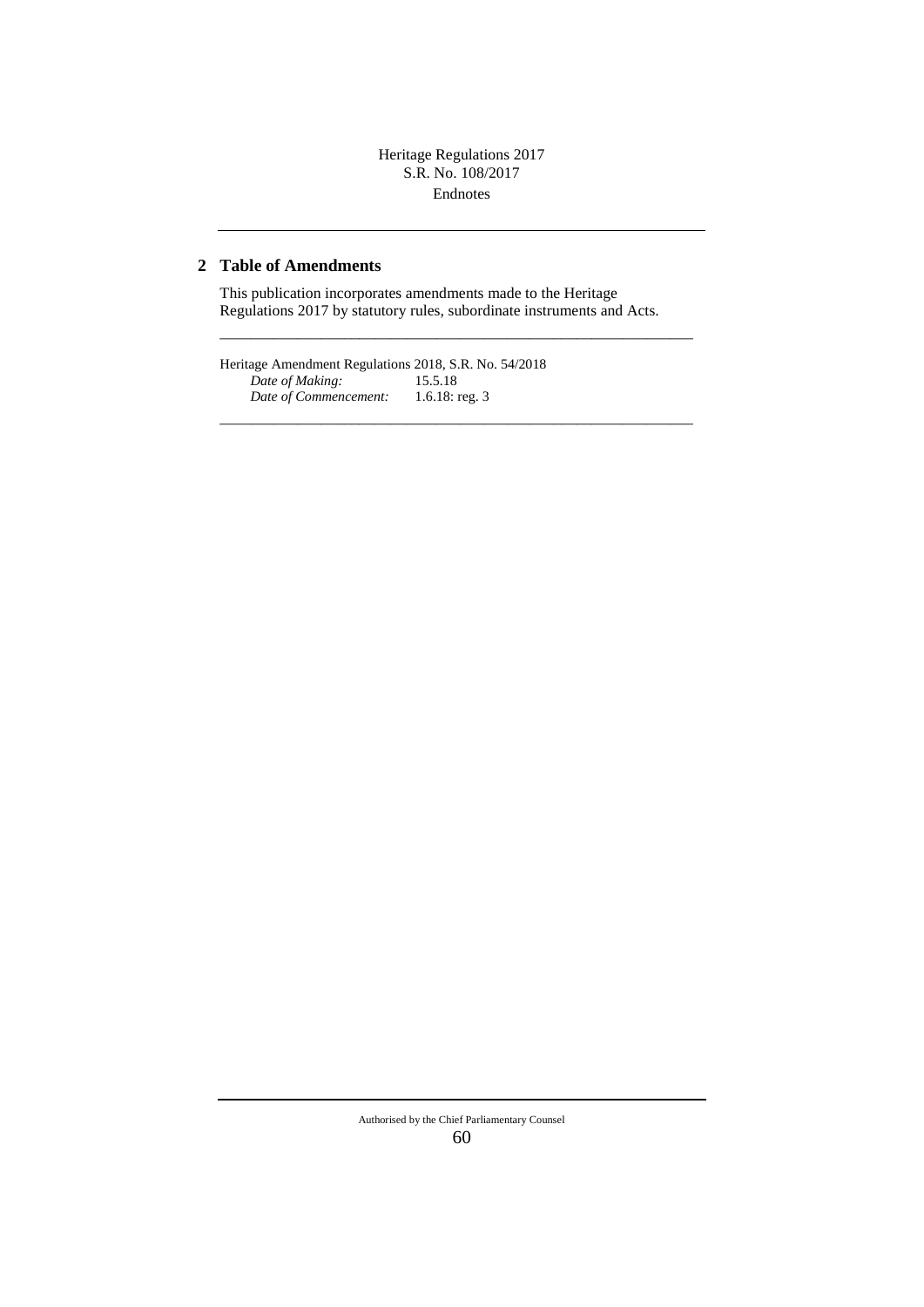Endnotes Heritage Regulations 2017 S.R. No. 108/2017

# **3 Amendments Not in Operation**

There are no amendments which were Not in Operation at the date of this publication.